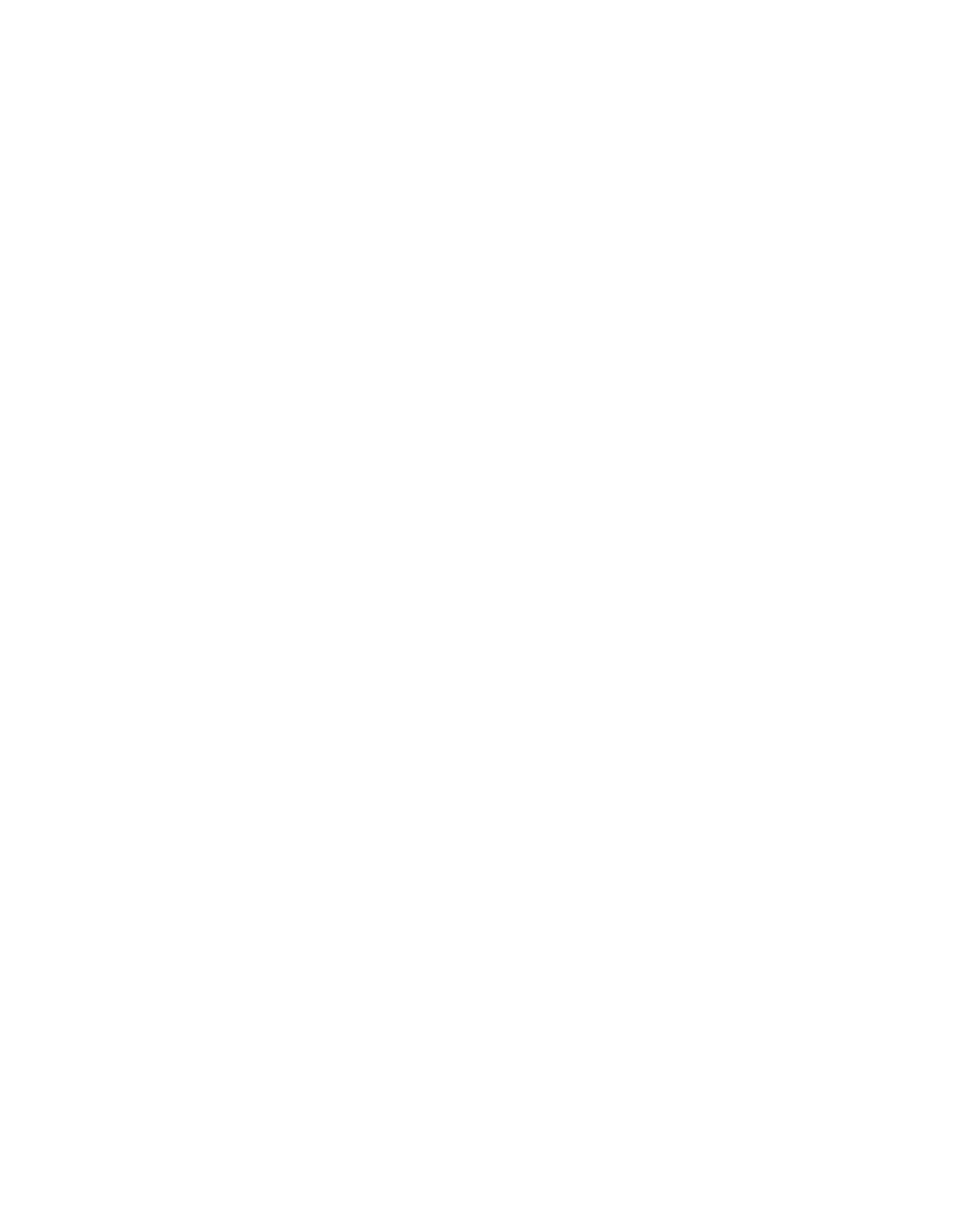| Appendix 4 – Survey of Other Canadian Cities Traffic Signal Operations 46 |  |
|---------------------------------------------------------------------------|--|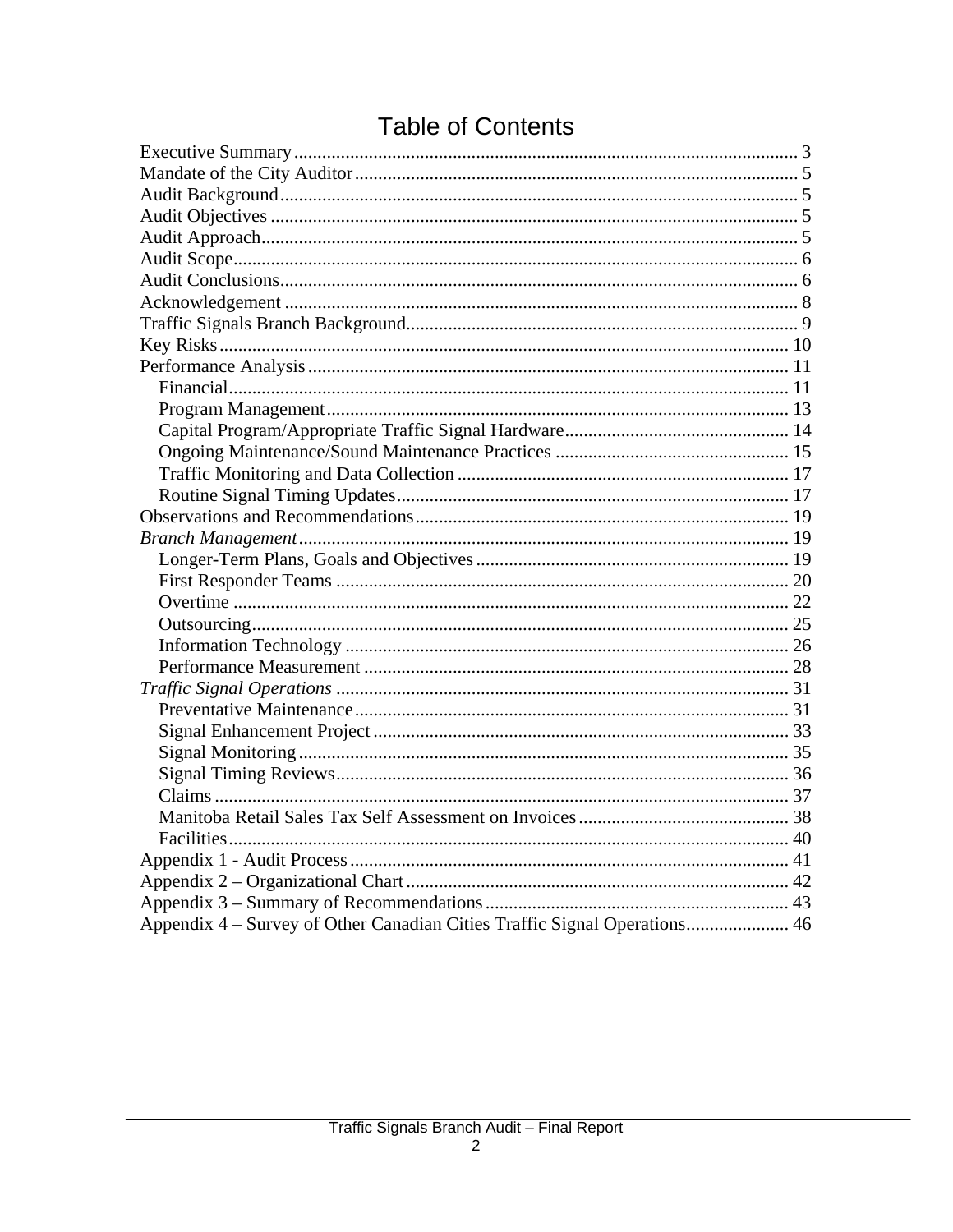# **EXECUTIVE SUMMARY**

The Traffic Signals Branch forms part of the Transportation Planning and Traffic Management Division of Public Works. The Division is responsible for planning, designing and managing the transportation system and the traffic regulatory environment to provide a safe, environmentally – aware, accessible and sustainable transportation system. More specifically, the Traffic Signals Branch is responsible for the operation and maintenance of 611 traffic signals, 155 pedestrian corridors, 50 hazard flashers and four all red flashing intersections located in the City of Winnipeg, as well as new signal development and installation.

The purpose of this audit is to report to the Audit Committee and Council on the efficiency and effectiveness of the Traffic Signals Branch. The audit was identified in the City Auditor's 2009-2010 Audit Plan and endorsed by the Audit Committee. The objectives of this audit were to:

- assess the operational performance of the Branch;
- determine whether adequate systems, practices and controls are in place to achieve the Traffic Signals Branch goals and objectives; and,
- determine the extent reported service performance results are complete, relevant, accurate, balanced and meaningful.

Traffic congestion is a major problem in most cities today and can be quite costly as a result of environmental harm caused by pollution emitted from idling engines, increased fuel consumption and safety concerns as a result of frustrated motorists. Delays can be reduced however, by a well run traffic signal system. Unfortunately, Winnipeg has an aging traffic signal system, with a significant number of signals still using electromechanical controllers which are 30 to 40 years old. The ability to adjust signal timing and improve traffic flow is limited because of the older technology used in many of the City's signals.

The Traffic Signals Branch has made a number of positive improvements to the traffic signal system in the last couple of years. The Branch is currently in the third year of a five year major capital project to enhance traffic signals. The project started in 2008 and is scheduled for completion in 2012. The project has an approved budget of \$2.3 million per year and includes the development and implementation of an enhanced traffic signal management system. Major City routes have been assessed and traffic signals will be upgraded. In addition a traffic management centre will be developed which will house the traffic signal management system and other equipment and resources to visually monitor the performance of the roadway network. The project, however, is over 6 months behind schedule and the 2012 completion date may be difficult to achieve.

# **Key Observations and Recommendations**

We have made a number of recommendations to improve the efficiency and effectiveness of the Traffic Signals Branch. A summary of all recommendations is attached as **Appendix 3.**

The Traffic Signals Branch needs to develop a formalized mission statement, strategic plan and objectives for the Branch. The Branch should also develop an IS strategy or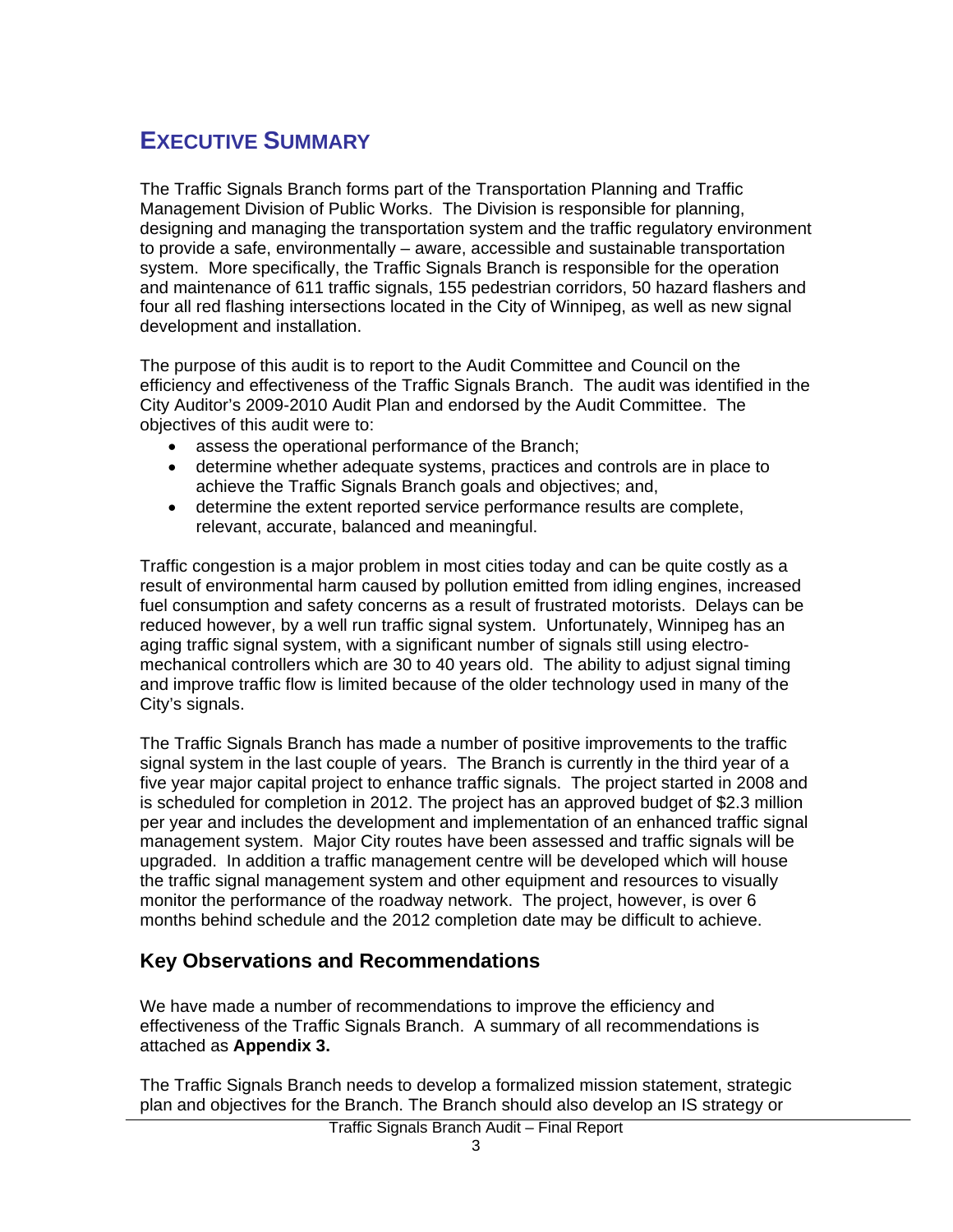plan to maximize the benefit derived from information technology and to ensure IS projects are prioritized.

To support the newly defined Branch objectives, a study should be undertaken to review overall resource requirements in order to run an efficient and effective traffic signal operation. In the last three years the Branch has incurred total overtime costs exceeding \$1.1 million. In 2009 alone, twelve Branch employees earned more than \$20,000 each in overtime. A significant portion of this overtime is earned by first responder team members who are called out while on standby on weekends and after hours on weekdays to respond to traffic signal failures. We recommend that the Branch review the make up of first responder teams. First responder teams are currently made up of two electricians. Manitoba Work Place Safety and Health Regulations requires that only electrical workers perform electrical work and that a standby worker who is trained in emergency procedures be present when electrical work is done, there is no requirement however that both members of the first responder team be electricians. The inclusion of a Technician on the first responder team would allow for more efficient and effective repairs to be performed on signal controllers as well as provide more flexibility in scheduling first responder teams. Branch management should consider: changing the composition of first responder teams, adding additional evening and weekend shifts, modifying work hours and possibly outsourcing some areas of work to reduce overtime.

Branch Management should also determine the resources required (both internal and external) to complete the signal enhancement project on schedule. Branch Management has indicated that some parts of the project are currently more than six months behind schedule largely due to insufficient staff resources being dedicated to the project. Delays have occurred due to crews being pulled off the project to work on other priority areas including maintenance repairs and new capital development initiatives. In addition, the Branch should perform more detailed financial tracking of the project, including a comparison of percentage of work completed/remaining to budget to identify potential cost overruns so that actions can be taken to mitigate budget overruns.

The Traffic Signals Branch needs to review and rate all intersections to determine the level of criticality for each signal. The Branch does not have a formal priority schedule in place for handling and attending traffic signal failure incidents. Although the Branch has developed a deferral policy for some types of signal damages and there is an understanding by employees that reports of damages and light malfunctions get a higher priority, there is no formalized priority schedule or listing of critical intersections in place. As a result, the Branch is incurring overtime in order for crews to handle minor or lower priority calls and may be incurring longer response times due to the number of calls being responded to at any given time.

We recommend that the Branch develop some key components of an effective traffic signal operation. These include a regular preventative maintenance program, a formalized signal timing review process, and a formalized signal monitoring process. The Branch currently either does not have a process in place (i.e. preventative maintenance) or performs the function in a limited or sporadic basis. Such measures should reduce the level of reactive maintenance work currently being performed, reduce response time rates and improve the flow of traffic on City streets.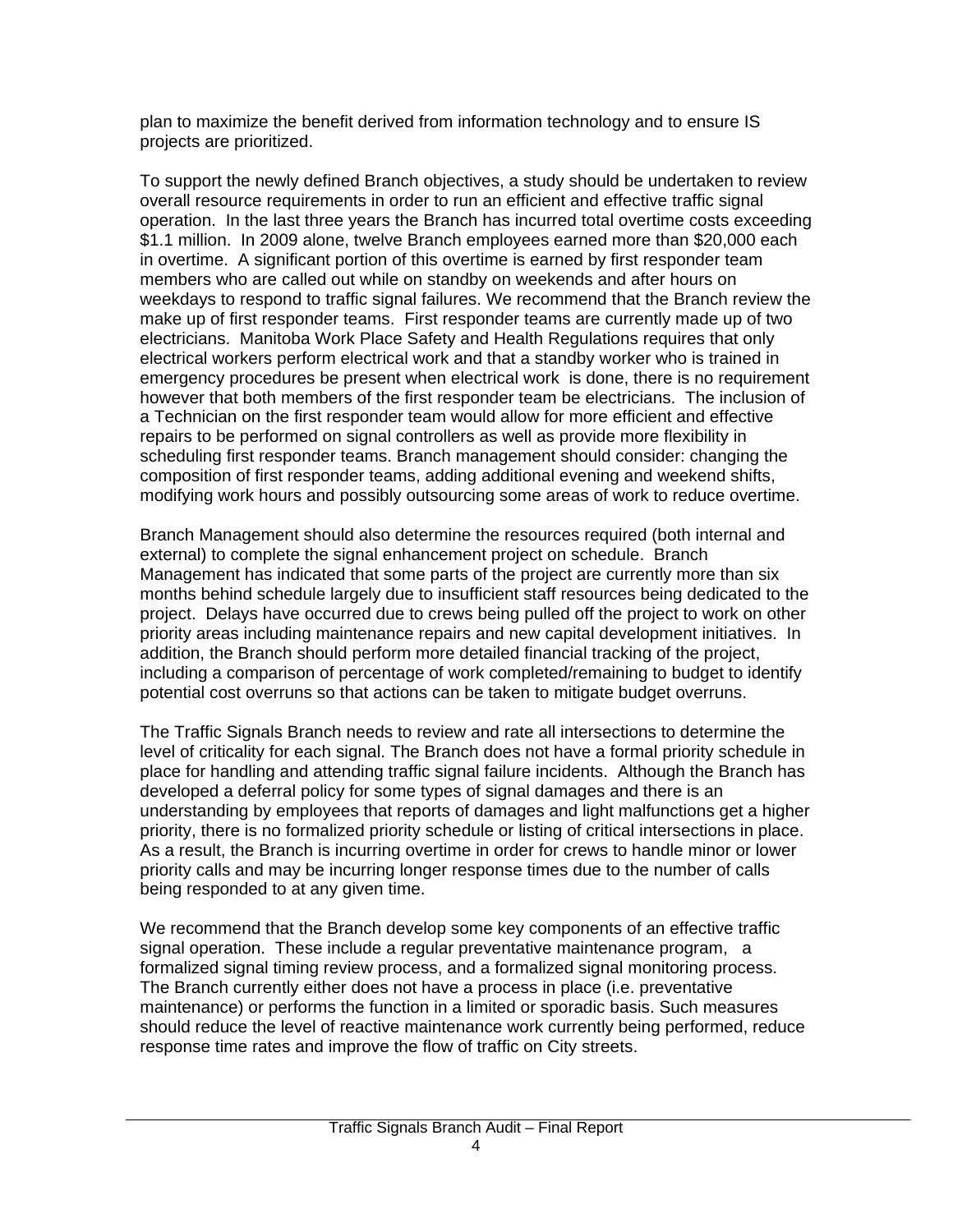# **MANDATE OF THE CITY AUDITOR**

The City Auditor is a statutory officer appointed by City Council under the *City of Winnipeg Charter Act*. The City Auditor reports to Council through the Audit Committee (Executive Policy Committee) and is independent of the City's Public Service. The City Auditor conducts examinations of the operations of the City and its affiliated bodies to assist Council in its governance role of ensuring the Public Service's accountability for the quality of stewardship over public funds and for the achievement of value for money in City operations. Once an audit report has been communicated to Council, it becomes a public document.

# **AUDIT BACKGROUND**

The audit was identified in the City Auditor's Audit Plan for 2009 to 2010 and endorsed by the Audit Committee. The long term goal for the Traffic Signal Branch is to meet the requirements of its capital program and the Branch's short term goal is to ensure all existing equipment is maintained and running with as little disruption as possible. The Traffic Signals Branch forms part of the Transportation Planning and Traffic Management Division of Public Works and is responsible for the operation and maintenance of 611 traffic signals, all pedestrian corridors, overhead sign structures and flashing reds located in the City of Winnipeg, as well as new signal development and installation.

The purpose of this audit is to report to the Audit Committee and Council on the efficiency and effectiveness of the Traffic Signals Branch.

# **AUDIT OBJECTIVES**

The objectives of this audit were to:

- assess the operational performance of the Branch;
- determine whether adequate systems, practices and controls are in place to achieve the Traffic Signals Branch goals and objectives; and,
- determine the extent reported service performance results are complete, relevant, accurate, balanced and meaningful.

# **AUDIT APPROACH**

We have conducted the audit in accordance with generally accepted auditing standards. **Appendix 1** provides a flowchart of the audit process.

- We conducted interviews with the management and staff of the Traffic Signals Branch to obtain an understanding of current processes and procedures.
- We obtained and reviewed financial and statistical data related to traffic signal operations.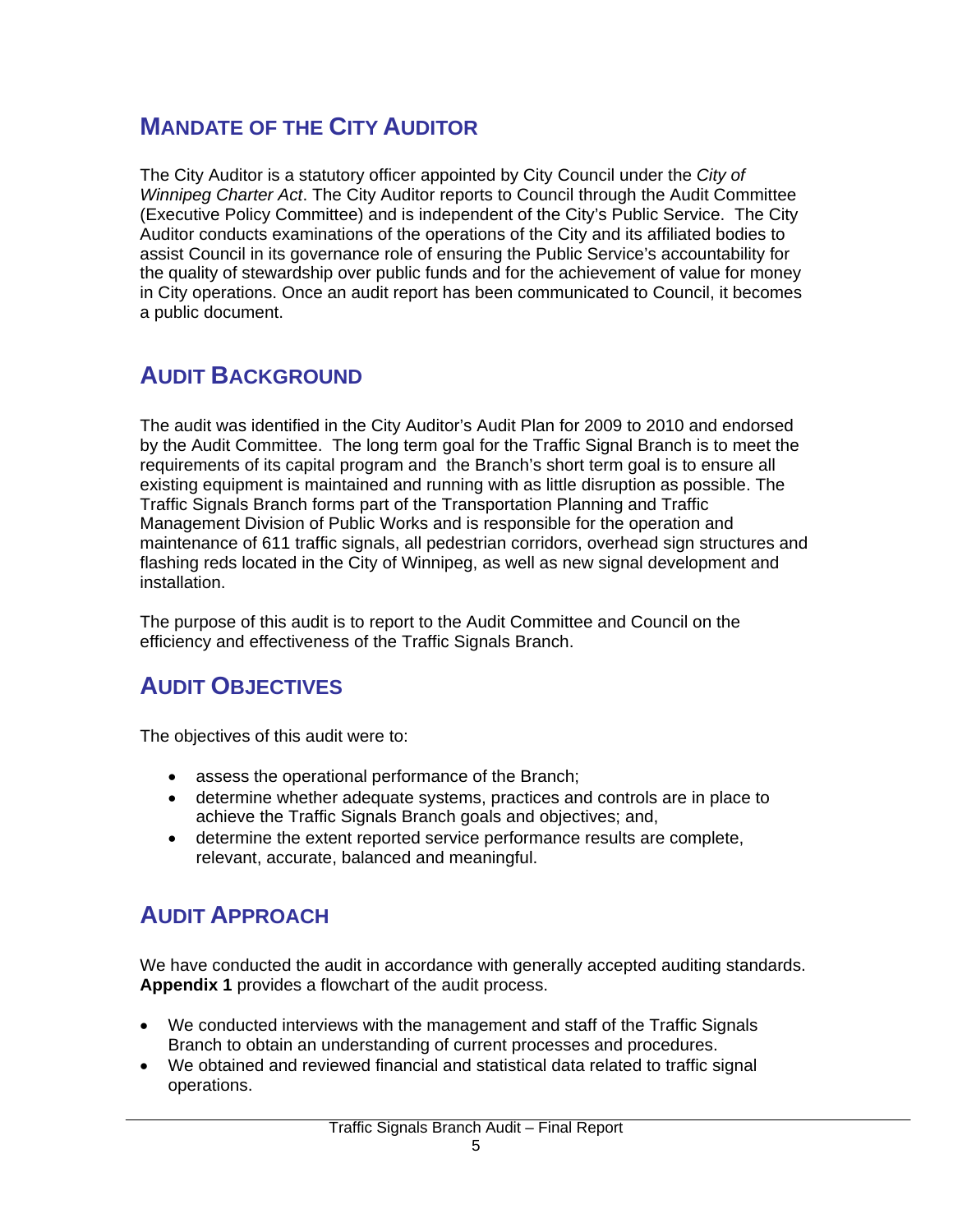- We reviewed traffic signal standards, procedures and other relevant background information as well as city, provincial and national data to gain an understanding of traffic signal operations and standards within the industry.
- We interviewed staff within the Risk Management Division to gain an understanding of the claims process related to third party damage of traffic signals.
- We surveyed other Canadian cities in regards to their traffic signal operations and practices.

# **AUDIT SCOPE**

The audit covered the period January 1, 2007 to December 31, 2009. The scope of our audit included the transactions, processes, policies and practices in place at the Traffic Signals Branch during this period. We believe that this scope affords us the ability to analyze emerging trends without a pervasive risk of losing context in the examination due to continually changing social, environmental and economic circumstances.

We have undertaken appropriate procedures in an attempt to verify the accuracy of the information we were provided. At various times during the review, due to information system limitations, we were unable to obtain information to conduct further analyses.

# **AUDIT CONCLUSIONS**

The audit work performed led us to the following conclusions:

- From an operational perspective the Branch has made strides in the last couple of years to update the traffic signal system in the City. Eight major intersections have been upgraded and although not fully functional as yet, the Traffic Signals Management System has been upgraded and will eventually allow the Branch to monitor intersections "real" time. The Branch has managed to operate the City's traffic signal system with limited resources and has installed signals for new developments. Finally, the Branch has taken steps to reduce expenditures as total expenses have decreased by approximately \$256,400 (8.4%) from 2007 to 2009. At this time, the Branch needs to reevaluate its expenditure plans. Significant overtime has been incurred in the last three years and the Branch is falling behind schedule in the signal enhancement project, as a result of staff being pulled off of the project to work on other priorities. Insufficient resources may also be contributing to the Branch not having a regular preventative maintenance program in place, the lack of a formalized regularly scheduled signal timing reviews and the ongoing monitoring of signals.
- We provided nineteen recommendations to improve the efficiency and effectiveness of the Traffic Signal Branch. Key recommendations address the following areas:
	- o The Branch needs to improve management oversight of traffic signal operations. Key recommendations in this area include:
		- The development of a formalized mission statement, strategic plan and objectives for the Branch.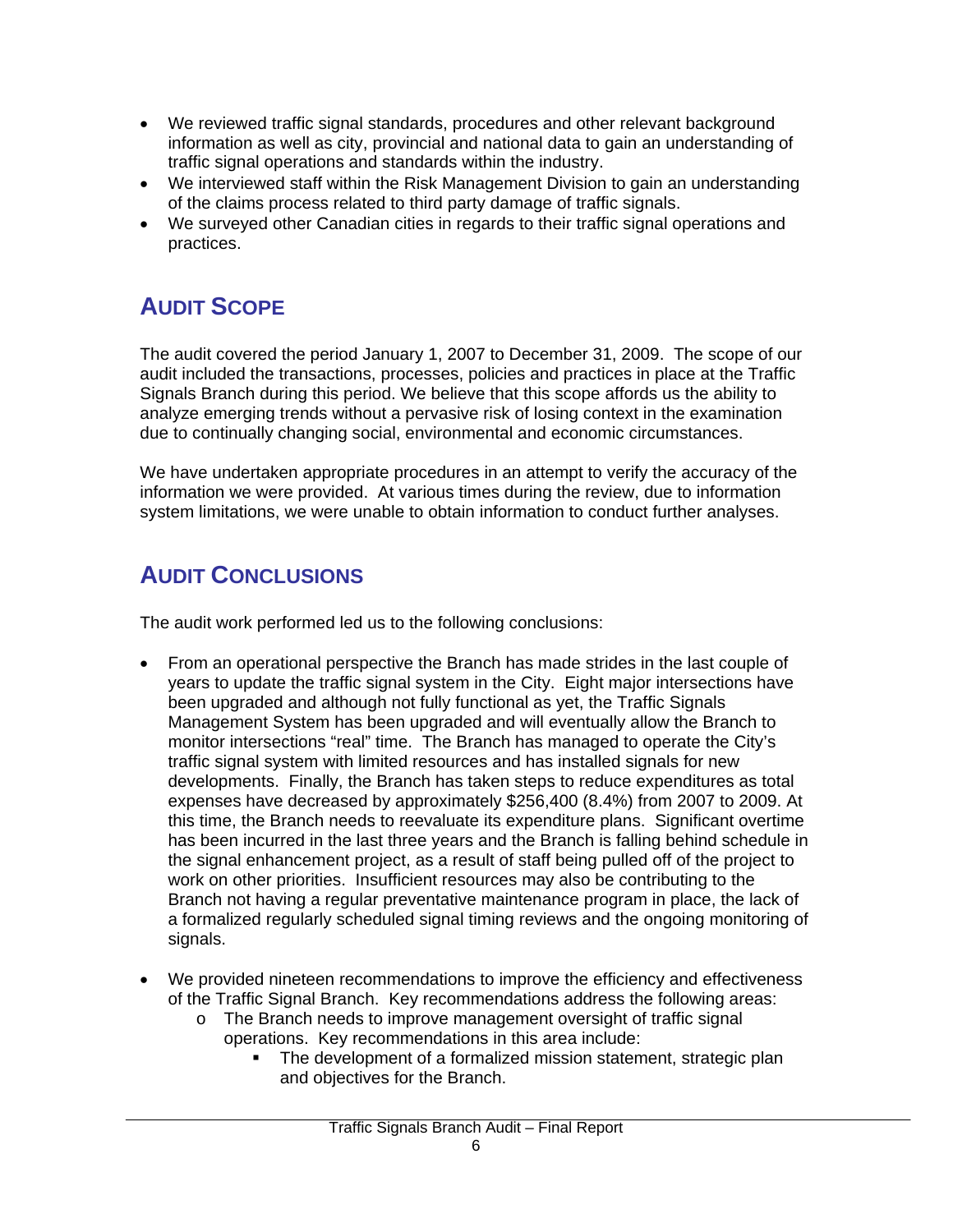- Branch management should conduct a workforce analysis to determine the appropriate staffing levels and organizational structure for the Branch.
- The Branch also needs to develop a formalized work priority schedule to address the competing work objectives to maintain signals, upgrade signals and install new signals in new developments in order to ensure that staff are being used effectively.
- The development of a detailed project plan for the enhancement project to ensure the project is completed by the original overall completion date. The plan should include a human resources plan and a staff schedule which identifies the staff requirements to complete the project.
- Review and ranking of all intersections/routes to determine their level of criticality. Based on the level of criticality the Branch should develop response priorities. Formalized priorities should also be established by incident type.
- **Branch management should change the composition of first** responder teams to include a technician and an electrician.
- Branch management should consider adding additional evening and weekend shifts, modifying work hours and possibly outsourcing some areas of work. in order to reduce the level of overtime currently being incurred.
- The Branch should develop an IS strategy or plan to maximize the benefit derived from information technology and to ensure IS projects are prioritized.
- o We recommend that the Branch develop some key components of an effective traffic signal operation that are currently not in place. These include a regular preventative maintenance program, a formalized signal timing review process, and a formalized signal monitoring process. The Branch currently either does not have a process in place (i.e. preventative maintenance) or performs the function on an adhoc basis. Such measures should reduce the level of reactive maintenance work currently being performed, reduce response time rates and improve the flow of traffic on City streets. Resources required to implement these processes should be addressed as part of the overall resource requirement review discussed above.
- Few performance measures have been established by the Branch. The Branch needs to develop and report on key performance indicators for all significant areas of operations such as system reliability, response time to signal failures and travel times. The performance information should provide insight into whether the Branch is achieving its goals and objectives.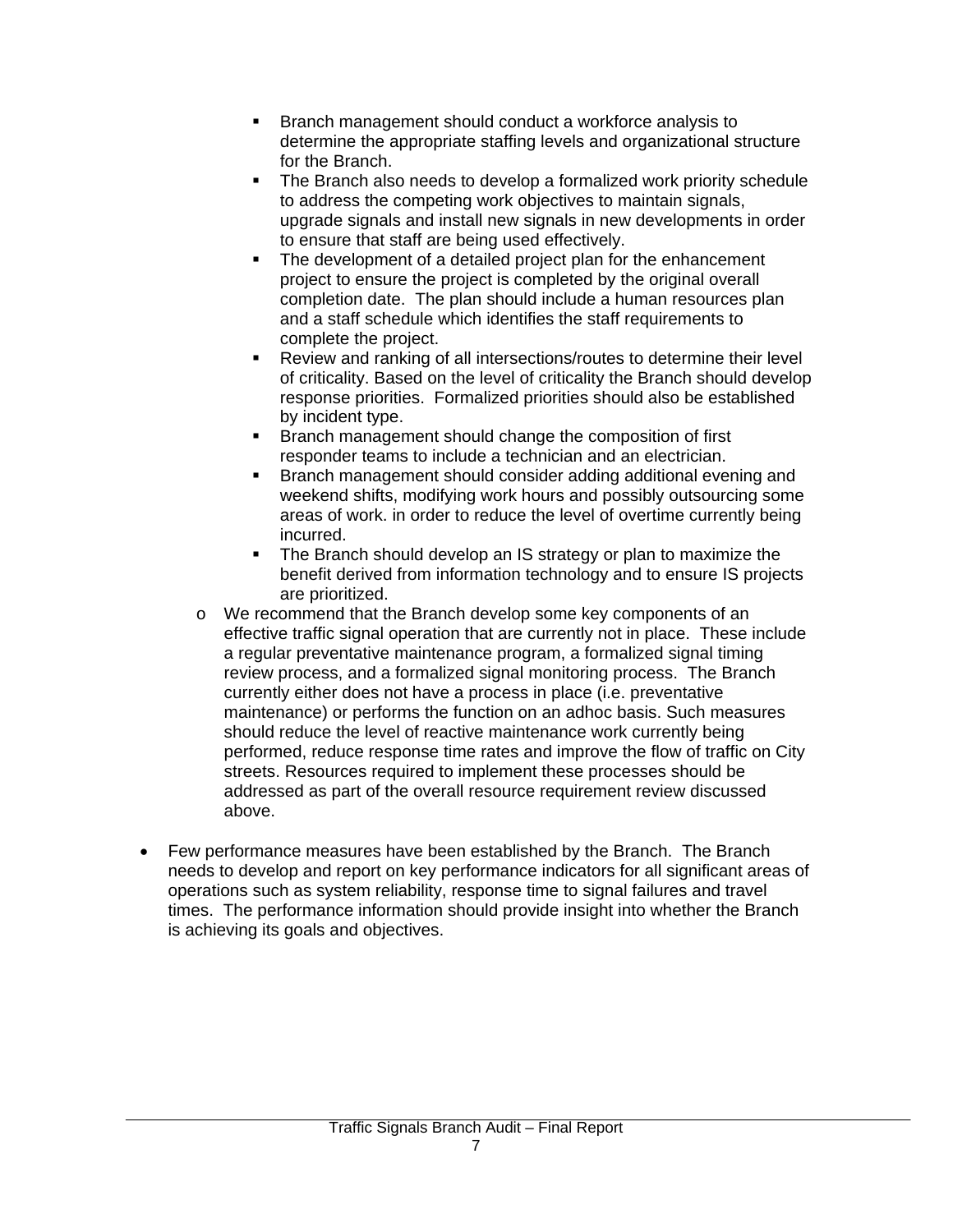# **ACKNOWLEDGEMENT**

The Audit Department wants to extend its appreciation to the management and staff of the Traffic Signals Branch of the Public Works Department and the Corporate Finance Department.



Busi With

\_\_\_\_\_\_\_\_\_\_\_\_\_\_\_\_\_\_\_\_\_\_\_\_\_ *\_\_\_\_\_\_\_\_\_\_\_\_\_\_\_\_\_\_\_\_\_\_\_\_\_\_\_\_* Brian Whiteside, CA.CIA Date City Auditor

November 2010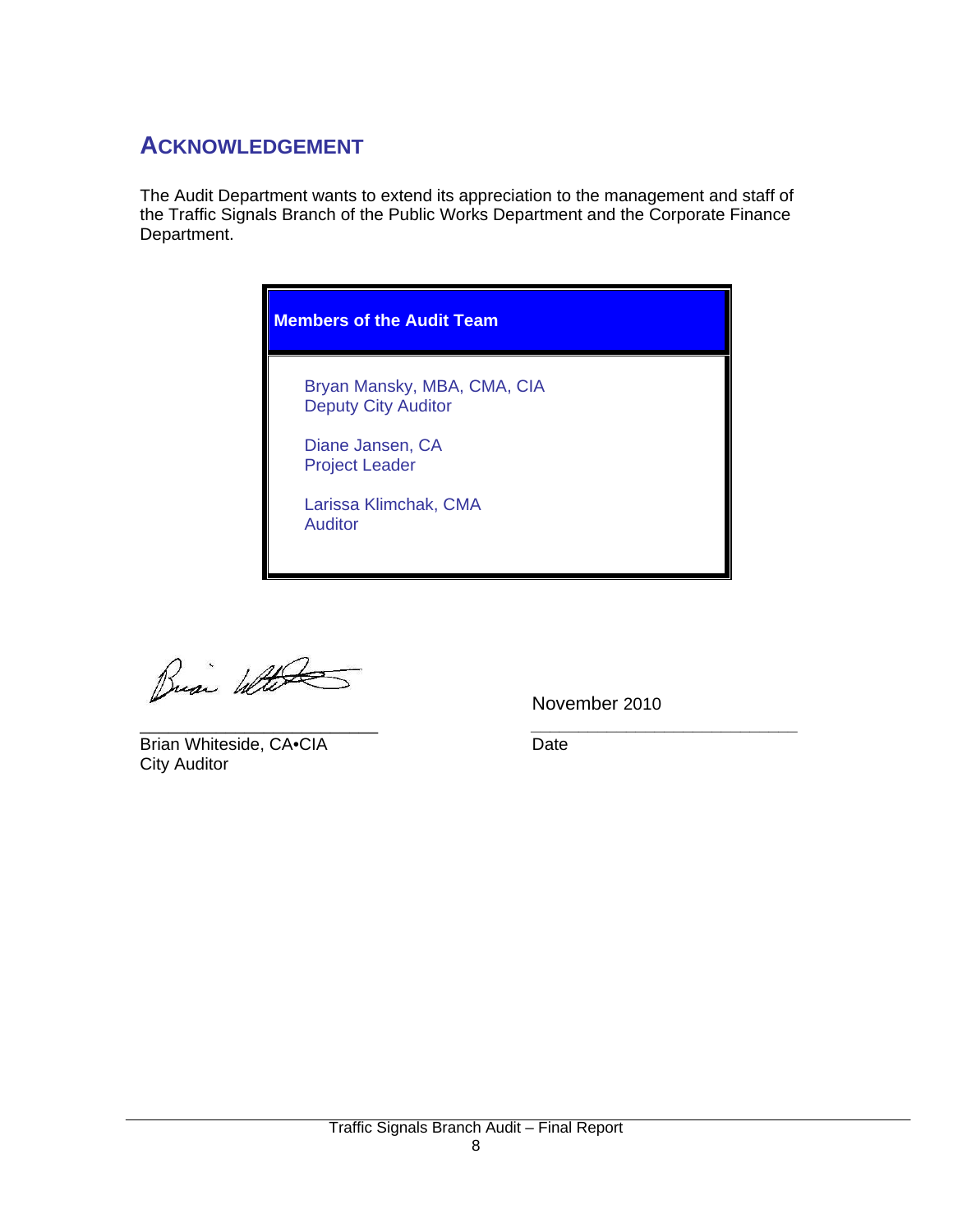# **TRAFFIC SIGNALS BRANCH BACKGROUND**

The Traffic Signals Branch forms part of the Transportation Planning and Traffic Management Division of the Public Works Department. The Division is responsible for planning, designing and managing the transportation system and the traffic regulatory environment to provide a safe, environmentally – aware, accessible and sustainable transportation system.

The key goals of the Division are:

- Provide integrated transportation and land use planning.
- Provide an accessible transportation system.
- Invest in equipment and technology that supports a sustainable transportation system.
- Expand the Active Transportation System Network.
- Support Downtown revitalization initiatives.
- Maintain or improve service levels on the arterial street system.

The first traffic signal was installed in Winnipeg in 1928 on the corner of Donald Street and Ellice Avenue. Currently, the Traffic Signals Branch is responsible for the operation and maintenance of 611 traffic signals, 155 pedestrian corridors, 50 hazard flashers and four all red flashing intersections located in the City of Winnipeg, as well as new signal development and installation. Specifically this includes:

- Responding 24/7 to trouble reports regarding signal failures;
- Repair of damaged signals;
- Signal system upgrade analysis;
- Implementation of signal timing and phasing changes as required;
- Installation and ongoing maintenance of traffic signals, pedestrian corridors, overhead sign structures, flashing reds, etc.;
- Transit priority signal maintenance;
- Railroad crossing pre-emption system maintenance;
- Preparation of designs and estimates for new construction;
- Preparation and programming of controllers;
- Provide services to other City departments in regards to traffic signal clearance, installation, adjustment etc.; and
- Signals record management.

The Traffic Signals Branch is currently in the third year of a five year major traffic signal enhancement project. The project started in 2008 and is scheduled for completion in 2012. The project has an approved budget of \$2.3 million per year and includes the development and implementation of an enhanced traffic signal management system. This system will allow for real time monitoring of intersections and will alert the Branch of signal failures. The system will also allow the Branch to modify signal timing remotely. Major City routes have been assessed and traffic signals will be upgraded where required. As well, a traffic management centre will be developed which will house the traffic signal management system and other equipment and resources to visually assess the performance of the roadway network.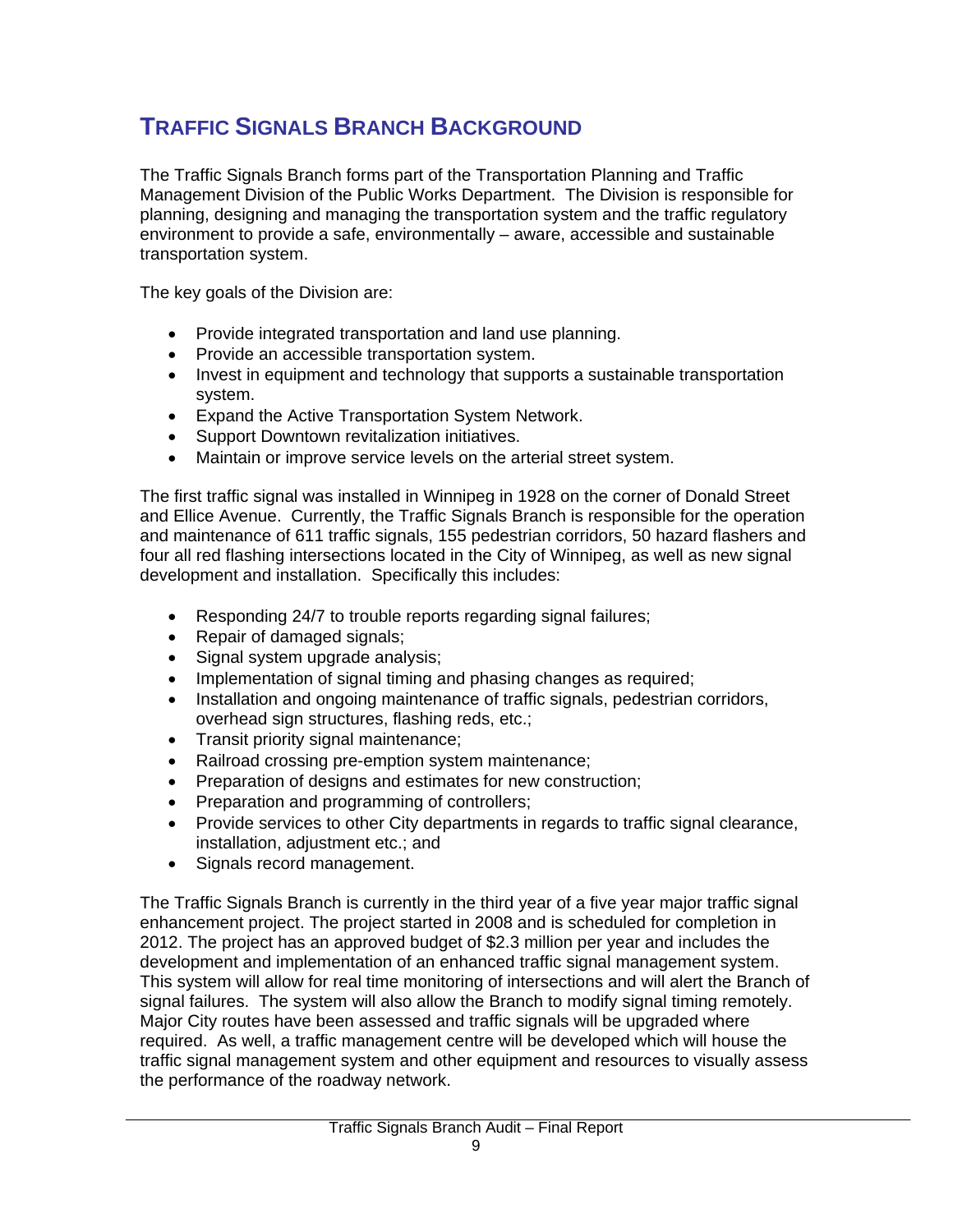### *Organizational Structure*

The Branch has a full time equivalent (FTE) complement of thirty-two staff and an additional seven seasonal workers to effectively manage and maintain the City's traffic signal operations. Four FTEs are assigned to the management of the Branch (supervisory position), two FTEs perform clerical admin functions and the remaining twenty-six FTEs and seven seasonal workers work in operations. Two groups comprise operations including the Traffic Signals Systems Group who are responsible for the design of new and existing signals as well as timing and phasing reviews and the Traffic Signals Operations group who are responsible for the preparation and programming of all controllers, the installation and maintenance of all signals and the repair of damaged signals. An organizational chart of the Traffic Signals Branch is included in **Appendix 2**.

# **KEY RISKS**

The following potential key risks associated with traffic signal operations were considered in the conduct of the Audit:

- Inability to monitor and maintain compliance with various legislative authorities such as the Department of Highways, environmental regulations and health and safety standards;
- Information systems that do not capture the appropriate data to be able to provide useful information to manage traffic signal operations;
- Inadequate performance information to effectively manage the Traffic Signals Branch;
- Inability to hire or retain qualified staff;
- Inadequate financial resources to maintain and reinvest in assets and infrastructure; and,
- Inadequate information collected or available for third party damages in order to process and collect claims related to damaged infrastructure.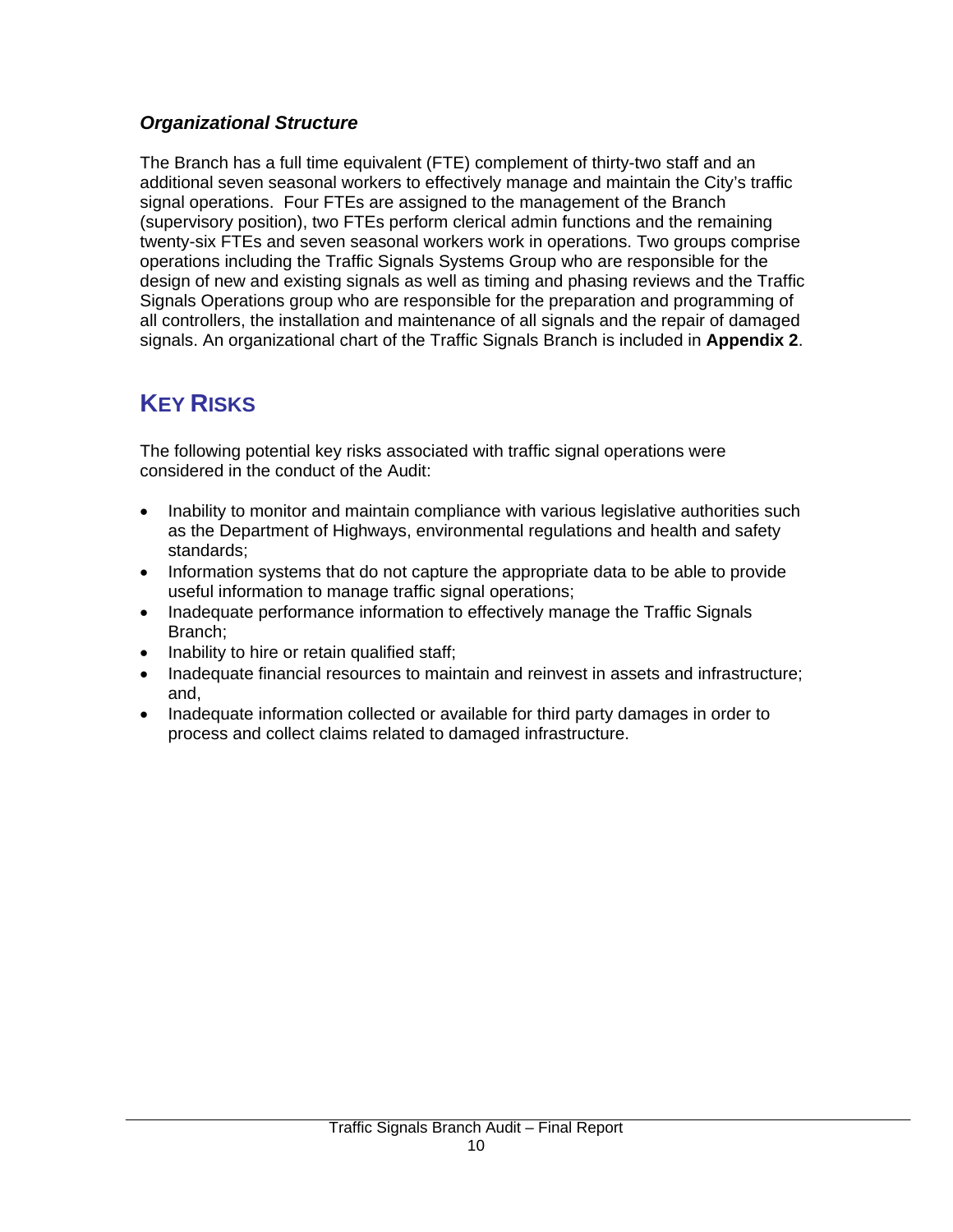# **PERFORMANCE ANALYSIS**

Few performance measures have been established by the Traffic Signals Branch to monitor how effectively and efficiently they are managing the City's traffic signal operations. Branch management informed us that the long term goal/requirement for the Branch is to meet requirements of its capital program and the Branch's short term goal is to ensure all existing equipment is maintained and running with as little disruption as possible.

The 2008 Canadian Traffic Signal Report Card prepared by the Canadian Institute of Transportation Engineers, provides additional guidance with respect to performance and states that performance excellence in traffic signal operations involves five core components:

- Program management
- Appropriate traffic signal hardware
- Sound maintenance practices
- Traffic monitoring and data collection
- Routine signal timing updates<sup>1</sup>

The long and short-term goals of the Traffic Signal Branch, provided to us by Branch management relate to the second and third components listed above. We reviewed the performance of the Branch in relation to both of these as well as the other 3 components listed. In addition we also reviewed the financial performance of the Branch

# *Financial*

Exhibit 1

The financial results for the Traffic Signals Branch for the years 2007-2009 are shown in exhibits 1 and 2 below:



Total expenses for 2009 decreased 8.4% compared to 2008. In 2009 all expense categories have decreased except for total services which increased by 42.3% since 2007 and 18.7% since 2008.

Source: PeopleSoft database

 $\overline{a}$ <sup>1</sup> Canadian Traffic Signal Report Card, Canadian Institute of Transportation Engineers, September 2008, p16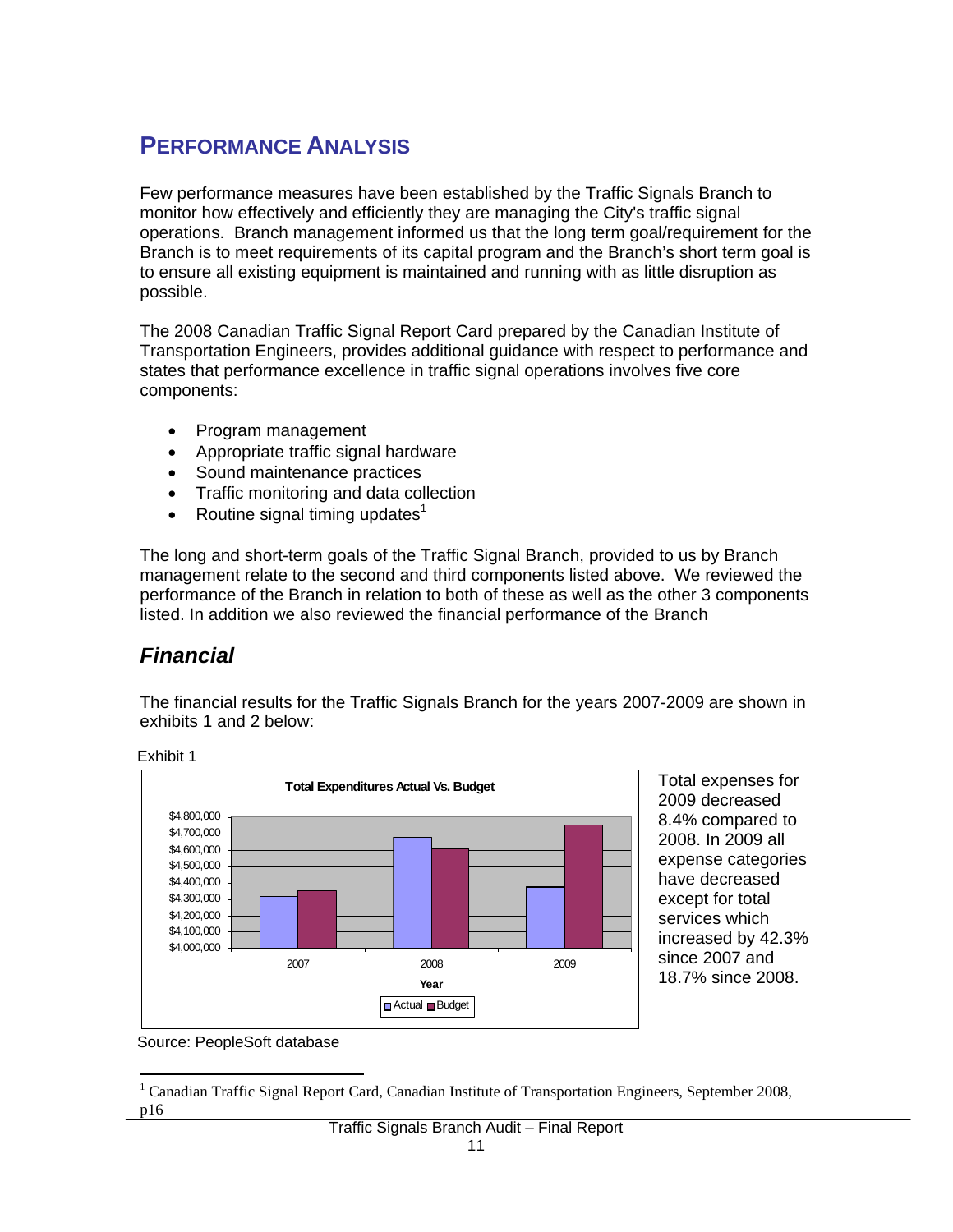Total services expense was higher largely due to an increase in fleet capital and operating lease

expense of \$244,000 since 2007. One of the main reasons for the decrease in overall expenses is a drop in salary and benefits expense. Salaries and benefits expense decreased by 7.5% in 2009 compared to 2008.



Source: PeopleSoft database

Over the last three years the Branch has been operating with four to five fewer FTEs than the authorized level. This was done to achieve budget expenditure targets. Management has also indicated that turnover of staff has been high in the last few years and that it has been difficult to hire replacement staff due to current market conditions. As a result, a position may be vacant for several months. Some replacement staff are also being hired at lower salary levels, than the more senior staff they are replacing.

As part of our review of the financial performance of the Branch, we also reviewed the financial status of the Branch's largest capital project, the signal enhancement project.

We compared the actual expenditures made on the enhancement project to date and compared the amounts to budget. This comparison is shown in Exhibit 3.



The actual amount spent on the enhancement project to date is below budget. This is largely due to the project being behind schedule. Branch management indicated costs are expected to increase in the remaining years of the project as more intersections are upgraded. The downtown area originally scheduled to be completed in 2011, has been pushed back to the end of the project



(2012) due to the amount of work involved. The Branch anticipates the cost for upgrading this area will be higher than the others due to the large amount of older equipment in the area that needs to be replaced. The work completed in the final years is anticipated to cost more than \$2.3 million per year. The Branch does not budget or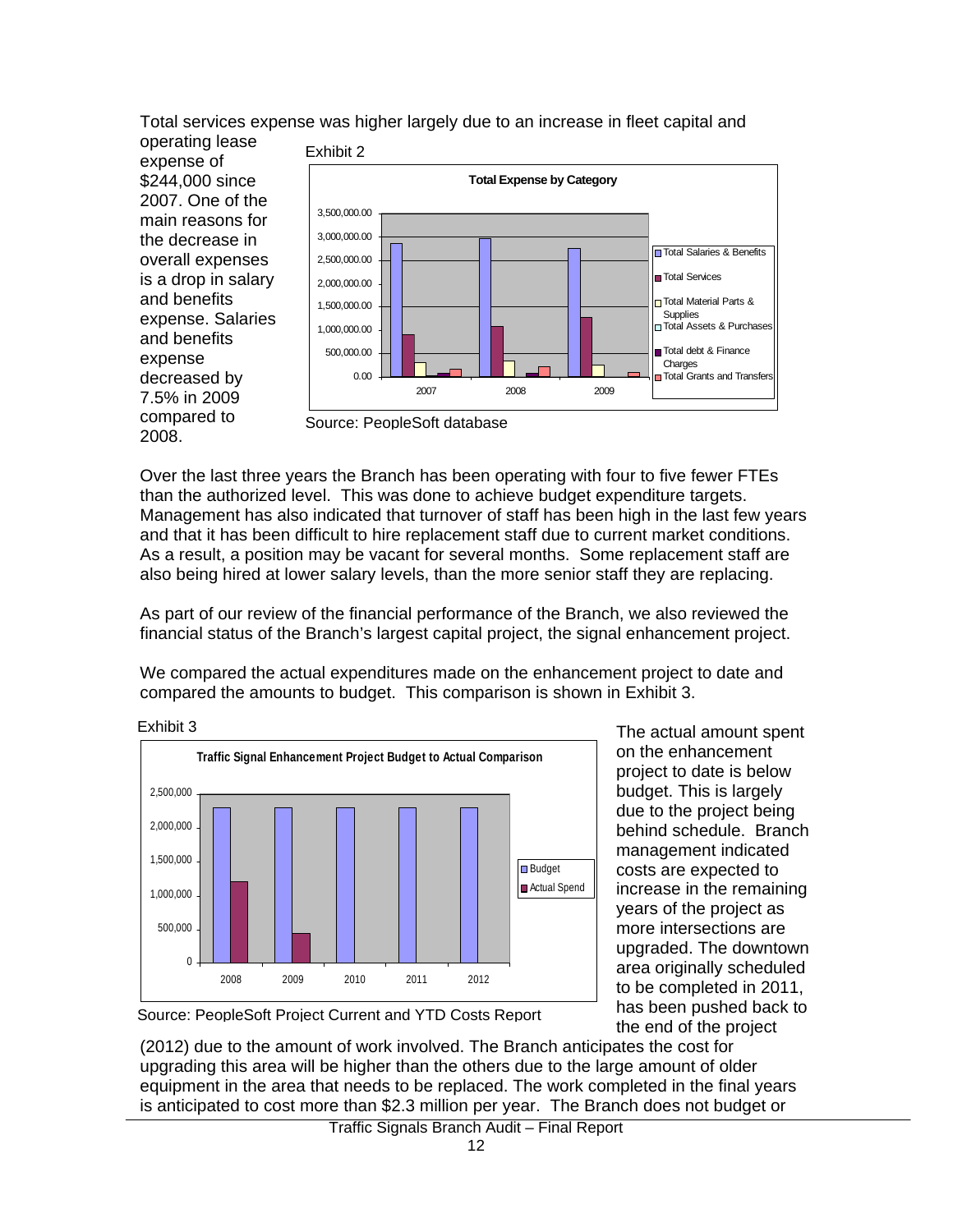track costs by phase or by corridor, as a result we were unable to assess whether the intersections completed to date were completed within budget for that intersection. Total spend is only compared to total budget for the project, there is no detailed progress reporting performed, nor is a comparison done of percentage of work completed and remaining to budget.

The financial management of the Branch's operations is adequate, however, the financial management of the capital project needs significant improvement due to the Branch not tracking actual costs by phase or corridor to budget and not calculating estimates of completion and work and cost remaining. As a result the project may be at risk for budget overruns.

# *Program Management*

Both the United States Department of Transportation (US DOT), in their *Traffic Signal Operations and Maintenance Staffing Guidelines* and the *Canadian Traffic Signal Report Card* report prepared by the Canadian Institute of Transportation Engineers stress the importance of clearly defined goals with measurable, reasonable objectives for performance excellence in traffic signal management and operations. The US DOT in their *Traffic Signal Operations and Maintenance Staffing Guidelines* expands further on this, indicating traffic signal agencies should:

- Develop a mission statement which includes objectives;
- Develop and review annually a strategic management plan;
- Create a set of measures and collect and evaluate performance data relative to these measures;
- Establish communications paths that are clear for the public to use; and
- Resolve issues and servicing requirements involving other stakeholders (includes signal preemption, transit priority, corridor coordination, coordination of signal timing with other agencies). $<sup>2</sup>$ </sup>

The Traffic Signals Branch forms part of the Transportation Planning and Traffic Management Division which does establish key goals annually. The Branch however, does not have a formalized mission statement, strategic plan or measurable objectives of its own and collects limited performance information as discussed earlier in this report.

Reports of signal failures are made by the public through the City's 311 line. Calls are received through 311 and the Winnipeg Police Service indicating that there is a problem with a traffic signal. The calls are forwarded to the Traffic Signals Service line run by Integrated Messaging Inc. (IMI) for follow up by the Branch. The Branch also communicates with other stakeholders such as Winnipeg Transit to determine their needs and requirements.

This objective has been partially met by the Branch. Although the Branch has established a method for the public to report signal failures and has communicated with

 $\overline{a}$ <sup>2</sup> Traffic Signal Operations and Maintenance Staffing Guidelines, US Department of Transportation Federal Highway Administration, March 2009, page 18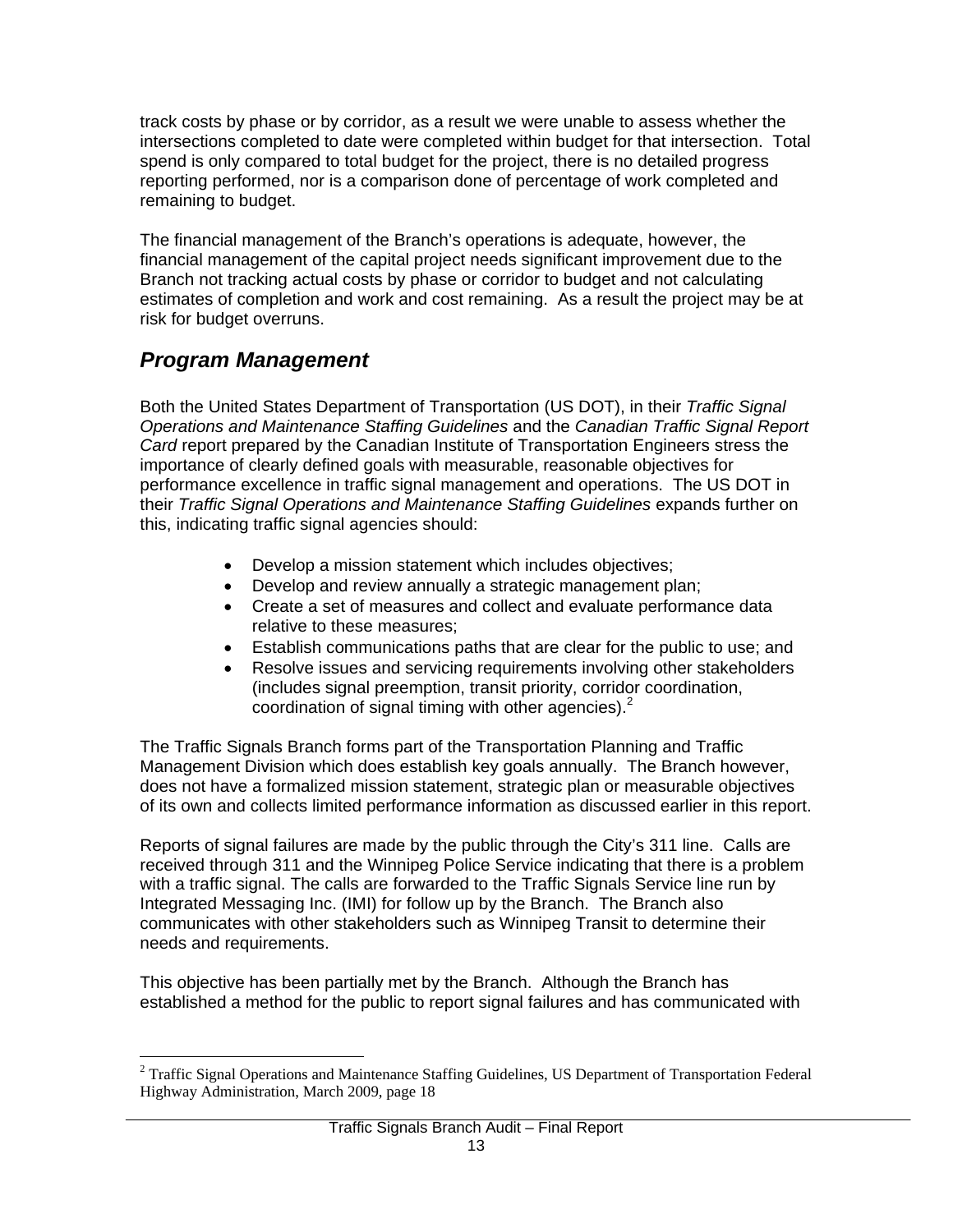other stakeholders, the Branch has failed to identify clear objectives, develop a strategic management plan and develop measures to evaluate performance.

# *Capital Program/Appropriate Traffic Signal Hardware*

The *2008 Canadian Traffic Signal Report Card* recommends "to keep from using outdated equipment that limits the operations or increases the maintenance of the traffic signal system, signal controllers should be upgraded at least every 10 years and possibly more frequently in high growth areas that require more complex control<sup>"3</sup>

The US DOT, in their report *Improving Traffic Signal Operations*, indicated that more than half of the signals in North America are in need of repair, replacement or upgrading. If signals are not properly designed, installed, operated and maintained, motorists will likely:

- Spend more time delayed in traffic,
- Increasingly disobey signal indications (for example run red lights),
- Reroute themselves onto adjacent neighborhood streets, and
- Experience higher accident rates, especially involving rear end collisions.<sup>4</sup>

The City of Winnipeg has a total of 611 traffic signal installations. Of these, 417 are 170 type computerized controllers and the remaining 194 are electro-mechanical (EM) controllers. The controller, as the name implies controls intersection traffic by determining light cycle length, timing, signal coordination, etc. The first EM controller was installed in the City in 1928 and some version of these EM controllers are still in use at some intersections present day. EM controllers are similar to electrical timers. Cycle lengths are determined by inserting pins on a timing dial, thus the ability to change cycle length and timing for variations in traffic demand is limited. EM controllers currently used by the City are 30 to 40 years old and are subject to failure more frequently, particularly in very cold or wet weather. In addition, replacement parts are difficult to obtain. The 170 type computerized controllers provide much more flexibility in regards to signal cycle length and timing.

In 2007 in an effort to improve the City's aging traffic signal system, the City in its capital budget approved \$2.3 million for 5 years (2008-2012) or \$11.5 million to upgrade and enhance traffic signals on key major routes within the City and update the Traffic Signals Management System (TSMS). The Traffic Signals Branch is in the third year of this enhancement project. Exhibit 4 shows the current status of the enhancement project.

 $\overline{a}$ 

<sup>&</sup>lt;sup>3</sup> Canadian Traffic Signal Report Card, Canadian Institute of Transportation Engineers, September 2008,

p18<br><sup>4</sup> Improving Traffic Signal Operations, US Department of Transportation, Federal Highway Administration, 1995, p5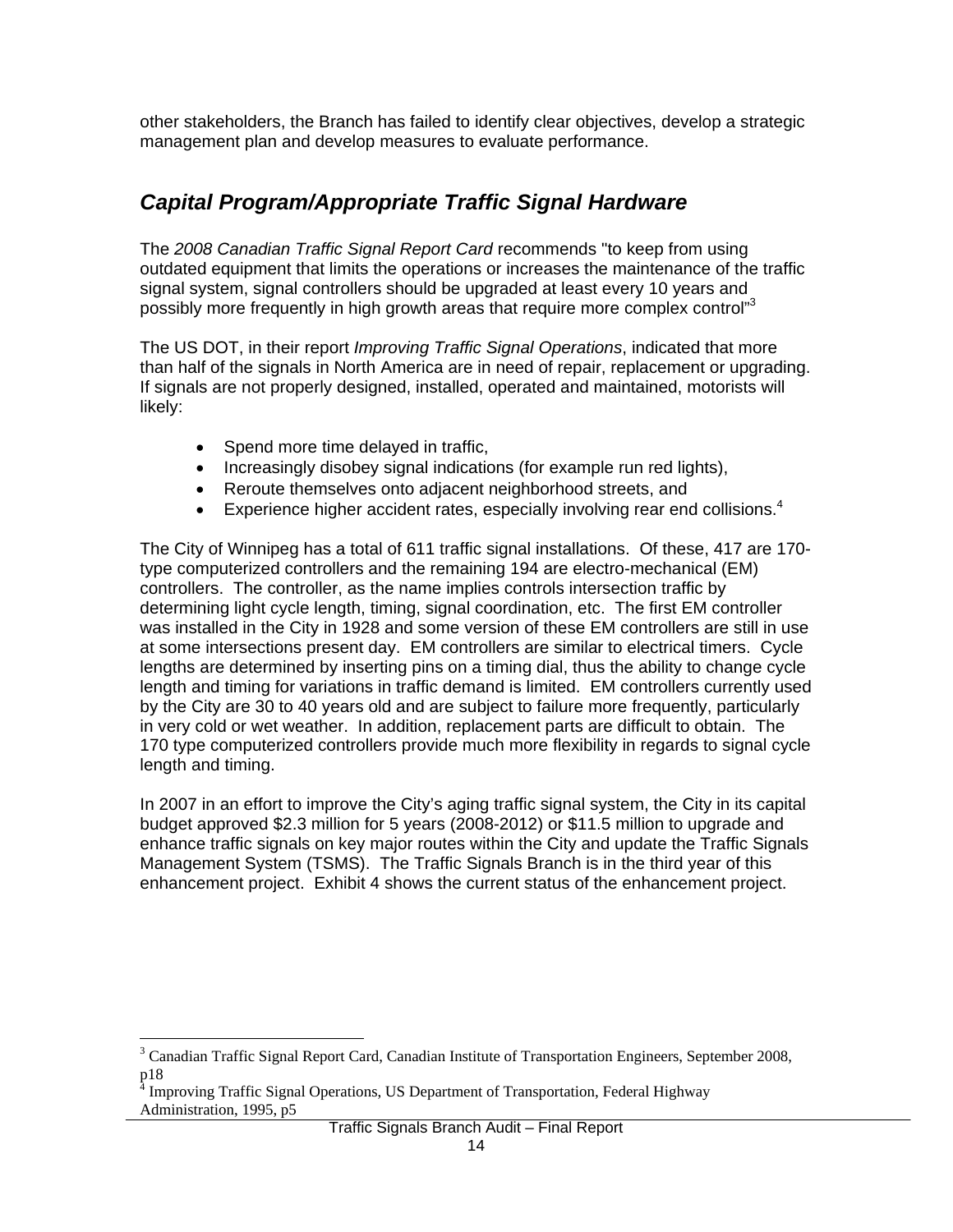| Exhibit 4                                 |                                                          |                                                    |
|-------------------------------------------|----------------------------------------------------------|----------------------------------------------------|
| <b>Street Intersections</b>               | Originally<br><b>Scheduled</b><br><b>Completion Date</b> | <b>Actual or Revised</b><br><b>Completion Date</b> |
| Kenaston                                  | 2007                                                     | 2008                                               |
| Bishop Grandin Blvd.                      | 2008                                                     | 2010                                               |
| Lagimodiere Blvd.                         | 2008                                                     | 2008                                               |
| Main St.                                  | 2008                                                     | 2009                                               |
| Pembina Hwy.                              | 2008                                                     | 2010                                               |
| McPhillips St.                            | 2009                                                     | 2010                                               |
| Portage Ave.                              | 2009                                                     | 2010                                               |
| St. Anne's Road                           | 2009                                                     | 2009                                               |
| St. Mary's Road                           | 2010                                                     | 2009                                               |
| Fermor Ave.                               | 2010                                                     | 2011                                               |
| Downtown                                  | 2011                                                     | 2012                                               |
| <b>Grant Ave</b>                          | 2012                                                     | 2011                                               |
| Henderson Hwy.                            | 2012                                                     | 2011                                               |
| Causar Traffic Cianale Dropels Monographe |                                                          |                                                    |

A number of intersections have been upgraded; however the project is currently more than six months behind schedule. Branch management has indicated that this is largely due to two factors; first resource shortages, as staff are being pulled off of the enhancement project to work on other new development and maintenance projects and secondly the learning curve experienced for the new wireless technology involved.

Source: Traffic Signals Branch Management

 $\overline{a}$ 

The traffic signal system within the City uses a significant number of old signals that do not comply with the recommendations of the Canadian Transportation Engineers concerning upgrades to controllers. Significant improvements are now being made as part of the signal enhancement project.

### *Ongoing Maintenance/Sound Maintenance Practices*

The US DOT – Federal Highway Administration recommends a number of maintenance practices in their *Traffic Signal Operations and Maintenance Staffing Guidelines*. One key practice referred to in the Guidelines is the monitoring of response time to a traffic signal failure. The US DOT recommends:

- a. For systems in excess of 400 intersections, 70% of failures should be detected by the operating agency.
- b. Time to respond after receiving an indication of a controller or signal failure should be within 1 hour during business hours and within 2 hours during non business hours.<sup>5</sup>

Detection of a signal failure is discussed under Traffic Monitoring and Data Collection below. Ongoing maintenance is key to an effective traffic signal operation. A poorly maintained signal can compromise traffic efficiency and safety. The Traffic Signals Branch does not track time spent on signal maintenance, however, Branch management estimates that Signal staff spend approximately 50% of their time performing ongoing maintenance of traffic signals. The maintenance work preformed is purely reactive in nature, and Branch management indicated they do not have sufficient staff to implement a preventative maintenance program. The goal of preventative maintenance is to avoid

<sup>&</sup>lt;sup>5</sup> Traffic Signal Operations and Maintenance Staffing Guidelines, US Department of Transportation Federal Highway Administration, March 2009, page 14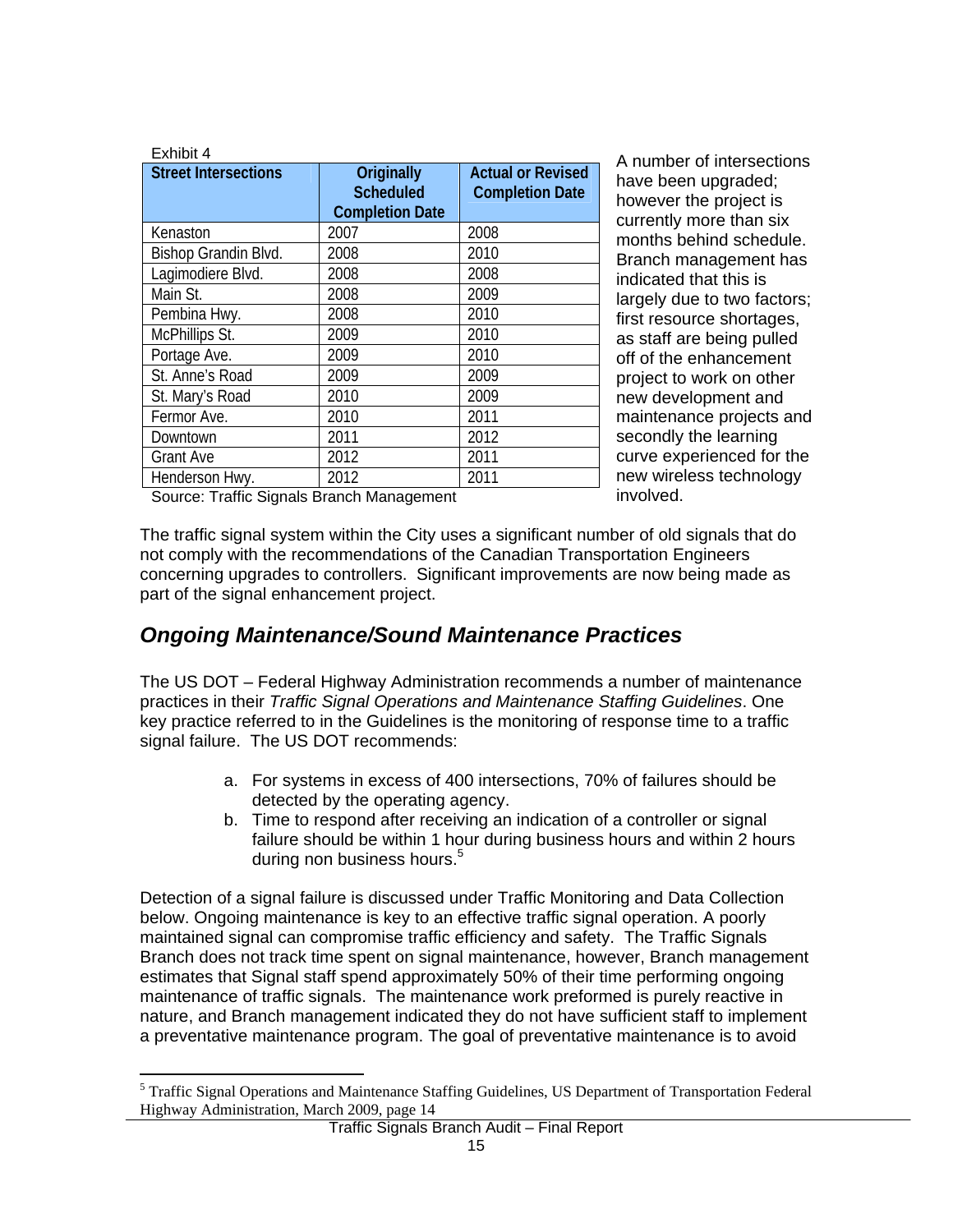signal failures in the future, thereby reducing the level of reactive maintenance which needs to be performed and providing for a more efficient traffic signal operation. Branch management also indicated a lack of resources has also resulted in the Branch not monitoring its maintenance activities in regards to response time, rates of critical failures, etc.

We reviewed staffing levels in more detail as part of our audit. The US DOT in their Traffic Signal Operations and Maintenance Staffing Guidelines dated March 2009 recommends a staffing level of 30 to 40 signals per technician for agencies that operate a minimum of 150 signals to ensure adequate maintenance staffing $^6$ . The City of Winnipeg currently operates 611 signals and based on these guidelines would require a maintenance staff of fifteen to twenty technicians to adequately maintain these signals. The Branch currently employs twelve crew and eight technical employees, for a total of twenty employees to perform maintenance as well as new development and the enhancement project. Branch Management indicated that the enhancement project alone requires 1.6 FTE's annually or 8 FTE's over the entire project to complete the work required. The Branch estimates that approximately 50% of the staff's time is spent on maintenance activities. This would be the equivalent of ten employees devoted to maintaining the 611 signals which are currently in place, significantly less than the number recommended by the US DOT.

The Traffic Signals Branch has created first responder teams who respond to traffic signal incidents reported by the citizens of Winnipeg or other City departments (i.e. Winnipeg Transit, Winnipeg Police Service). The Branch currently does not monitor the time it takes for the first responder team to respond to an incident, nor do they have a formal priority schedule in place for attending incident calls. The Branch is working at developing a program in Microsoft Access to capture response time information

 In an attempt to determine how responsive the Branch is to traffic signal failure calls, we examined 797 trouble reports prepared by the first responder teams for July and December 2009 and calculated the response time. Response times calculated are shown in exhibit 5 below:

| <b>Response Time (in hours)</b>      |                  |               |  |
|--------------------------------------|------------------|---------------|--|
|                                      | <b>July 2009</b> | December 2009 |  |
| <b>Average Response Time</b>         | 2:26             | 1:57          |  |
| <b>Response Time During</b>          |                  |               |  |
| <b>Business Hours (8:00 - 24:00)</b> | 2:00             | 1:44          |  |
| <b>Response Time During Non</b>      |                  |               |  |
| <b>Business Hours</b>                | 3:44             | 2:19          |  |

Exhibit 5

 $\overline{a}$ 

Source: 2009 Trouble Reports

The Traffic Signals Branch has the highest response time compared to any of the Canadian cities who responded to our survey. Four of the cities indicated that their response time to signal failures was less than 30 minutes, four cities indicated they had a response time of less than 1 hour and one city had a response time of less than 1  $\frac{1}{2}$ hours. A summary of all survey results is shown in **Appendix 4.**

<sup>&</sup>lt;sup>6</sup> Traffic Signal Operations and Maintenance Staffing Guidelines, US Department of Transportation Federal Highway Administration, March 2009, page 22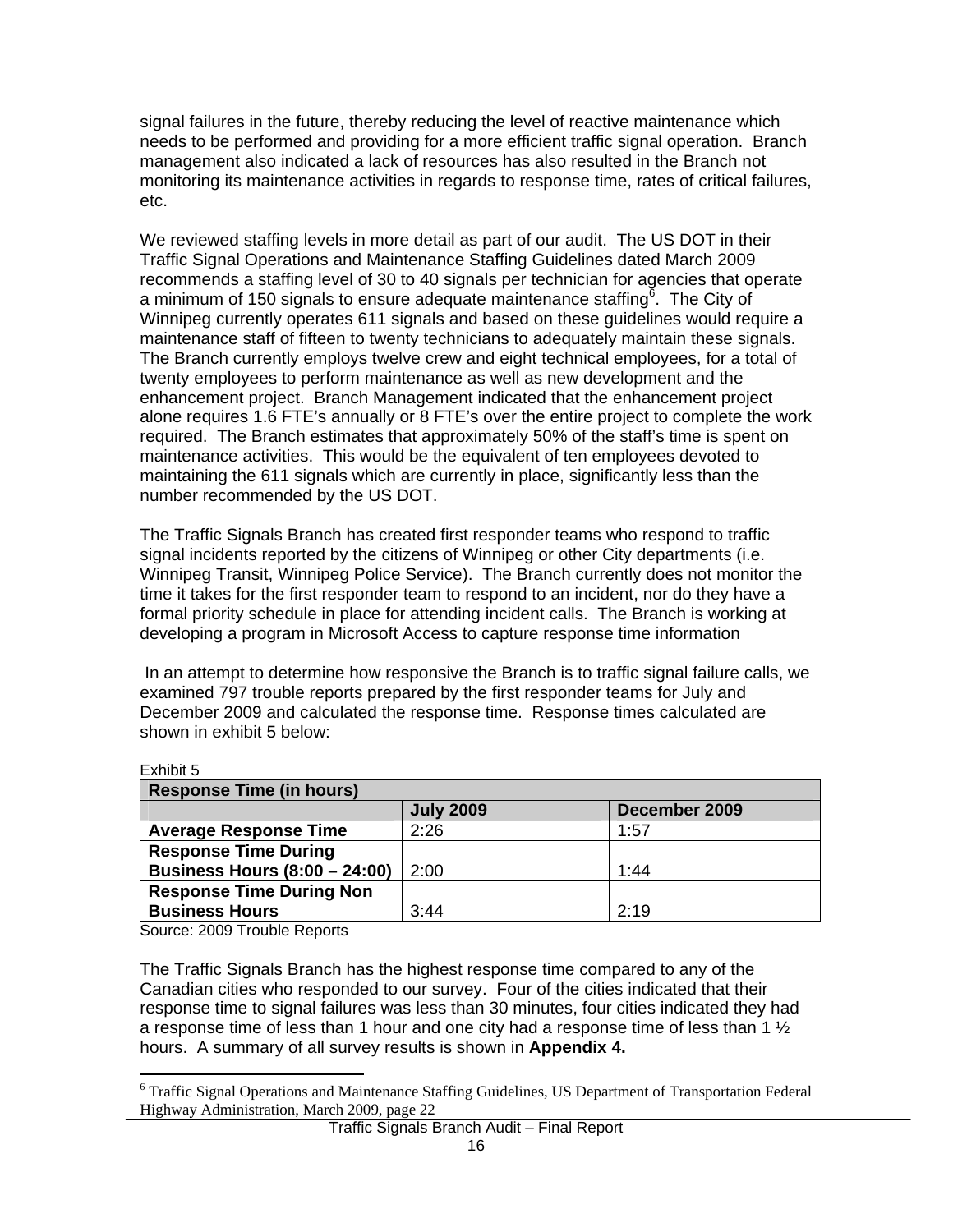All cities surveyed with the exception of Winnipeg and Montreal perform regularly scheduled preventative maintenance on their traffic signal operations.

The Traffic Signal Branch is maintaining the City's traffic signal system on an ongoing basis, however because the maintenance being performed is reactive versus preventative in nature, they may not be providing the service in the most efficient and effective manner. The lack of a preventative maintenance program as well as the number of older signals and lack of a formalized priority schedule is likely contributing to longer response times to signal failures than recommended by the US DOT and compared to other Canadian cities.

# *Traffic Monitoring and Data Collection*

We previously referred to the US DOT recommendation with respect to detection of signal failures in the Ongoing Maintenance section above, The US DOT – Federal Highway Administration recommends for systems in excess of 400 intersections, that 70% of failures should be detected by the operating agency. Currently the Traffic Signals Branch does not perform significant traffic monitoring and data collection because until recently the Branch did not have the system capability to perform this function. The Branch implemented the Traffic Signals Management System (TSMS) in 2008 as part of the signal enhancement project. Branch management has indicated that this new system will allow them to monitor intersections "real" time, alert them of any signal failures and modify timing remotely. The system is up and running and some of these functions are being provided for the intersections connected (Kenaston, Lagimodiere and parts of Regent), however monitoring of traffic signal failures is not yet up and running. Management indicated that human resource constraints are preventing the Branch from having more functionality (i.e. monitoring of signal failures) and intersections on line on the system. These constraints are also preventing the Branch from implementing a formal monitoring process as they do not have an individual dedicated to monitoring the system, even when the system becomes fully functional. Additional resources to monitor the TSMS were not included in the original signal enhancement budget or in ongoing operating budgets.

Winnipeg is behind other Canadian Cities in this regard. Five of the nine cities who responded to our survey have a monitoring system in place and one city is working at implementing monitoring capabilities within the next year.

The Branch has made progress in this area, however the full benefit of the TSMS cannot be achieved without ensuring the system is adequately resourced and monitored going forward.

# *Routine Signal Timing Updates*

The US DOT and the Canadian Institute of Traffic Engineers recommend that reviews of signal timing performance be conducted every thirty to thirty-six months in order to keep pace with changing travel patterns. The US Federal Highway Administration estimates that the benefit–to-cost ratio of traffic signal timing optimization projects approaches 40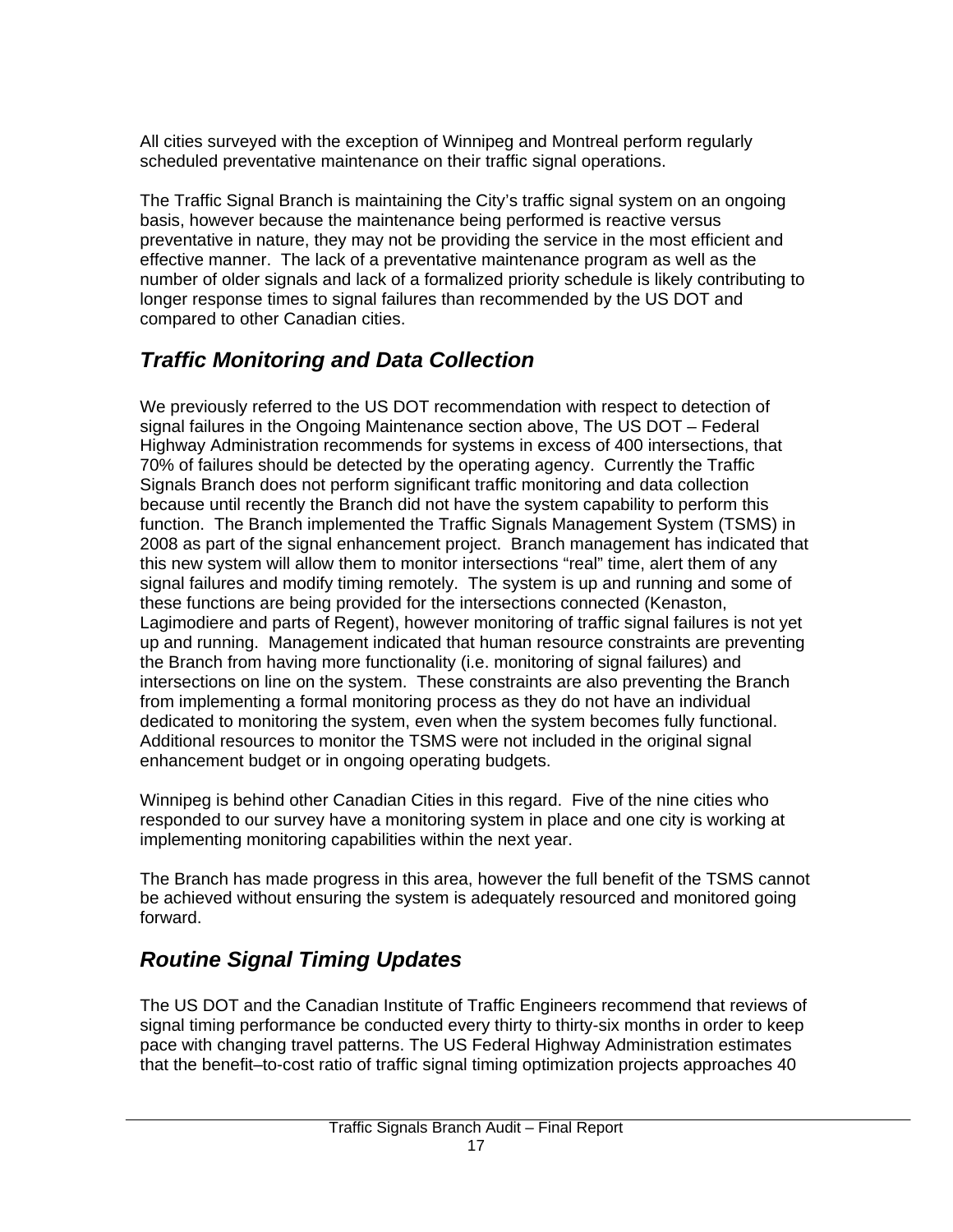to 1. That is, for every \$1 invested in optimizing the timing of traffic signals, \$40 is returned to the public in time and fuel savings. $<sup>7</sup>$ </sup>

The Traffic Signals Branch does not have a formalized signal timing review process in place. Signal timing reviews are performed sporadically, as time is available and when a new signal is installed. Branch management indicated that due to insufficient resources signal timing reviews can not be conducted at regular intervals. As a result, changes in traffic conditions, volumes or adjacent land use may not be accounted for leading to unnecessary traffic congestion and travel delays.

In our survey of nine Canadian cities we found that only four cities had regular timing reviews. These reviews were conducted every three to seven years. Two of the cities surveyed were in the process of implementing a more formalized signal review process.

<sup>&</sup>lt;sup>7</sup> Improving Traffic Signal Operations, US Department of Transportation , Federal Highway Administration, 1995, page 7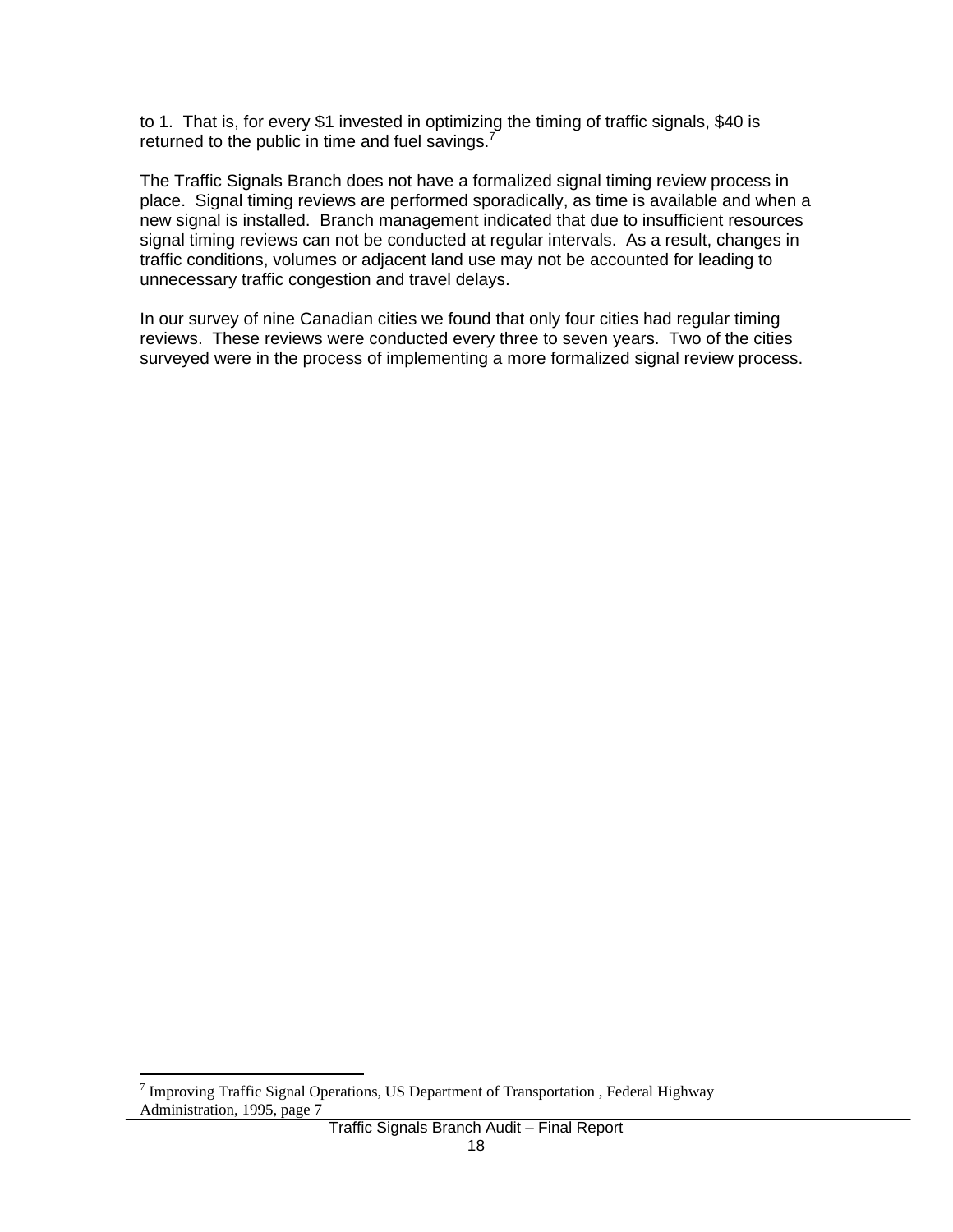# **OBSERVATIONS AND RECOMMENDATIONS**

The remainder of this report details our observations and recommendations. We believe the issues identified are important and implementing the recommendations will assist management in better managing traffic signal operations. A complete summary of our recommendations is attached as **Appendix 3**.

# *Branch Management*

We reviewed a number of areas related to management of the Traffic Signals Branch including:

- Longer-Term Plans, Goals and Objectives
- First Responder Teams
- Overtime
- Outsourcing
- Information Technology
- Performance Measurement

# *Longer-Term Plans, Goals and Objectives*

The Traffic Signals Branch forms part of the Transportation Planning and Traffic Management Division. The Division as a whole does establish key goals annually. The Branch however, does not have a formalized mission statement, strategic plan or measurable objectives of its own.

Branch management informed us that their informal long term goal/requirement is to meet the requirements of the capital program and the Branch's short term goal is to ensure all existing equipment is maintained and running with as little disruption as possible. The absence of a strategic plan, Branch priorities and measurable objectives, however, make it difficult for the Branch to monitor whether even these informal goals are being met in an efficient and effective manner. The lack of a strategic plan and formalized objectives, also make it more difficult for Branch management to determine Branch priorities in regards to day to day activities as well as IS and other capital initiatives. For example, the signal enhancement project is running more than six months behind schedule and Branch management has indicated that part of the reason for this is that Branch staff are being reassigned from the enhancement project to work on maintenance and other new capital/development initiatives.

Staffing levels should be driven by the objectives and performance targets selected by the Branch. The Branch currently does not have a strategic staffing plan. Insufficient resources may be contributing to the Branch not having a regular preventative maintenance program and a formalized signal timing program as discussed later in this report. A formalized mission statement, strategic plan and measurable objectives would assist the Branch in determining the appropriate organizational structure and resources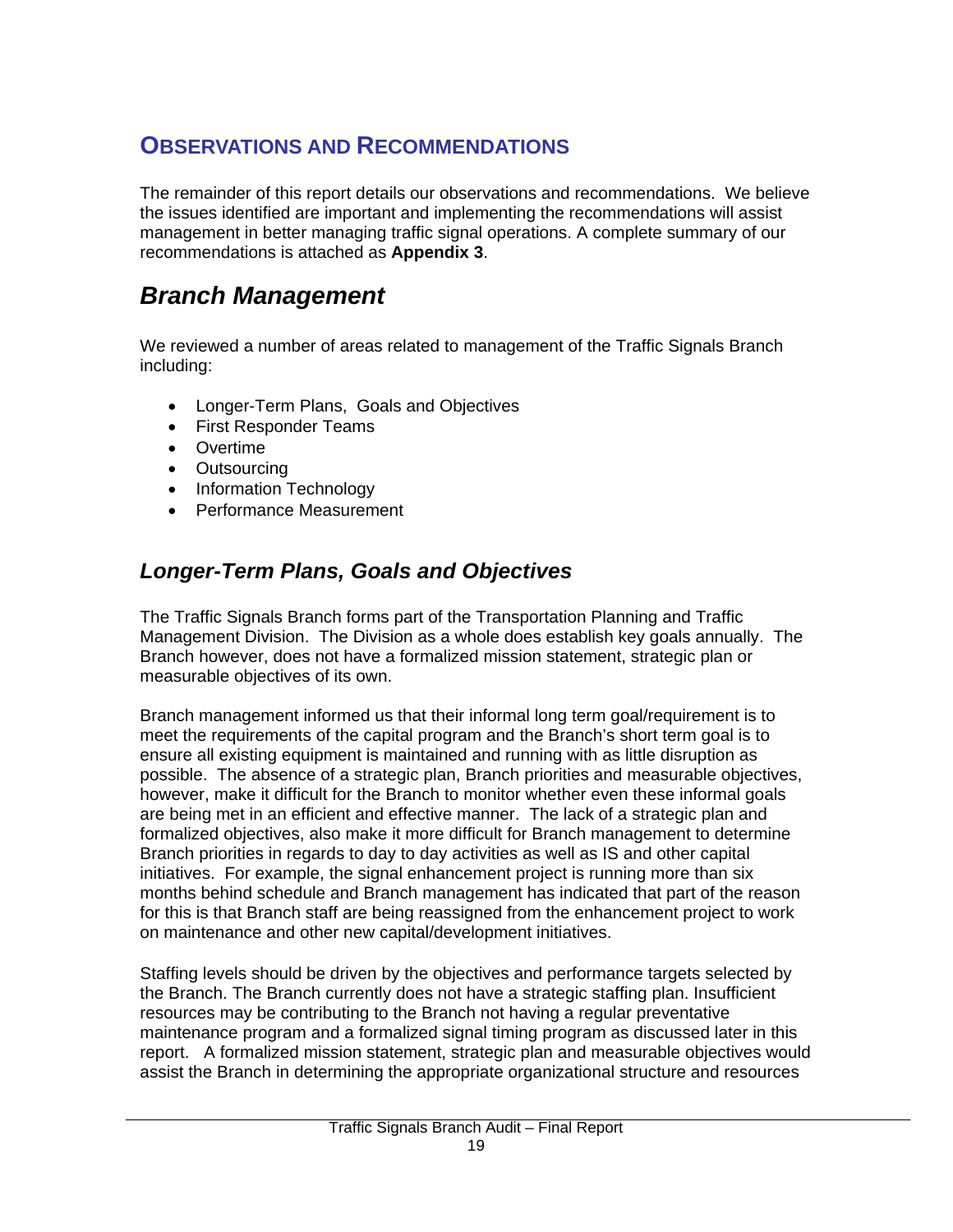(staffing and funding) required to operate the Branch in an efficient and effective manner.

Both the US DOT and the Canadian Traffic Signal Report Card prepared by the Canadian Institute of Transportation Engineers stress the importance of clearly defined goals with measurable, reasonable objectives for performance excellence in traffic signal management and operations.

#### *Recommendation 1:*

Traffic Signal Branch management should develop a formalized mission statement, strategic plan and objectives for the Branch which align with the Division's goals and optimize the Branch's limited resources.

### *Management Response*

The Traffic Signal's Branch agrees with this recommendation. This work will be done within the framework of the commitment statement of the Public Works Department. It is anticipated that this can be achieved within 6 months

### *Recommendation 2:*

Traffic Signal Branch management should conduct a workforce analysis to determine the appropriate staffing levels. In conjunction with this review, the Branch should also examine its current organizational structure to determine if it is the best structure to meet the objectives of the Branch. The results of the analysis should be used to develop a strategic staffing plan which would encompass any planned outsourcing of functions and any business or organizational changes which may impact staffing in the future.

### *Management Response*

The Traffic Signals Branch agrees with this recommendation. Subsequent to addressing recommendations related to Traffic Signals Branch's direction, a request will be made for funding an initiative to conduct a workforce analysis as per this recommendation. The Traffic Signals Branch will plan to implement this recommendation by December 2011.

# *First Responder Teams*

First responder teams respond to calls from the public or other City departments regarding a traffic situation (i.e. lights out, damaged signal, etc). Calls are received through 311 indicating that there is a problem with a traffic signal. The calls are forwarded to the Traffic Signals Service line run by Integrated Messaging Inc. (IMI). A trouble report (TR) is prepared and sent in real time, by email, to the first responder team on call and the Traffic Lab. The TR describes the problem with the signal and includes the time the email was sent by IMI. The crew responding to the TR will record their arrival time at the signal site, the condition of the signal on their arrival, the repairs/corrections made to the signal, the time that the repair is completed and the work order number on the report. The TR is subsequently signed off by the crew chief and the crew and technical foremen. Completed TRs are sent to the records technician within the Traffic Signals Branch. Copies of the TR are kept in hard copy and are also scanned for electronic filing.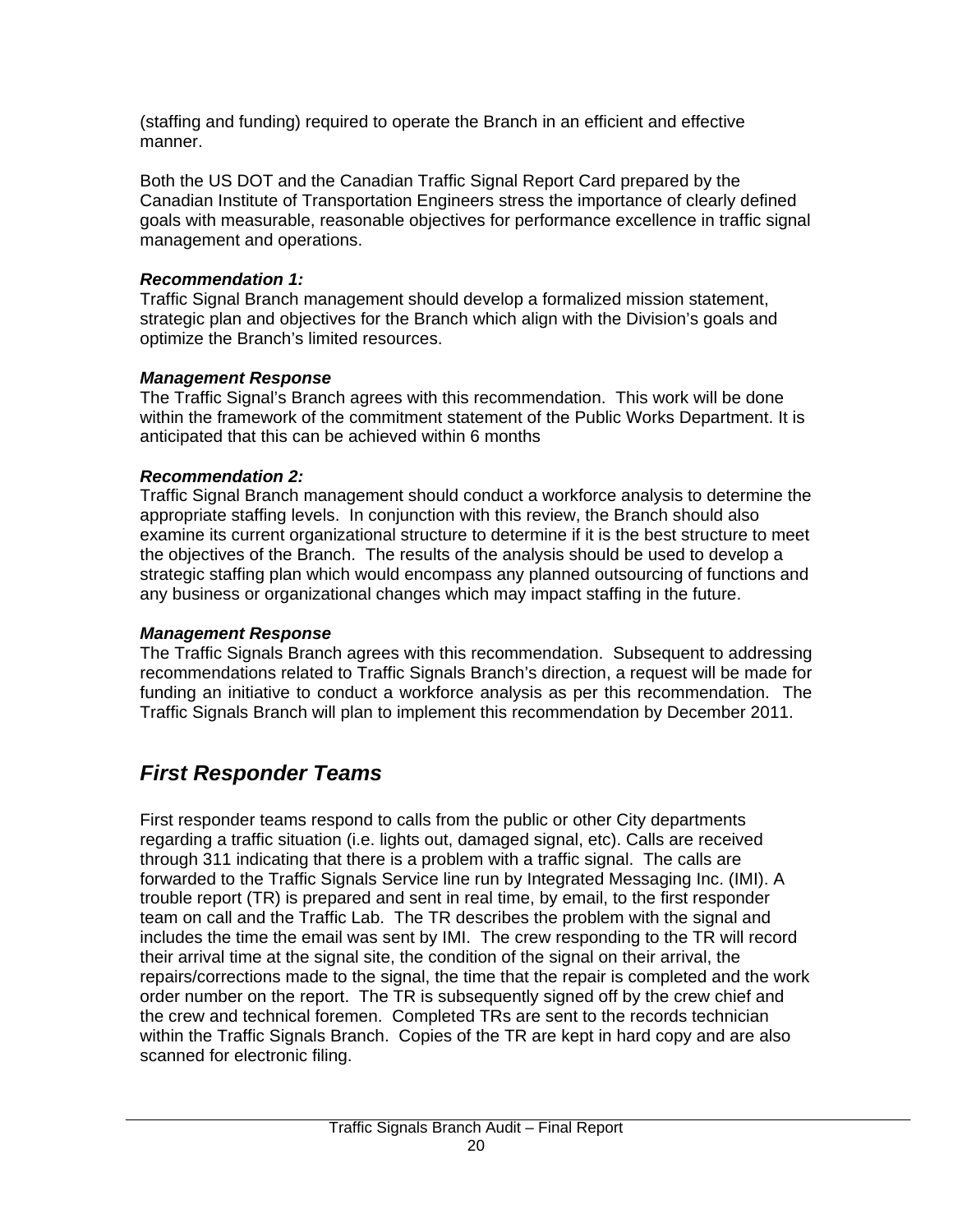There is no formal priority schedule in place for attending TR calls; as well IMI does not have a priority system in place for assigning calls to the team. All calls are forwarded to the crew chief on call. This can result in overtime being paid for crews to handle minor calls over the phone as employees are paid a minimum of 15 minutes of overtime for every call they handle and clear at home while on standby. The Branch has established a deferral policy for some types of signal damages and there is an understanding that reports of damages and light malfunctions (i.e. calls where police assistance may be required) get a higher priority versus lesser calls such as bulb outages, timing issues, etc. It is not uncommon to receive multiple reports of damages to different signals at about the same time, particularly in bad weather. The priority may be to attend the closest intersection, however if more information regarding the damage is available the crew may attend a further location because all the lights are out at that location, or the intersection may be near a school, high speed route, etc. Some cities, such as Richmond, British Columbia, have identified on their website the types of calls which will be handled during regular business hours and have indicated that only the more serious problems will be attended to after hours in order to reduce overtime.<sup>8</sup>

The lack of a formal priority system for repairing signal failures may also contribute to the Branch having slower response times for attending traffic signal failures than recommended by the US DOT and in comparison to other Canadian cities. This is discussed in further detail later in this report.

The US DOT in their report *Traffic Signal Operations and Maintenance Staffing Guidelines*, published March 2009 recommends Traffic Signal agencies develop procedures to identify the level of criticality for each intersection with respect to safety and congestion. Response priorities should be developed in accordance with this procedure.<sup>9</sup>

In addition, *Manitoba Work Place Safety and Health Regulation 217/2006 Section 38.4* requires that only electrical workers perform electrical work, section 38.14 (2) also requires that a standby worker who is trained in emergency response be present when electrical work is done. The regulations do not require that the standby worker be an electrical worker. The Traffic Signals Branch currently has two electricians making up the first responder team. The current team structure has also lead to an increase in overtime, due to the limited number of electricians available to form the responder teams. Technician staff have a limited "m" license which allows them to do some electrical work. Currently, first responder team members are not trained to program controllers. If a signal failure is "controller" related the first responder team would need to call in a Technician to repair it. Branch management indicated to us that often crew members will attempt to resolve the controller problem themselves prior to calling in a Technician. Branch management also indicated the lack of a technician on the team does result in controllers not being repaired correctly which could result in the first responder team making several trips to the same intersection as a result of a faulty controller. The Branch is currently reviewing whether the first responder team should include one technician and one electrician.

 $\overline{a}$ 

<sup>&</sup>lt;sup>8</sup> City of Richmond British Columbia website

<sup>&</sup>lt;sup>9</sup> Traffic Signal Operations and Maintenance Staffing Guidelines, US Department of Transportation Federal Highway Administration, March 2009, page 14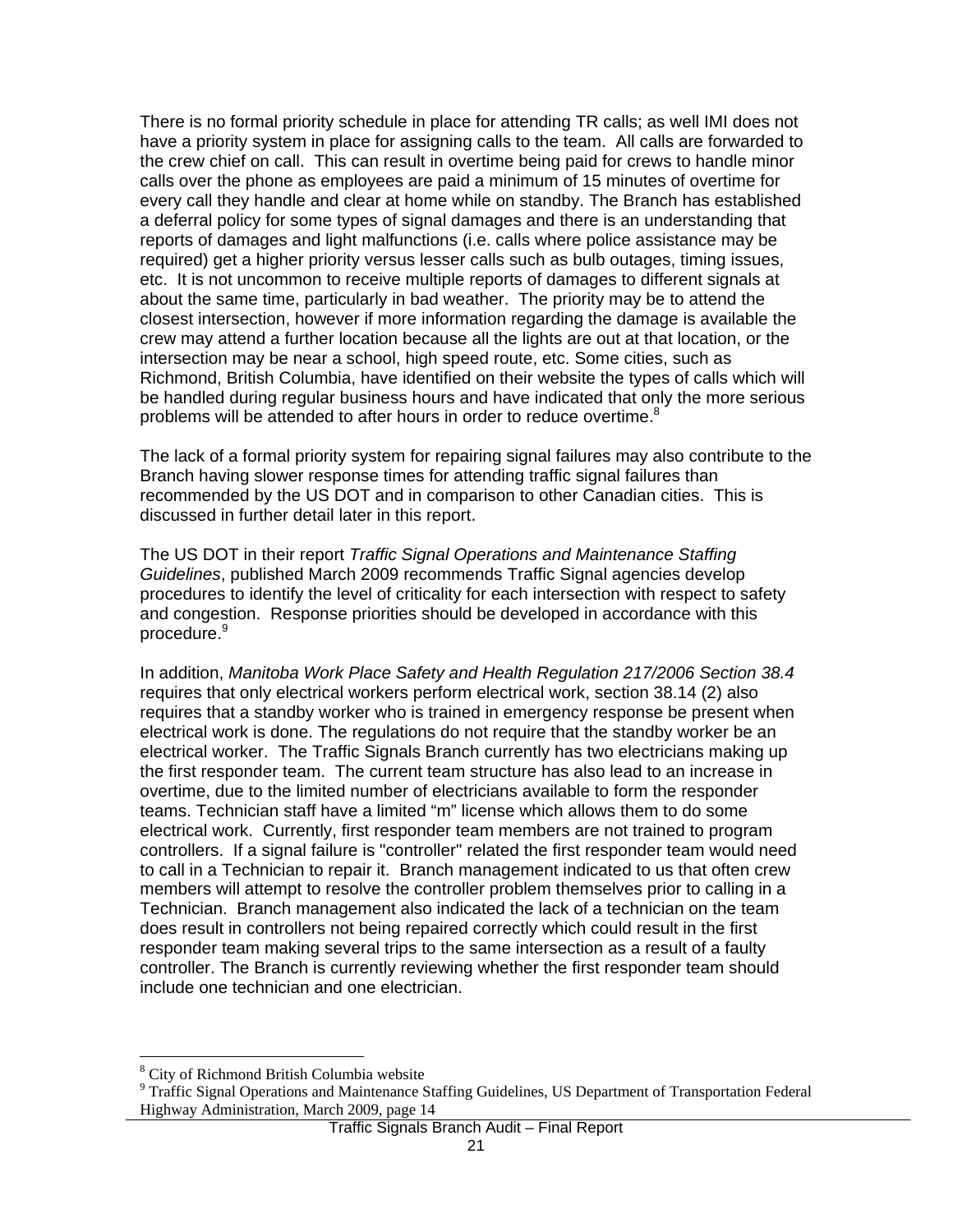#### *Recommendation 3:*

Traffic Signals Branch management should review and rate all intersections to determine the level of criticality. Based on the level of criticality, response priorities should be determined. Formalized priorities should also be established by incident type (i.e. bulb outages, pole down, etc). These priorities should be provided to all first response team members as well as IMI.

#### *Management Response*

The Traffic Signals Branch agrees with this recommendation. The branch will develop target response times for the various types of incidents as it is important to distinguish that not all incidents require the same level of priority and cannot be measured by a single "response time". This will help put the metric of response time in the proper context. In addition to this, the branch will enhance the current deferral policy to provide more direction to first responder's staff on how to prioritize their activities to meet the target response times. The Traffic Signals Branch will plan to implement this recommendation by December 2011.

#### *Recommendation 4:*

Traffic Signals Branch management should include one technician and one electrician on first responder teams.

#### *Management Response*

Traffic Signals Branch agrees with this recommendation. The branch has already started pursuing this recommendation, however this requires Provincial approval. The branch has been providing significant information to Provincial officers to accomplish this recommendation. The Province regulates the work performed by electrical workers and is currently reviewing information pertaining to tasks that we proposed to delegate to technicians that hold an M license (limited electrical license). An update on this matter can be provided by June 2011.

# *Overtime*

The Traffic Signals Branch has created first responder teams, made up of two employees who respond to traffic signal incidents reported by the citizens of Winnipeg or other City departments (i.e. Winnipeg Transit, Winnipeg Police Service) 24/7. The teams operate during two shifts 8:00-16:00 and 16:00-24:00 Monday to Friday. The evening shift team is also on standby from 24:00-8:00 Monday to Friday and on weekends. While the team is on standby they are paid overtime for all traffic signal incidents they attend, as per the CUPE agreement.

The current schedule can often result in long work days for first responder teams, when they are working on weekend and late night standby shifts. The current shift schedule has resulted in significant overtime over the years and can eventually lead to worker fatigue and potentially less efficient and effective work being performed. Total overtime costs incurred for the three year period of 2007 – 2009 amounted to \$1,120,200. Exhibit 6 shows overtime and related salary expense for the period 2007-2009.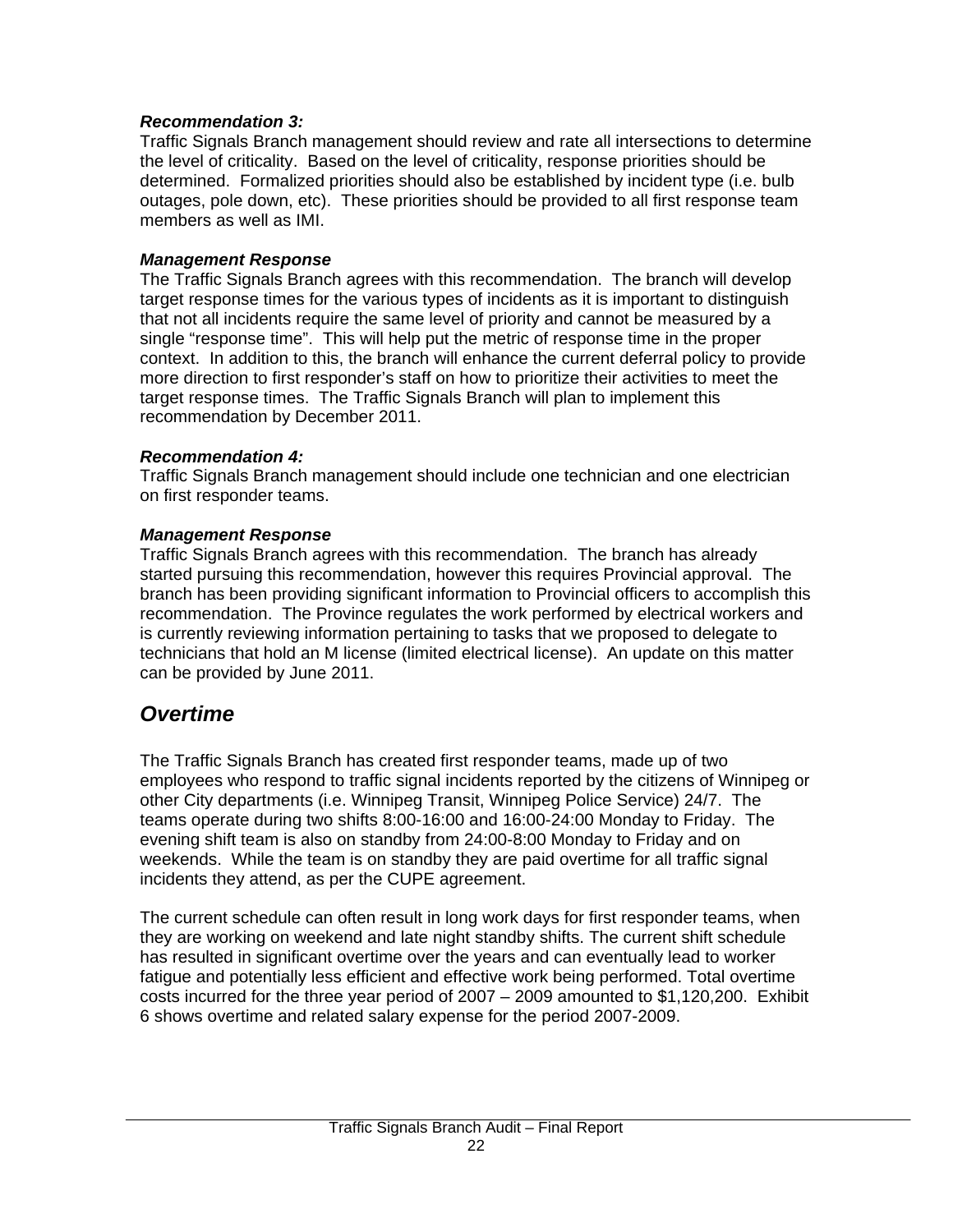| Exhibit 6                                     |             |             |             |  |
|-----------------------------------------------|-------------|-------------|-------------|--|
| Comparison of Overtime Expense for 2007 -2009 |             |             |             |  |
|                                               |             |             |             |  |
|                                               | 2007        | 2008        | 2009        |  |
| Overtime                                      | \$359,900   | \$376,600   | \$383,700   |  |
| Actual                                        |             |             |             |  |
| Overtime                                      | \$246,200   | \$312,800   | \$311,600   |  |
| <b>Budget</b>                                 |             |             |             |  |
| Variance                                      | \$113,700   | \$63,800    | \$72,100    |  |
| % Actual                                      |             |             |             |  |
| over Budget                                   | 46.2%       | 20.4%       | 23.1%       |  |
| <b>Total Salary</b>                           |             |             |             |  |
| <b>Expense</b>                                | \$2,539,600 | \$2,624,500 | \$2,435,416 |  |
| Overtime as                                   |             |             |             |  |
| a % of Total                                  |             |             |             |  |
| Salary                                        | 14%         | 14%         | 16%         |  |
| <b>Expense</b>                                |             |             |             |  |

Overtime has increased and exceeded budget year over year. Actual overtime as a percentage of total salary expense has increased by 2% since 2007.

We reviewed 797 traffic signal incidents during the period of July and December 2009. Of these incidents, 541 (68%) occurred during normal business hours (8:00 – 24:00) and 256 (32%) occurred while the team was on standby. Of the 256 incidents which

Source: PeopleSoft Database

occurred while the team was on standby, 162 (63%) occurred on weekends and statutory holidays and 94 (37%) occurred on weekdays. We further broke down the weekday incidents and determined that 61 (65%) of the weekday calls occurred between the hours of  $6:00 - 8:00$  am.

The Branch paid an average of \$12,180 per month for July and December 2009 for overtime worked while on standby during the weekend and statutory holidays, which extrapolates to approximately \$146,200 annually. In addition the Branch paid an average of \$3,080 per month for July and December 2009 for overtime worked between 6 am and 8 am on weekdays, which extrapolates to approximately \$36,960 annually. A significant portion (48%) of overtime paid by the Branch in 2009 falls within these two timeframes. A number of options exist for the Branch to adjust shift schedules in order to reduce overtime, including increasing the hours worked on a first responder shift from eight hours to 10 hours (4/2 shift) or 12 hours (4/4 shift) so that peak travel times are covered. Branch management should evaluate these and other options to reduce overtime including the implementation of a priority schedule and increasing the number of first responder teams by including technicians on the team.

The current 24/7 schedule for first responder teams, the requirement to have two employees respond to all calls, staff turnover and the lack of a formalized priority schedule for attending signal failures has resulted in significant overtime payments to employees. The majority of overtime is being incurred by twelve employees who were paid in excess of \$20,000 each for overtime incurred during 2009. The highest earner made in excess of \$30,000 for overtime. Exhibit 7 illustrates the overtime earned by the twelve employees earning more than \$20,000 in overtime.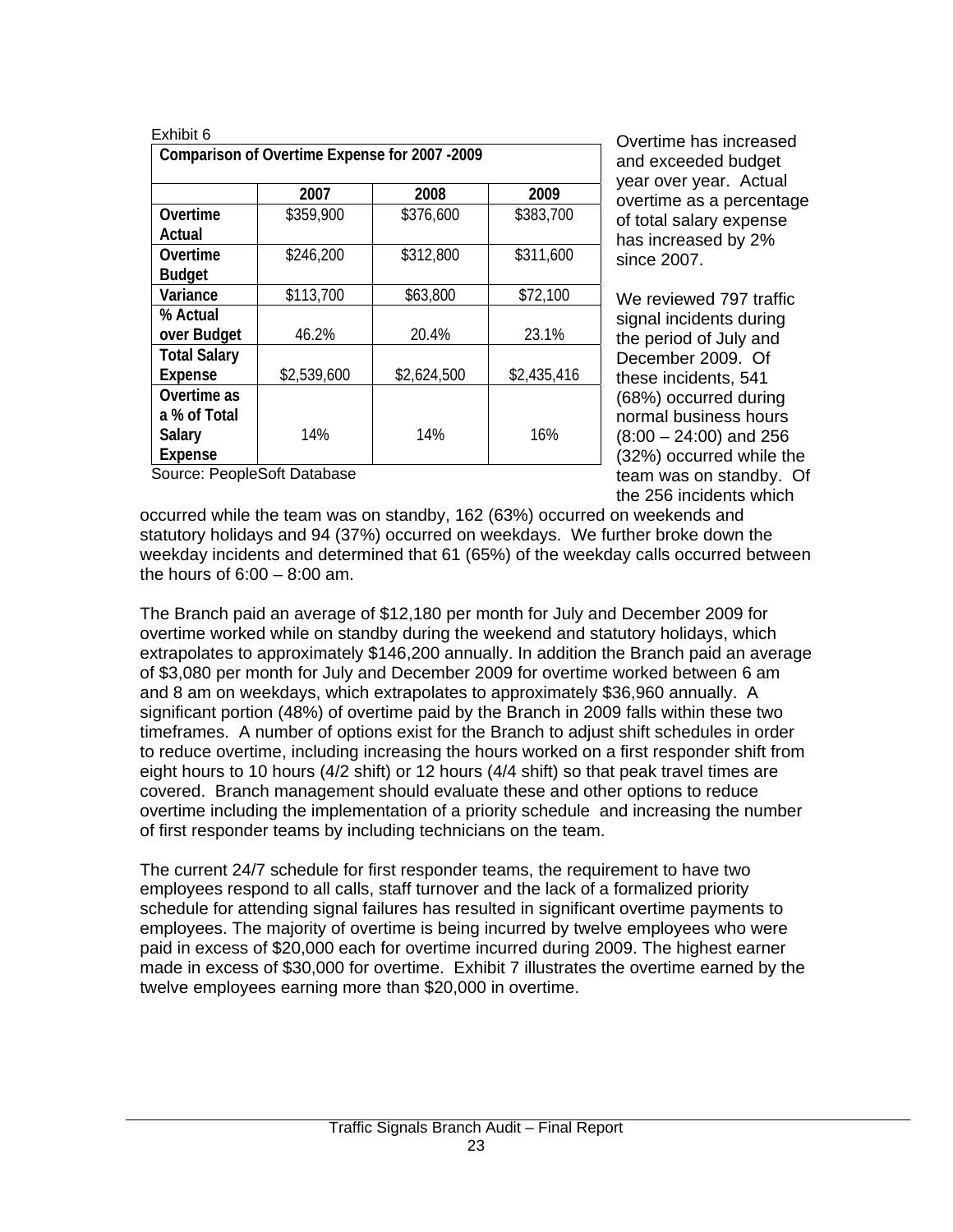



Employees submit their overtime hours on overtime timesheets. The timesheets are approved by the Foreman, Supervisor and Traffic Signals Engineer. There is no verification of overtime worked while on standby to supporting trouble reports. In our review we noted minor discrepancies between hours worked reported on trouble reports and overtime hours paid for the two months, July and December 2009.

Source: Traffic Signals Branch Work Order MMS System

Employees are also allowed to claim travel time when they are called out to a traffic signal failure while they are on standby. The amount claimed varies by employee and the same employee may claim different amounts for each trip. Typically the crew chief will pick up the second employee to attend the call. In all time sheets which we reviewed both employees claimed the same travel time, even though one would expect the crew chief to have claimed a higher amount. Travel time claimed ranged from 20 minutes to 1 hour and 20 minutes per call. The Branch does not have a formalized policy in regards to allowable travel time claims.

#### *Recommendation 5:*

Traffic Signals Branch management should review the type and level of resources required to adequately staff the first responder team with the aim to reduce overtime incurred. The addition of a regular night and weekend shift should be considered as well as modified work hours.

#### *Management Response*

The Traffic Signals Branch agrees with this recommendation where it relates to the First Responders activities. The Branch is already looking at addressing this issue. In particular, the Branch has modified the hours of work for First Responders and is seeking Provincial approval to implement multidisciplinary teams to increase the knowledge base in the field to reduce repair times (see management response 4). An update on this matter can be provided by June 2011.

#### *Recommendation 6:*

Traffic Signals Branch management should develop procedures in regards to the submission, review and approval of overtime claims for travel time and should implement a process to ensure all overtime hours claimed are valid and supportable.

#### *Management Response*

The Traffic Signals Branch agrees with this recommendation. The Branch will investigate timekeeping practices that can be implemented to improve the accuracy of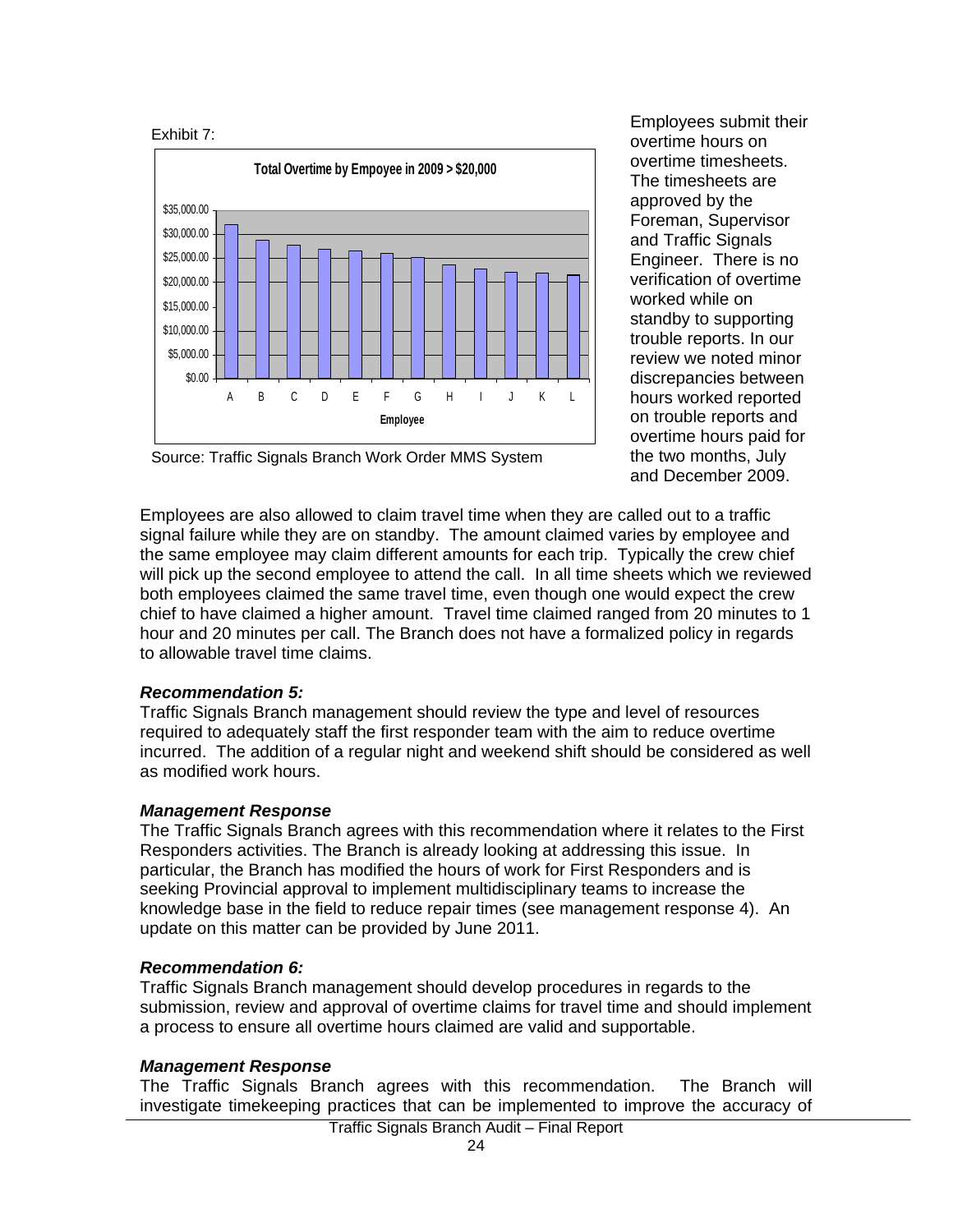the overtime claims. The Branch will also look for alternatives to eliminating the need for overtime activities, such as establishing work hours that cover all hours of the day. The Traffic Signals Branch will plan to implement this recommendation by December 2012.

# *Outsourcing*

Traffic Signals Branch management told us that the Branch currently does not have sufficient resources to operate all areas of traffic signal operations in an effective manner. Currently there are 39 FTE's in the Traffic Signals Branch including seven seasonal positions. It has been difficult to hire additional people, particularly electricians, due to market conditions.

Capital projects, street projects, new development and ongoing signal maintenance take staff away from the signal enhancement project. The enhancement project is currently behind schedule by more than six months. We were told the Traffic Signals System group handles about sixty to seventy projects per year, but only have three individuals who modify and create all drawings. Budget constraints have prevented the addition of more resources to this group. As noted in this report, the Branch does not have a preventative maintenance program in place, does not perform regular timing reviews, cannot actively monitor the Traffic Signals Management System for signal failures and is incurring significant overtime costs, \$1.1 million for the period 2007- 2009, in a large part due to staff shortages. Outsourcing of some signal functions should reduce the level of overtime being incurred and would allow the Branch to devote resources to functions currently not being performed. The resulting cost savings would at least partially reduce the cost of outsourcing. Regular maintenance may be the most feasible area to look at outsourcing. The work appears to be more routine in nature and other Canadian cities have already outsourced their regular maintenance and could provide valuable information on their own experience in this area. Branch management would also need to take into account the resources and organizational structure required to manage any outsourced function.

The Branch contracts with an outside supplier to perform all of its underground construction work. The Branch is also using an outside consultant to assist with the signal enhancement project. Our survey of other Canadian cities showed that most cities outsource some aspects of their traffic signal operation, although the degree of outsourcing varied between cities. Of the nine cities that responded three outsource underground construction work, two make use of outside consultants related to design and signal warrants and two outsource maintenance and repair work.

The lack of resources does not appear to be unique to the Winnipeg Traffic Signal Branch. The US DOT indicated in guidelines issued by them in March 2009 that ineffective operation and maintenance of traffic signals may have safety implications and contributes annually to millions of hours of unnecessary traffic delays, congestion, fuel consumption and air pollution. The report goes on to say that major contributors to inconsistency found in traffic signal operations and maintenance budgets include:

- A lack of clear guidelines describing traffic signal operations and maintenance and the resources required to support these activities;
- The lack of documented objectives and performance standards;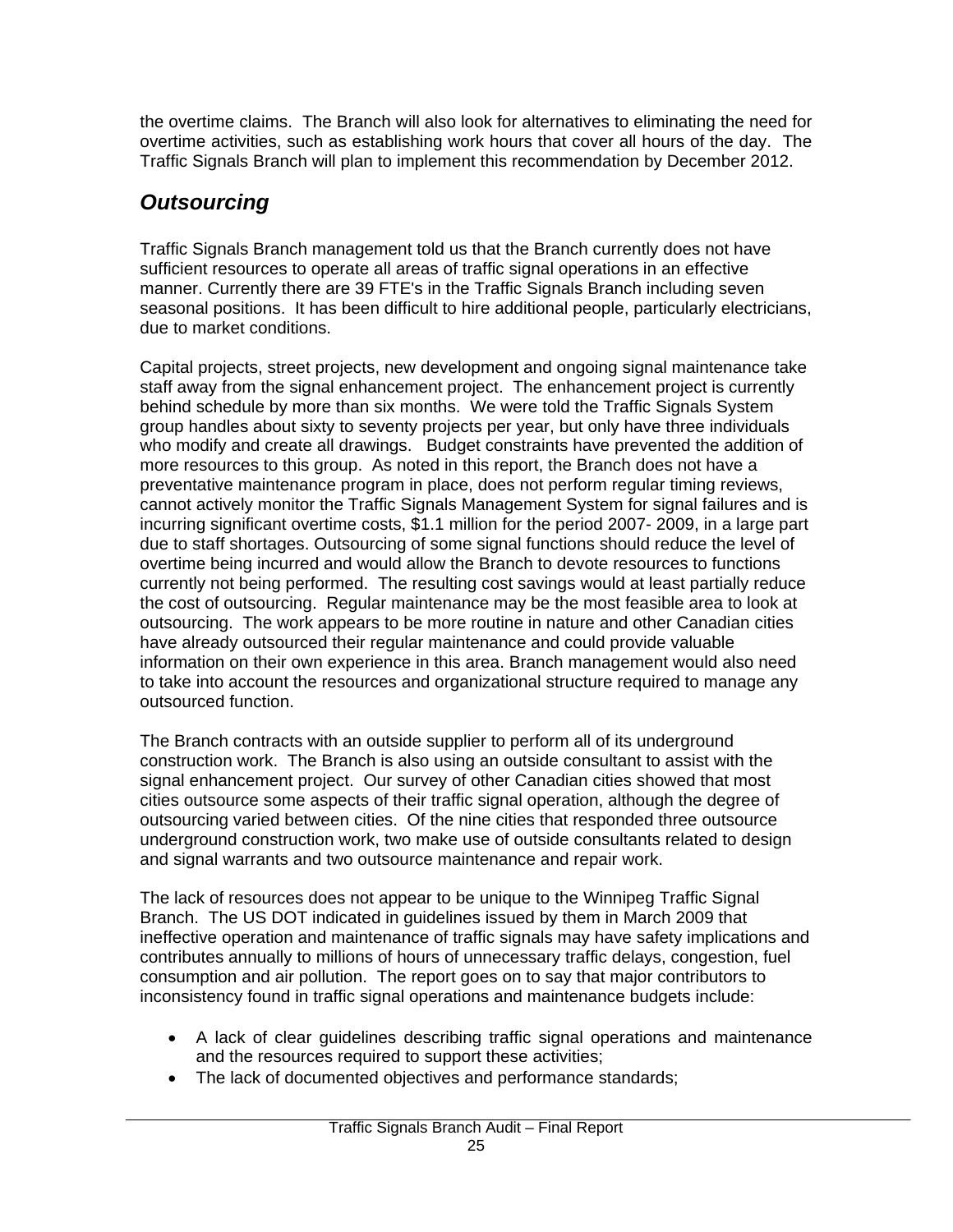• Funding mechanisms that are geared more towards project development than operations and maintenance.<sup>10</sup>

The Canadian Institute of Transportation Engineers in their 2008 report card on Canadian Traffic Signals rated overall traffic signal operations in Canada a D+, indicating that there is a need for continued attention and additional resources for traffic signal management and operation.<sup>11</sup>

#### *Recommendation 7:*

We recommend that Traffic Signal Branch management evaluate the feasibility and cost of contracting out one or more signal functions in order to make more efficient use of current Branch resources.

#### *Management Response*

This will be done as part of the resource analysis as stated in Management Response 2, (evaluation of resource requirements to meet performance objectives). The Traffic Signals Branch will plan to implement this recommendation by June 2012.

### *Information Technology*

#### **Work Order Tracking System**

 $\overline{a}$ 

The Traffic Signals Branch currently uses an internally developed system in DOS Quattro Pro called MMS, for tracking material and labor expenses for all work orders issued. Expenses tracked through the work order system are used to bill both internal and external customers for services provided by the Branch. The process to update MMS for all costs incurred is manual and requires, in some cases duplicate keying of information.

Manual work orders are prepared for all work performed by the Branch. Work orders are preprinted three-part sequentially numbered forms. Work details, including start and finish dates and requisition numbers for any material or parts used are recorded on the form. The work in progress copy of the work order is sent to the Traffic Signals Clerk to set up the work order in the MMS system. The completed copy is sent to the clerk when all work has been completed. It is an indication to the clerk that the work order can be closed. The third copy is kept by the Foreman on the job. The payroll clerk receives, on a daily basis, employee time sheets for regular and overtime hours worked by each employee and stores requisition forms listing all parts and supplies used. Time sheets are not automated. The time sheets break out the hours each employee worked on each work order. The clerk must manually calculate the total hours worked for each work order and calculate overtime hours, standby pay hours, shift premium hours, etc. The stores requisition form is also a manual form. The clerk prices all items on the requisition, using a Stores price list and calculates the total cost of parts and supplies used. The clerk then enters the total hours worked by each employee into PeopleSoft and also enters the total hours worked by work order into the MMS system. The time sheets also indicate the number of hours a Branch truck was used for each work order.

<sup>&</sup>lt;sup>10</sup> Traffic Signal Operations and Maintenance Staffing Guidelines, US Department of Transportation, Federal Highway Administration, March 2009, p3

Traffic Signals Branch Audit – Final Report <sup>11</sup> Canadian Traffic Signal Report Card, Canadian institute of Traffic Engineers, September 2008, p4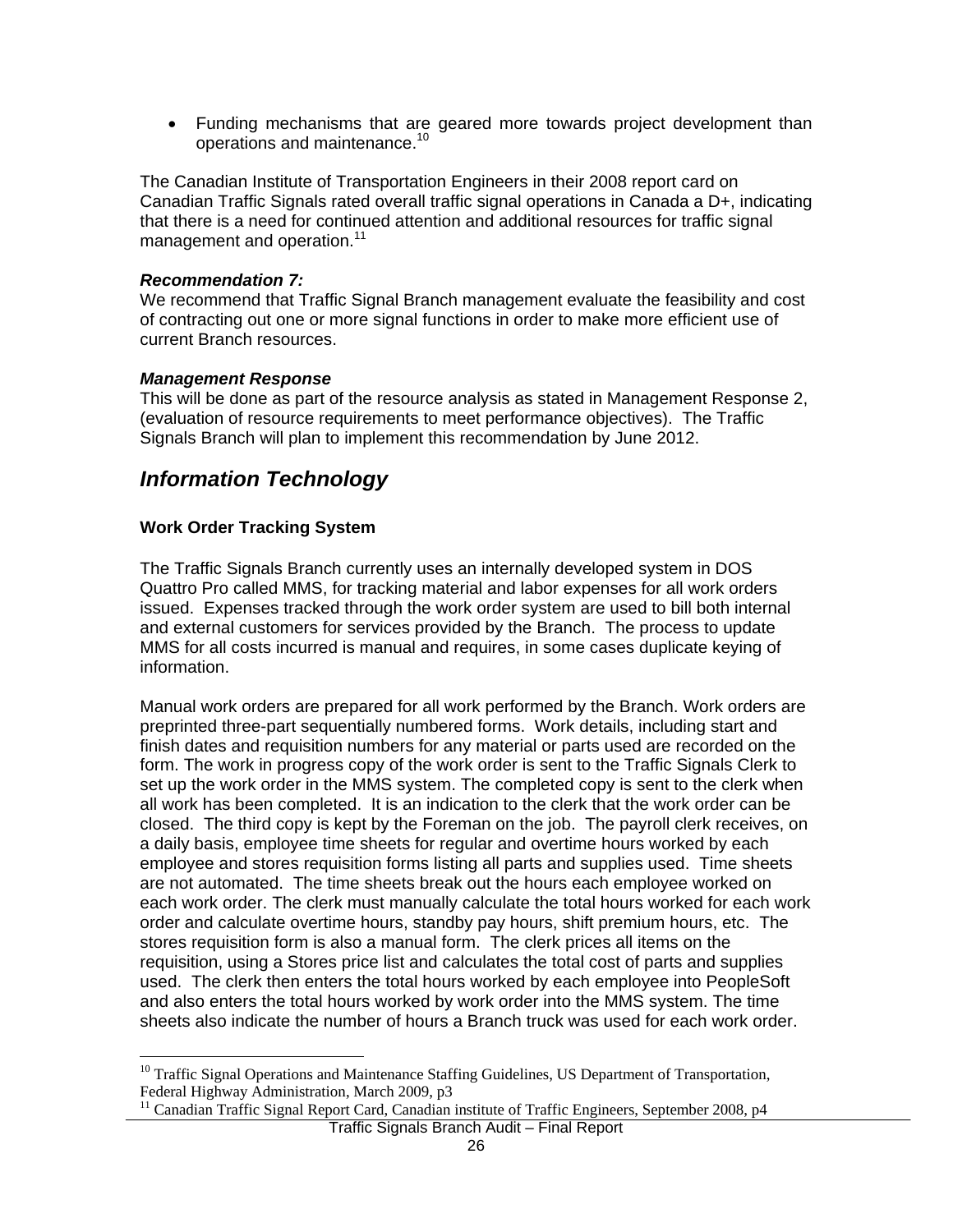The truck hours are also entered by the clerk into MMS for each work order along with details from the priced stores requisition forms.

The MMS system is backed up regularly onto 3½ inch disks. It takes several disks to backup the system. The system only allows a specific number of lines for each work order, resulting in multiple work orders with the same work order number being set up for routine work performed. The manual nature of the current system lends itself to errors occurring and does not allow for ease of monitoring or managing the work performed.

### **Trouble Reports**

Manually prepared trouble reports (TRs) are completed for all calls received from external and internal sources relating to traffic signal failures. The first responder crew attending the call, record the condition of the signal on arrival, the repairs made, crew arrival time and repair completion time on the form. The TR is then forwarded to Signal Records, where it is scanned into a file which can be reviewed if questions on the work done arise. The actual information on the form is not recorded electronically and as a result cannot be used to monitor performance (i.e. response time) or the number and type of calls received. The forms are not used to verify overtime claims made by employees on standby and there is also no verification that all forms have been received by Signal Records. When duplicate calls are received for the same signal failure, multiple TRs are produced and scanned into the system, although the form does not contain additional information.

### **Asset Management**

The Traffic Signals Branch does not have an asset management system and as a result, there is no tracking of signal assets held by the Branch. The Branch was initially looking at implementing SignalView as their asset management software. The software was recommended by the consultant the Branch is using to assist with the signal enhancement project after their review of various software programs. There was no cost to purchase the software, except for an annual license fee of \$1,500. Once the Branch started working with SignalView and comparing its capabilities to what was needed by the Branch, it was concluded it would be too costly to customize the software. The Branch then decided to create a system internally using Microsoft Access which would meet their current needs.

The Branch is currently working on recording all trouble reports in Access in order to monitor response time, types of signal failures, etc. While it is encouraging to see the development of such a tracking system, the Branch has not developed a strategy or plan to deal with the IS requirements for the Branch as a whole. For example, no priorities have been established regarding which systems should be updated first. As well no analysis has been completed to determine how the various IS systems should operate and interface with each other and finally no business case has been prepared which evaluates different IS options available (internally or externally) to the Branch. A comprehensive IS strategy or plan which considered all significant activities performed by the Branch would provide better information to manage operations and assets more effectively and would allow for more efficient and effective processes.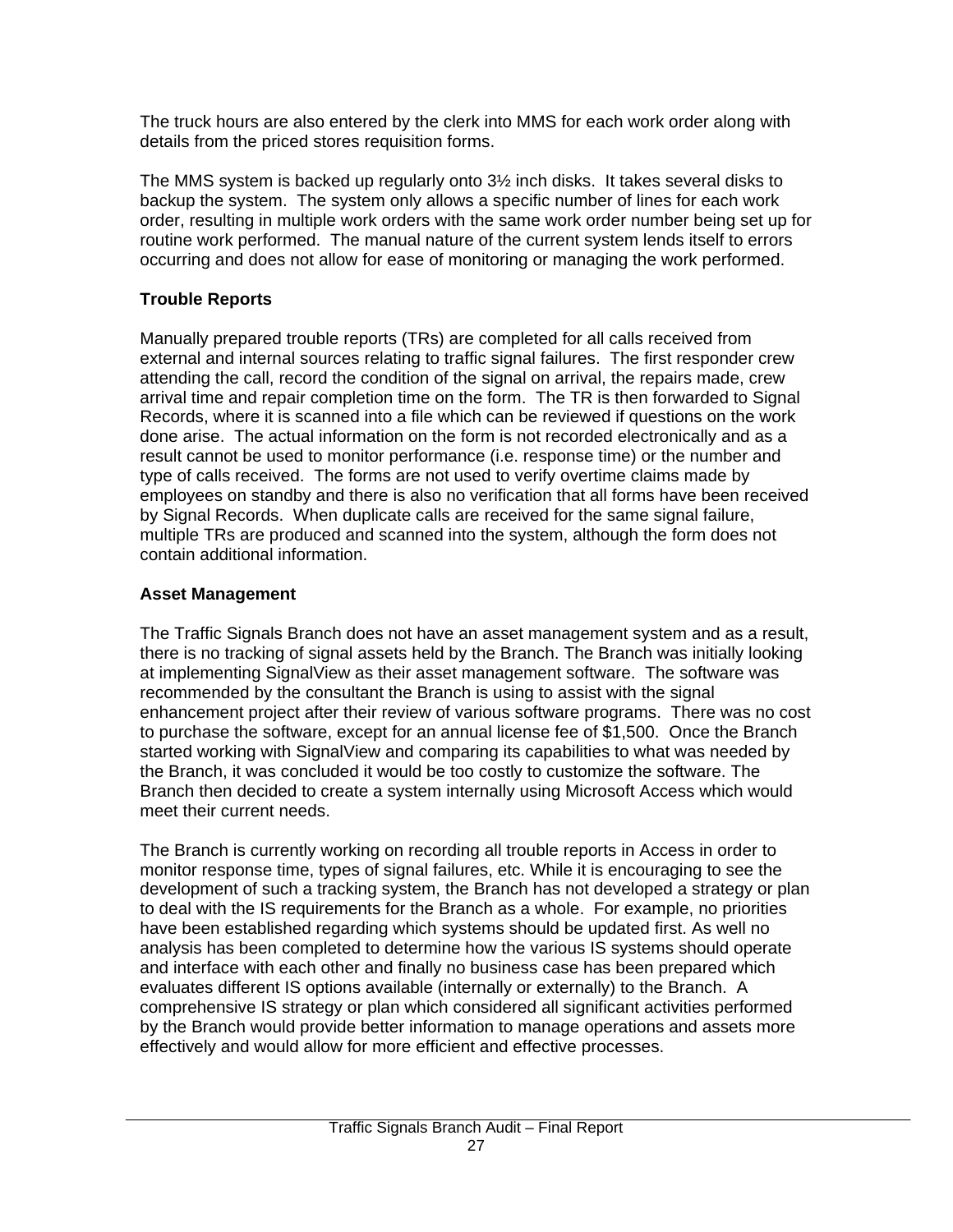#### *Recommendation 8:*

The Traffic Signals Branch should develop an IS strategy or plan to maximize the benefit derived from information technology, to ensure alignment with the Branch's goals and objectives and to optimize the resources spent on information technology.

#### *Management Response*

The Traffic Signals Branch agrees with this recommendation. The branch will request capital funds to initiate a review of existing systems and needs with the intent to develop a roadmap to create the suitable IS solutions to address these needs. The project will be initiated when funds become available. Subject to funding approval, the Traffic Signals Branch will plan to implement this recommendation by December 2011.

### *Performance Measurement*

Few performance measures have been established by the Traffic Signals Branch to monitor how effectively and efficiently they are managing the City's signal operations. Typical performance measures for traffic signal operations could include:

- Response time for signal failures;
- Types and rates of signal failures;
- System down and up times;
- Staff productivity;
- Signal failures detected real time:
- Number of trouble calls, handled/received;
- Signal before and after timing runs; and
- Travel time.

On an annual basis, as part of their annual plan the Transportation Planning and Traffic Management Division does provide some statistical information for the Traffic Signals Branch. These measures are shown in Exhibit 8.

#### Exhibit 8

| <b>Transportation Infrastructure</b> | 2005 | 2006 | 2007 | 2008 |
|--------------------------------------|------|------|------|------|
| Number of Signalized Intersections   | 604  | 605  | 607  |      |
| Number of Audible Traffic Signals    | 86   | 155  | 165  | 240  |
| Number of Pedestrian Corridors       | 147  | 149  | 150  | 151  |

| <b>Efficiency Measures</b>                | 2006    | 2007    | 2008      |
|-------------------------------------------|---------|---------|-----------|
| Signalized<br>Maintenance<br>Costs<br>per |         |         |           |
| <b>Intersection</b>                       | \$5,353 | \$5,186 | \$5,506   |
| Average Signal Damage Repair Cost         |         |         |           |
|                                           | \$2,553 | \$2,679 | $$3,18^1$ |

Source: City of Winnipeg Business Plan by Service

A number of these measures are not true measures of performance. The transportation infrastructure measurements provide an indication of the size of the Traffic Signals Branch's operation, but do not provide any indication on how effectively and efficiently these assets are being managed. The cost of maintenance and damage repair provides some indication of how well the Traffic Signal Branch is managing their expenses.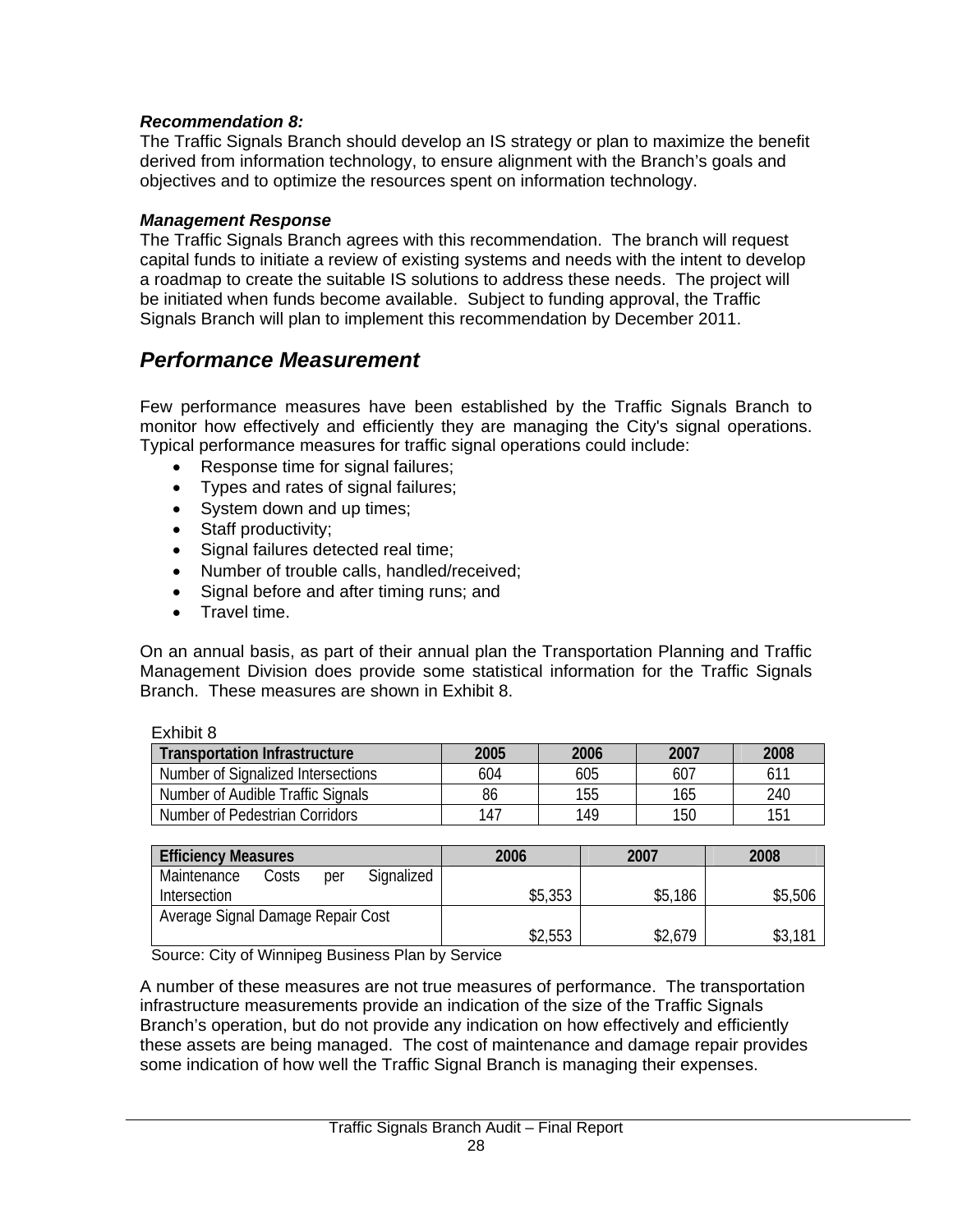The City of Winnipeg also routinely measures customer satisfaction for a number of services provided by the City including traffic management during rush hour. Public works measures morning peak travel time on major city routes. Details of these measures are shown in Exhibits 9 and 10:

Citizens of Winnipeg were asked how satisfied they were with City services provided in regards to traffic flow management during rush hour. Satisfaction with traffic management during rush hour has increased from 49% in 2007 to 57% in 2009 and has mainly increased year over year since 2002. In 2004 citizen

Business Plan





satisfaction peaked at 63.3%. Citizen satisfaction has increased despite increased morning peak travel times. Morning peak travel times have increased from 5 to 20 percent on the major routes measured since 2002, although three of the five routes did



experience a reduction of travel time between 2004 and 2009.

These measures provide some indication of how well the traffic management system is operating, although other factors besides traffic signal operation (new development, construction, etc) may influence the result.

Current systems and processes within the Traffic Signals Branch do

not allow for the ease of collecting and monitoring performance information. As previously discussed, the Branch currently uses a manual work order and trouble report process which results in errors and inaccuracies in data collected.

In our survey of other Canadian cities, we found that the majority of agencies do not measure performance. Ottawa appears to have the most comprehensive measurement system and the other cities either have limited measures in place or are planning to develop performance metrics in the future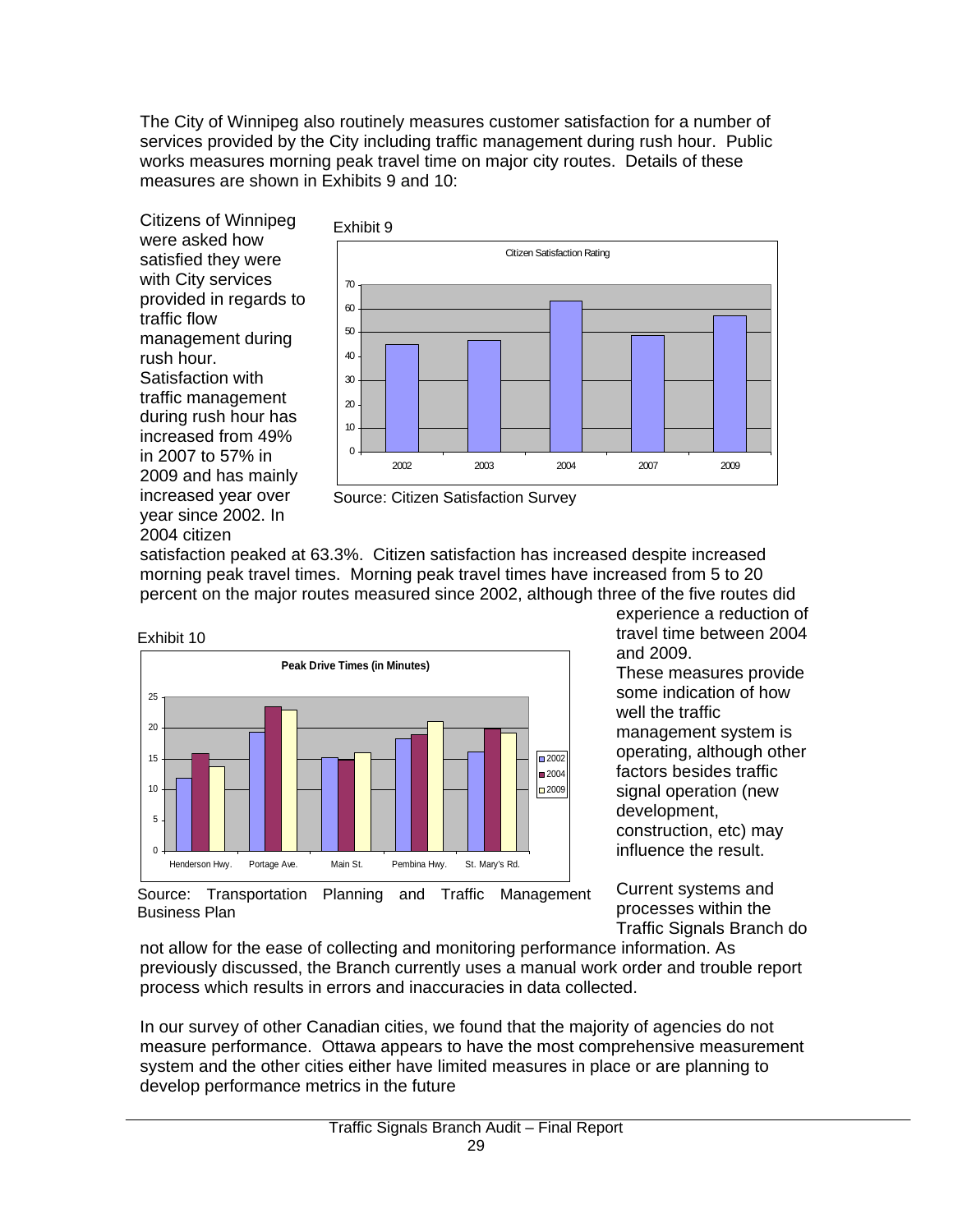One key performance indicator for traffic signal operations is response time for attending traffic signal failures. Response time depends on two factors. The first factor is the time it takes to obtain an indication of a failure and the second is the time it takes to respond after receiving an indication of failure. The time it takes to obtain an indication of a failure is discussed later in this report under Real Time Signal Monitoring. The Traffic Signals Branch does not measure their response time. As discussed in the Performance Analysis section of this report, we calculated the response time for the first responder teams for July and December 2009. Exhibit 11 shows the results of our review.





Average response time during both business and non business hours was two hours, 26 minutes for July and one hour 57 minutes for December. The average response time during regular business hours was two hours for July and one hour, 44 minutes for December. Response time during non business hours

Source: Traffic Signals Branch Trouble Reports

was three hours, 44 minutes and two hours, 19 minutes for July and December respectively.

The US DOT recommends response time for signal failures of within one hour during business hours and within two hours during non business hours. The Traffic Signals Branch has the highest response time compared to any of the Canadian cities who responded to our survey. Four of the cities indicated that their response time to signal failures was less than 30 minutes, four cities indicated they had a response time of less than one hour and one city indicated a response time of less than one hour and 30 minutes.

### *Recommendation 9:*

We recommend the Traffic Signals Branch develop and report on, a comprehensive set of performance measures for each key area of the business. The performance measures should be linked to the Branch's goals and objectives and targets should be established for each measure.

### *Management Response*

The Traffic Signals Branch agrees with this recommendation. The Traffic Signals Branch will work on establishing metrics that are primarily consistent with and support the Service Based Operating Budget. This approach will help link the Corporate and Branch requirements related to goals and objectives. Additional metrics will be considered together with their budget implications. The Traffic Signals Branch will plan to implement this recommendation by December 2011.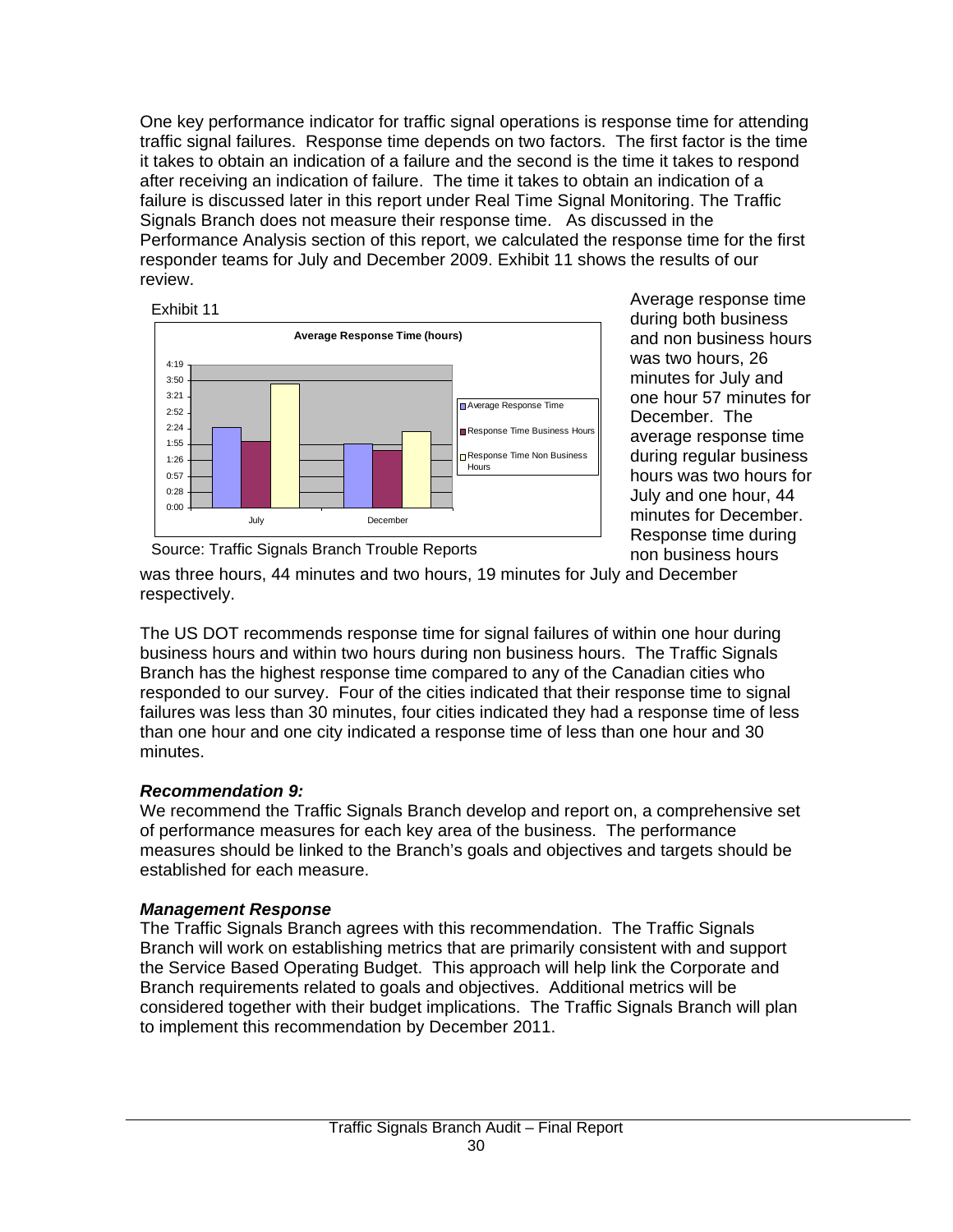# *Traffic Signal Operations*

We reviewed a number of areas related to Traffic Signal Operations including:

- Preventative Maintenance
- The Signal Enhancement Project
- Signal Monitoring
- Signal Timing Reviews
- Claims
- Manitoba Retail Sales Tax Self Assessment on Enhancement Project Invoices
- Facilities

# *Preventative Maintenance*

Good maintenance is a key component to effective traffic signal operations. A poorly maintained traffic signal system can compromise traffic efficiency and safety and result in increased signal failures and repair costs.

Traffic signal maintenance can be classified into three categories:

- 1. Preventative Maintenance inspecting, cleaning and adjusting signals at regular intervals. The goal of preventative maintenance is to avoid signal failures through timely maintenance procedures.
- 2. Responsive/Reactive Maintenance procedures and actions taken when a signal failure occurs.
- 3. Design Modification Maintenance modifications made to signals (displays, timing plans, etc) to reflect changed traffic conditions.

Traffic Signals Branch management believes the majority of their time spent on maintenance is spent on responsive/reactive maintenance with a minimal amount of time spent on design modification maintenance. The Branch does not have a formalized preventative maintenance program in place. Branch management indicated this is largely due to the Branch having insufficient resources to carry on this type of work. A significant portion of first responder calls relate to maintenance activity which may not have been necessary if a preventative maintenance program had been in place (i.e. light bulb replacements). We analyzed first responder calls received by the Branch for July and December 2009 to determine the type of signal failures occurring most frequently. Exhibit 12 shows a breakdown of the type and frequency of signal failures attended to by the first responder team.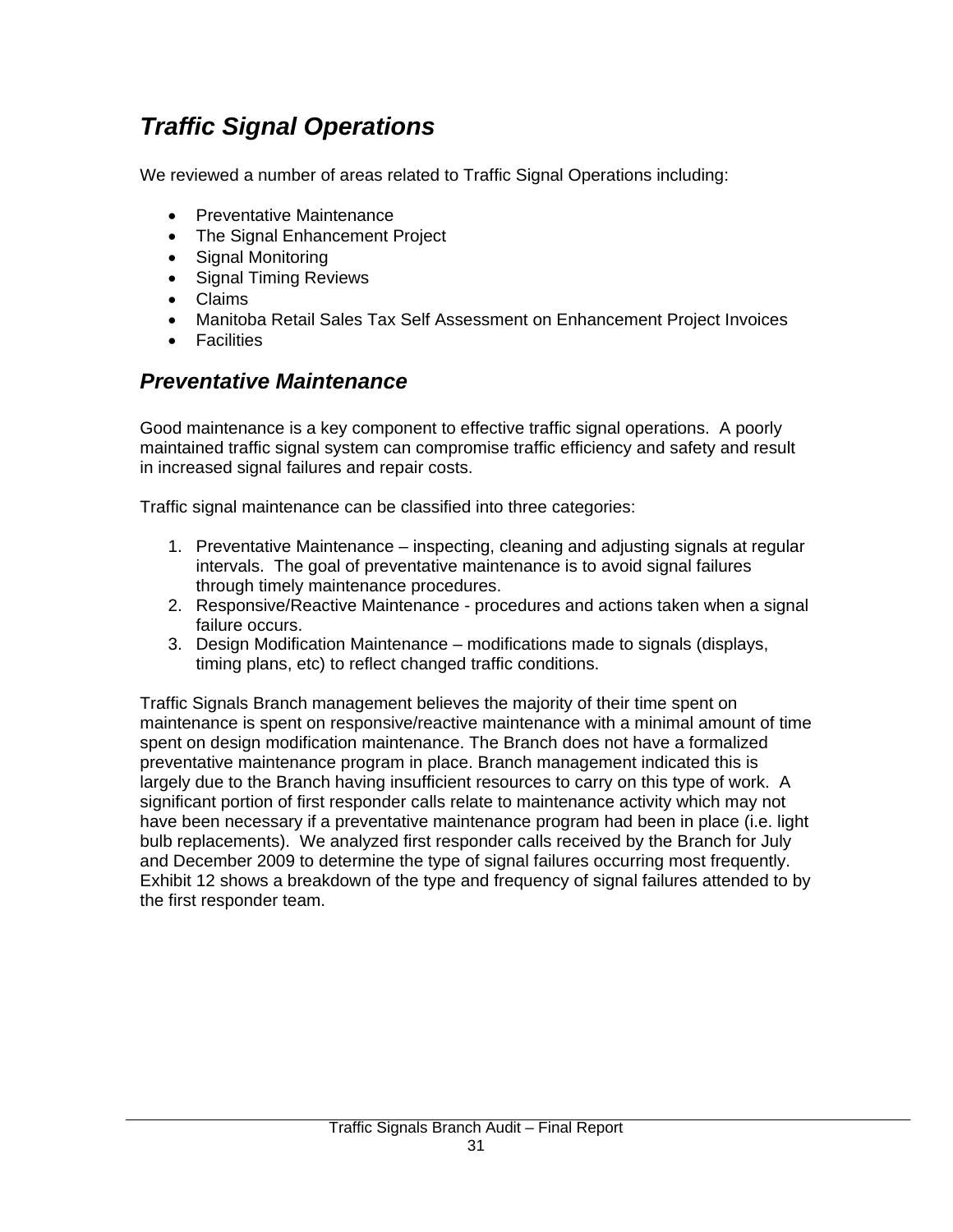

 $\overline{a}$ 



Source: Traffic Signals Branch Trouble Reports

Our analysis indicated 39% of the calls received in July and December related to burnt out light bulbs, pedestrian push button failures, etc. A regular preventative maintenance program would likely have reduced the frequency of these types of incidents. As part of our research in this area, we noted that one county in the US, after implementing a preventative maintenance program, had a reduction in signal malfunction calls of 35.6% in the first year of their preventative maintenance program.<sup>12</sup> A similar reduction in the number of signal failure calls received by the Winnipeg Signal Branch would have reduced the calls received in July and December 2009 by approximately 284 calls or over 1700 calls annually.

Our survey of other Canadian cities found the majority of agencies do have a preventative maintenance program in place. Of the nine cities who responded to the survey, eight had some type of preventative maintenance program in place, typically performed on an annual basis.

The US DOT in their Traffic Signal Operations and Maintenance Staffing Guidelines dated March 2009 recommends a staffing level of 30 to 40 signals per technician for agencies that operate a minimum of 150 signals to ensure adequate maintenance staffing.<sup>13</sup> As discussed in the Performance Analysis section of this report, the City of Winnipeg currently operates 611 signals and based on these guidelines would require a maintenance staff of fifteen to twenty technicians to adequately maintain these signals. The Branch currently employs twelve crew and eight technical employees, for a total of twenty employees to perform maintenance as well as new development installation and other capital project work including the enhancement project. With approximately 50% of the staff's time spent only on responsive/reactive maintenance activities, the Branch has the equivalent of 10 employees devoted to maintaining the 611 signals currently in place, significantly less than the number recommended by the US DOT.

 $12$  Traffic Signal Preventive Maintenance: An Ounce of Prevention is Worth a Pound of Cure, Peggy Vonsherie Allen, Institute of Transportation Engineers, ITE Journal. April 2009 13 Traffic Signal Operations and Maintenance Staffing Guidelines, US Department of Transportation

Federal Highway Administration, March 2009, page 22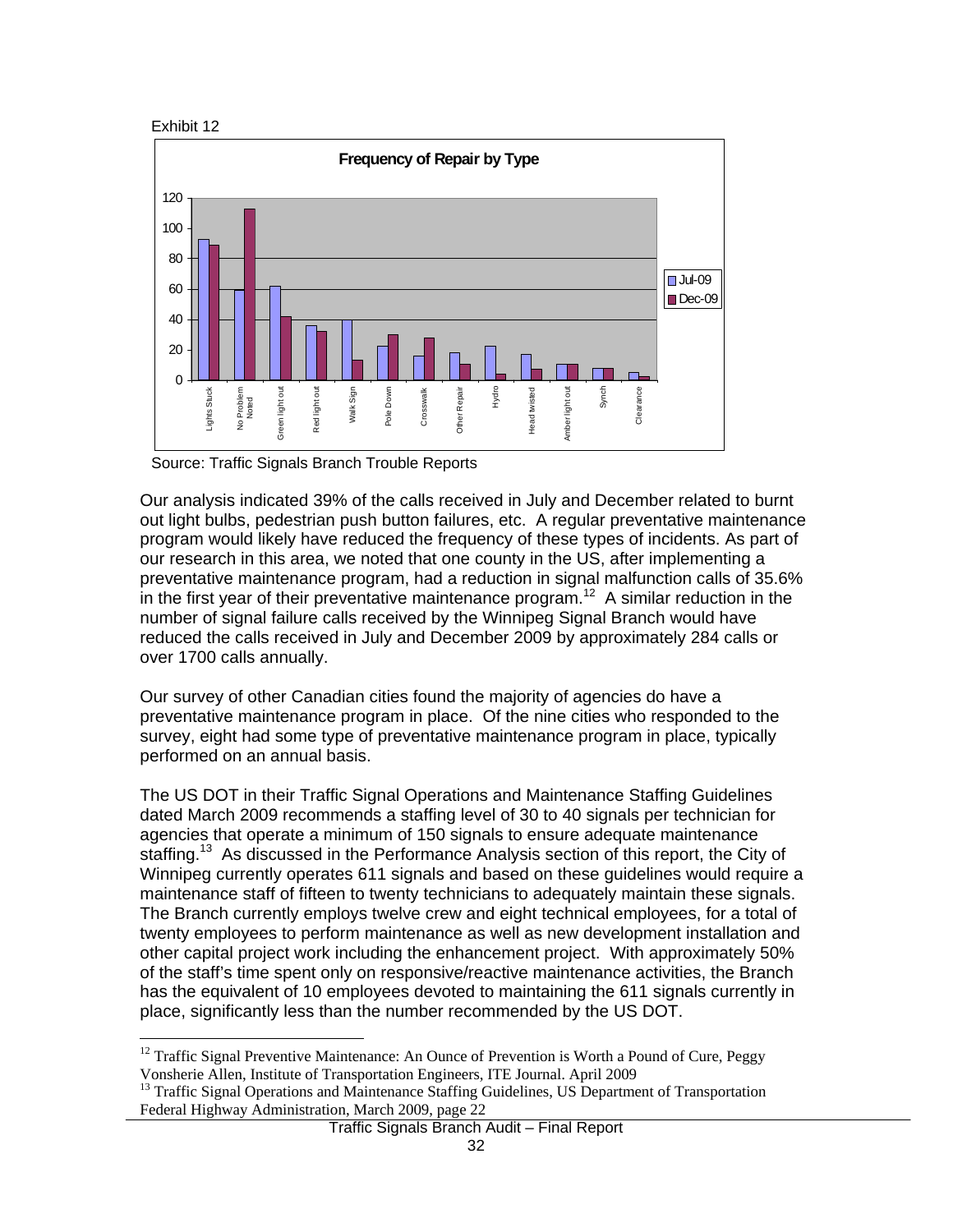#### *Recommendation 10:*

The Traffic Signals Branch should implement a comprehensive preventative maintenance program. Resources should be reviewed and analyzed to ensure adequate staffing either internally or externally exists to implement the program.

#### *Management Response*

 $\overline{a}$ 

The Traffic Signals Branch agrees with this recommendation. The Traffic Signals Branch will develop a preventative maintenance program based on generally established acceptable practices related to this type of maintenance for equipment maintained by the Traffic Signals Branch. Subject to adequate funding, the Traffic Signals Branch will plan to implement this recommendation by December 2012.

# *Signal Enhancement Project*

The 2008 *Canadian Traffic Signal Report Card* prepared by the Canadian Institute of Transportation Engineers indicates that having appropriate traffic signal hardware is a core component for performance excellence in traffic signal operation. The report recommends "to keep from using outdated equipment that limits the operations or increases the maintenance of the traffic signal system, signal controllers should be upgraded at least every 10 years and possibly more frequently in high growth areas that require more complex control"14.

The City of Winnipeg has over 600 traffic signals which are controlled by both electromechanical and computerized controllers. Approximately 200 of these signals have electro-mechanical controllers which are 30-40 years old. These old controllers have limited functionality, break down more frequently and when repairs are required replacement parts are difficult to obtain. In early 2007, the City in its capital budget approved \$2.3 million for 5 years (2008-2012) or \$11.5 million to upgrade and enhance traffic signals on key major routes within the city. The Traffic Signals Branch engaged a consultant to assist with certain aspects of the enhancement project including project management, signal timing analysis, communication network analysis and software/hardware configuration and troubleshooting. The work was budgeted to be completed with existing resources and no additional employees were hired by the Branch to work on the project. Branch management estimates that 1,858 of internal person days are required to complete the project. This has been included in the Capital budget. Resources were not included in the operating budget for the ongoing monitoring and staffing required to operate and maintain the new traffic signals management system.

Exhibit 13 shows the current status of intersections to be upgraded through the enhancement project.

<sup>&</sup>lt;sup>14</sup> Canadian Traffic Signal Report Card, Canadian Institute of Traffic Engineers, September 2008, p18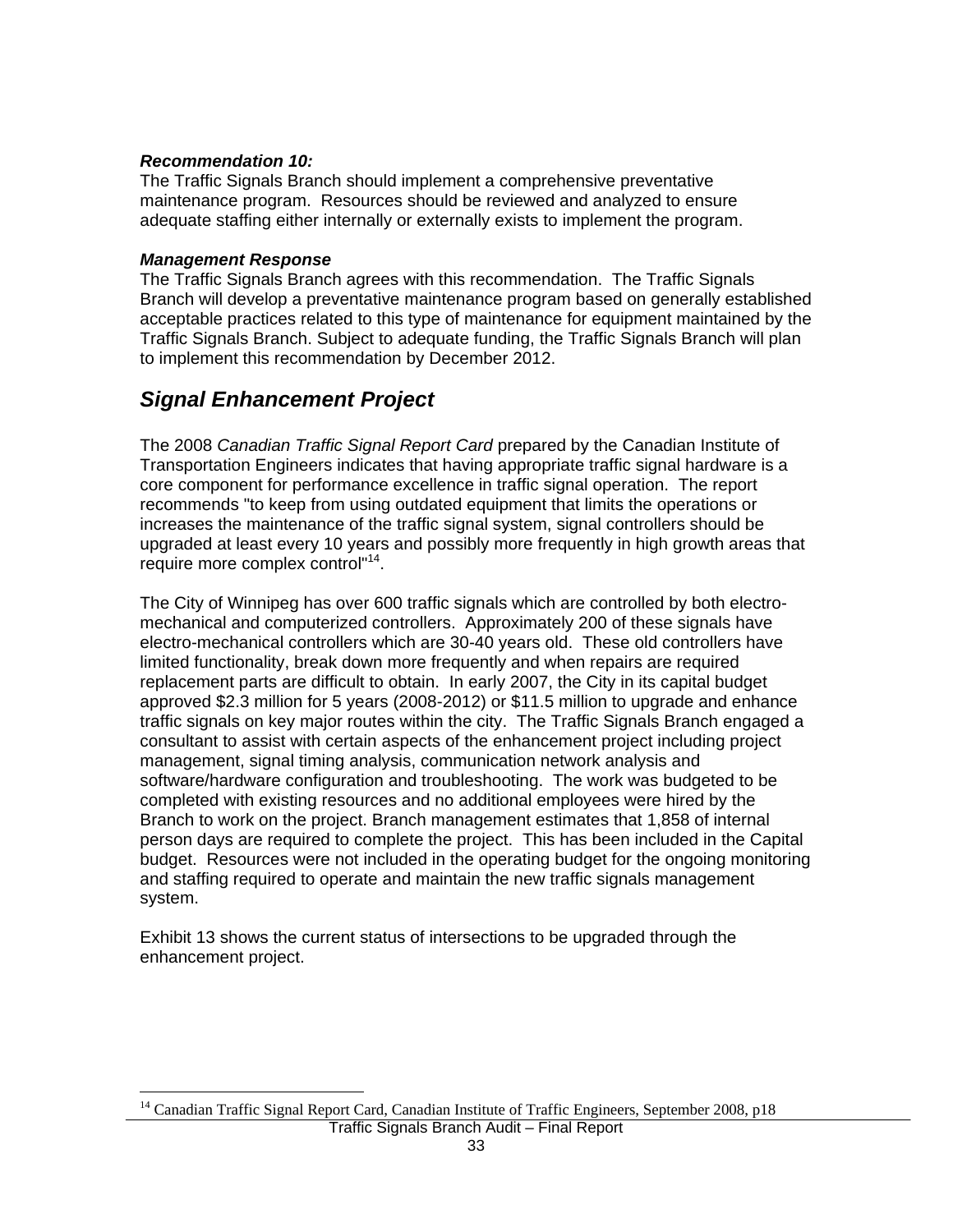| <b>Street Intersections</b> | Originally<br><b>Scheduled</b><br><b>Completion Date</b> | <b>Actual or Revised</b><br><b>Completion Date</b> |
|-----------------------------|----------------------------------------------------------|----------------------------------------------------|
| Kenaston                    | 2007                                                     | 2008                                               |
| Bishop Grandin Blvd.        | 2008                                                     | 2010                                               |
| Lagimodiere Blvd.           | 2008                                                     | 2008                                               |
| Main St.                    | 2008                                                     | 2009                                               |
| Pembina Hwy.                | 2008                                                     | 2010                                               |
| McPhillips St.              | 2009                                                     | 2010                                               |
| Portage Ave.                | 2009                                                     | 2010                                               |
| St. Anne's Road             | 2009                                                     | 2009                                               |
| St. Mary's Road             | 2010                                                     | 2009                                               |
| Fermor Ave.                 | 2010                                                     | 2011                                               |
| Downtown                    | 2011                                                     | 2012                                               |
| <b>Grant Ave</b>            | 2012                                                     | 2011                                               |
| Henderson Hwy.              | 2012                                                     | 2011                                               |

Source: Traffic Signal Branch Management

The enhancement project is currently running more than six months behind the original timeline for the project. As of the end of 2010, management has indicated that they will have installed new timing plans on eight of the nine routes that were to be completed by the end of year three of the project (2010). The remaining route is planned to be completed in the first quarter of 2011. The communication network

is complete on one of these nine routes and is 60% complete on four routes. No work has been started on the remaining four routes. The Branch indicated to us that delays have occurred due to crews being pulled off of the project to work in other priority areas such as ongoing maintenance and new capital development initiatives. There is no crew dedicated to working solely on the enhancement project and as a result, as higher priority jobs come up, crews are reassigned to this work. Delays have also occurred due to the Branch experiencing a learning curve, as they are dealing with new wireless technologies and systems. The Downtown area, the most difficult portion of the project due to the number of older signals involved, was originally scheduled to be completed in 2011, has now been pushed back to the end of the project (2012) due to the amount of work involved. Routes originally scheduled to be completed in 2012 are now scheduled for completion in 2011.

The budget for the enhancement project is at a high level and is not broken down to show detailed costs. The Branch does not budget or track costs by phase or by corridor, nor does it break out internal and external cost. As a result we were unable to assess whether the intersections completed to date where completed within budget for that intersection. In addition a detailed plan and schedule, outlining staff resource requirements and estimated dates of completion for specific aspects of the project was not developed by Branch management. The Branch has set up a work order for the project and all costs are accumulated in this work order. Invoices submitted by the project consultant are not broken down by corridor. Total spend is only compared to total budget for the project, there is no detailed progress reporting performed, nor is a comparison done of percent of work completed and remaining to budget. We also confirmed with the controller of Public Works that other than tracking total actual cost to budget no detailed cost analysis or tracking by phase or corridor is performed by the controllership group. Management oversight at the start of the project does not appear to have been sufficient. This lack of oversight as well as turnover in key management roles has led to some of the above issues that the Branch is experiencing today.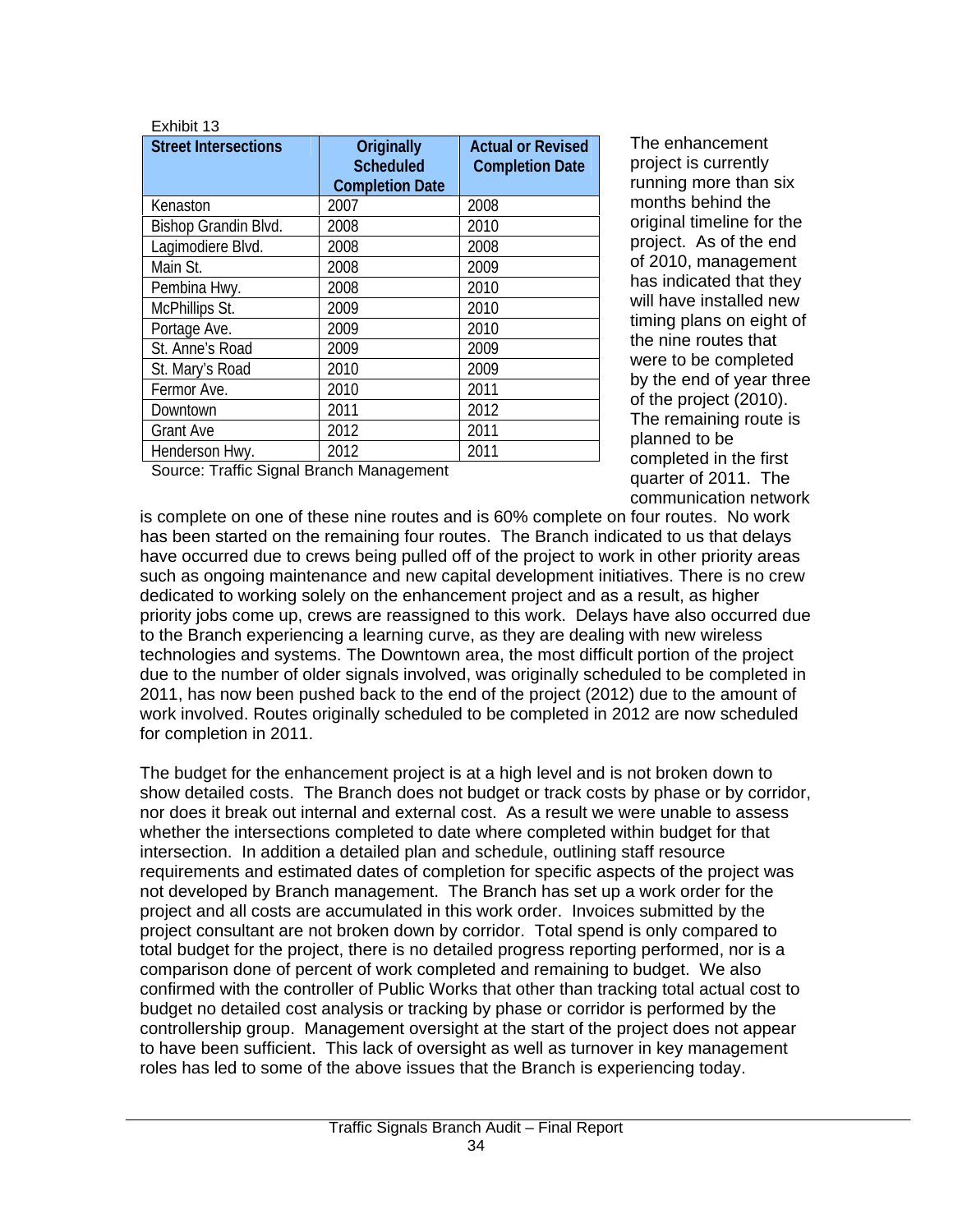Although the Branch is indicating that it is still too early to determine whether the project will be completed by the original 2012 timeline, continued reallocation of Branch resources to other maintenance and development work, could cause the project to extend past the original overall completion date of 2012. In addition, the lack of detailed monitoring of project costs to budget, could result in cost overruns as compared to budget.

#### *Recommendation 11:*

Traffic Signals Branch management should develop a detailed project plan for the enhancement project to ensure the project is completed by the original overall completion date. The plan should include a human resources plan and a staff schedule which identifies the staff requirements to complete the project.

#### *Management Response*

The Traffic Signals Branch agrees with this recommendation. While a project schedule and implementation plan was created, the management of this project could be enhanced by formalizing the elements identified by this recommendation. As such, the Traffic Signals Branch will enlist the support of the Department's Engineering Division which specializes in Capital project management. The Traffic Signals Branch will plan to implement this recommendation by April 2011.

#### *Recommendation 12:*

Traffic Signals Branch management should perform more detailed financial tracking of the signal enhancement project, including a comparison of percentage of work completed and remaining to budget and should work with the project consultant to obtain detailed invoices which break down the project costs by individual corridor.

#### *Management Response*

Refer to management response for Recommendation 11.

# *Signal Monitoring*

One of the factors impacting the response time to attend a traffic signal failure is the amount of time it takes to be notified of a traffic signal failure in the first place. The US DOT in their Traffic Signal Operations and Maintenance Staffing Guidelines recommends for systems in excess of 400 intersections 70% of all traffic signal failures should be detected by the traffic signal agency<sup>15</sup>.

Currently the Traffic Signals Branch does not have a formalized signal monitoring process in place and relies on the citizens of Winnipeg and other City departments (i.e. Winnipeg Transit, Winnipeg Police Services) to notify them of a traffic signal failure. The Branch implemented their Traffic Signals Management System (TSMS) in 2008 as part of the signal enhancement project. The Branch has indicated that this new system will allow them to monitor intersections "real" time, alert them of any signal failures and modify timing remotely. The system has been updated and some of these functions are being provided for the intersections connected, however monitoring of traffic signal failures is not yet up and running. Further testing is being performed on the remaining

 $\overline{a}$ <sup>15</sup> Traffic Signal Operations and Maintenance Staffing Guidelines, US Department of Transportation Federal Highway Administration, March 2009, page 14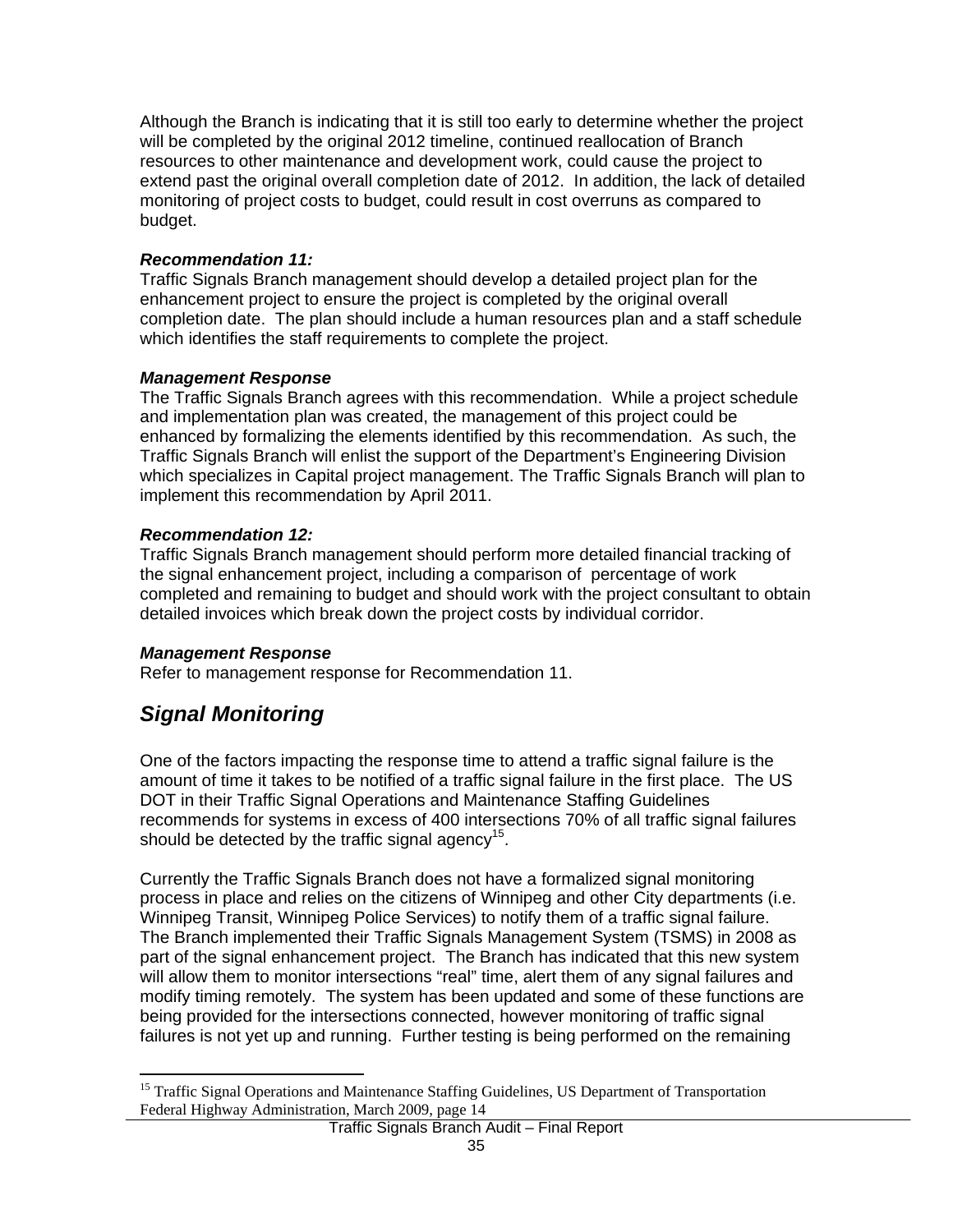functions. Staff resource constraints and a learning curve related to the new technology are preventing the Branch from having more functionality and intersections on line. These constraints are also preventing the Branch from implementing a formal monitoring process as they do not have an individual dedicated to monitoring the system. The original signal enhancement budget and subsequent operating budgets did not include a component for ongoing funding of staff resources to monitor the TSMS.

Winnipeg is behind other Canadian cities in this regard. Five of the nine cities who responded to our survey have formalized monitoring capabilities. An additional city is working at implementing monitoring capabilities within the next year.

#### *Recommendation 13:*

Traffic Signals Branch management should continue to develop formalized monitoring capabilities within the Traffic Signals Management System. The Branch should establish benchmarks as to the level of "real" time monitoring they wish to achieve and the staff resources required to achieve these benchmarks. This benchmark and actual results achieved should form part of the Branch's performance information.

#### *Management Response*

The Traffic Signals Branch agrees with this recommendation. The Branch will continue working on developing the TSMS and benchmarking for monitoring of equipment operation will be part of the elements of the TSMS once completed. The Traffic Signals Branch will plan to implement this recommendation by June 2013.

# *Signal Timing Reviews*

Traffic signal coordination is an important aspect of an efficient traffic signal operation. Signal coordination and timing improvements help to ensure that motorist can pass through multiple signal intersections with a minimum of stops. The US Federal Highway Administration estimates that the benefit–to-cost ratio of traffic signal timing optimization projects approaches 40 to 1. That is, for every \$1 invested in optimizing the timing of traffic signals, \$40 is returned to the public in time and fuel savings.<sup>16</sup>

The Traffic Signals Branch does not have a signal timing review process in place. The Branch does review signal timing sporadically and when a new signal is installed. However, Branch management indicated that due to insufficient staff resources signal timing reviews are not conducted at regular intervals. As a result, changes in traffic conditions, volumes or adjacent land use may not be accounted for leading to unnecessary traffic congestion and travel delays.

The US DOT and the Canadian Institute of Traffic Engineers recommend that reviews of signal timing performance be conducted every thirty to thirty-six months.

In our survey of nine Canadian cities we found that only four cities had regularly scheduled timing reviews. The reviews are conducted every three to seven years. Two of the cities surveyed were in the process of implementing a more formalized signal review process.

 $\overline{a}$ <sup>16</sup> Improving Traffic Signal Operations, US Department of Transportation, Federal Highway Administration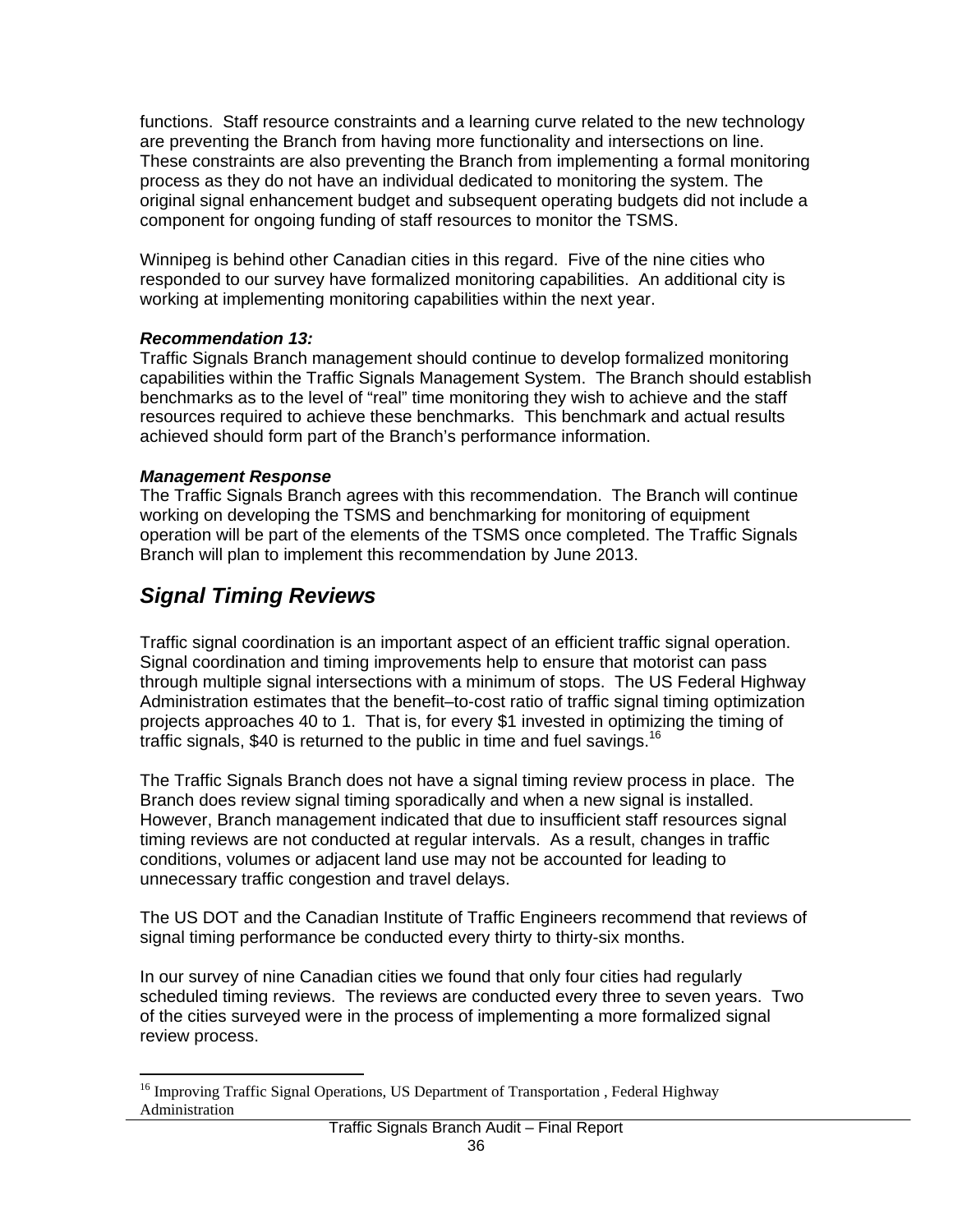#### *Recommendation 14:*

Traffic Signals Branch management should develop a formalized signal timing review process. Resources should be reviewed to ensure adequate staffing either internally or externally exists to implement the program.

#### *Management Response*

The Traffic Signals Branch agrees with this recommendation. A review of resources requirement will be conducted to estimate the requirements to establish this capability within the Branch. The Branch is currently working on establishing traffic data requirements as the first step towards addressing this recommendation. The Traffic Signals Branch will plan to develop this process by June 2011 and will request funds for implementation by December 2011.

# *Claims*

Traffic signal equipment is often damaged as a result of motor vehicle collisions. The cost of repairing damage to signals may be recoverable from Manitoba Public Insurance Corporation (MPI) or in some cases other third parties (i.e: construction companies). The Traffic Signals Branch will track all costs related to the repair on a work order. Once the repair has been completed and finalized a statement of cost is sent to the claims group within the City of Winnipeg Risk Management Division. Claims will then attempt to collect the amount owing to the City. The outstanding claim is set up as a receivable in the general ledger by Public Works and will also be set up in a system maintained by the Risk Management Division. When a collection is made by the claims group, Public Works is informed and the outstanding receivable balance is reduced.

A significant portion of the costs incurred to repair signal damages has not been collected from MPI, largely due to missing vehicle information. MPI must be provided with a vehicle license plate number in order to assess the damage against a registered motor vehicle owner. Although the Traffic Signals Branch does attempt to obtain a police incident number when a signal is damaged, they were not aware that more emphasis should be placed on obtaining a license plate number. Further complicating this matter is that in many cases a license plate number is not available, as the vehicle that caused the damage is no longer on the scene when the signal crew arrives.

The claims group will remove or not enter a claim in their system if there is inadequate support. If no license information is available, the claims group will close the claim and no further work is done to recover the amount owing. The claims group does not inform the Traffic Signals Branch or Public Works that no further action will be taken on the claim and as a result the outstanding receivable balance will not be reduced.

Annually, Public Works will compare their outstanding receivable balance to the outstanding claims balance maintained by the Risk Management Division. In order to reconcile the two balances and account for the claims not collected, an adjusting journal entry is prepared to reduce the outstanding receivable balance. This adjustment can be significant, approximately \$328,600 (33% of the outstanding receivable balance) in 2008 and approximately \$424,600 (35% of the outstanding receivable balance) in 2009. The actual reasons for the difference are not investigated by Public Works which could result in errors being made. A portion of the adjustment made in 2009 actually related to work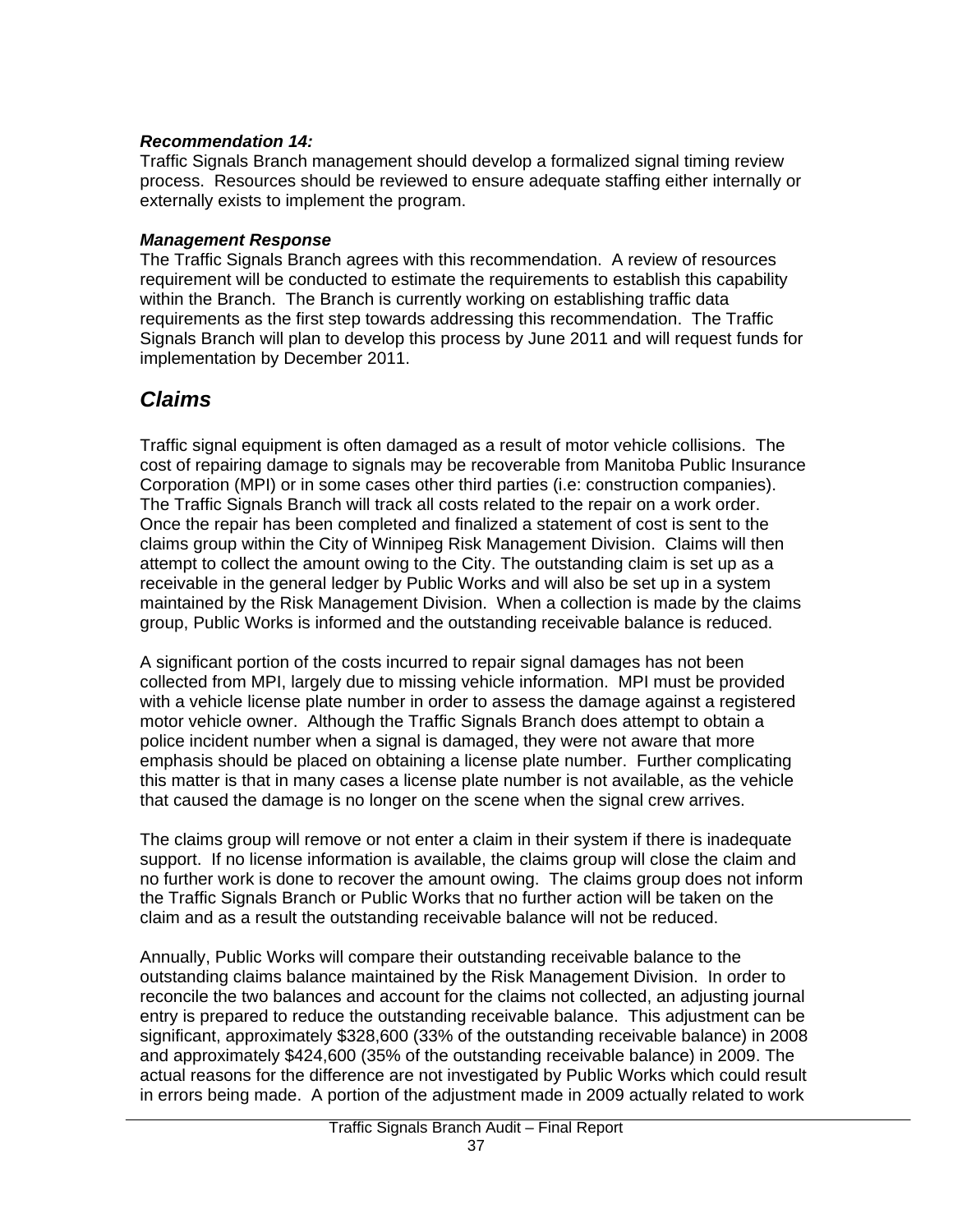orders which were current, but had not been entered into the Claims system, as the claims group is approximately six to eight months behind in processing damage claims.

During the course of our audit the Risk Management Division met with MPI. MPI has requested that all signal damage claims be forwarded to them, whether or not a license plate number is available. MPIC will attempt to match the damage claim submitted by the claims group with motorist claims made for the same intersection and timeframe.

#### *Recommendation 15:*

Traffic Signals Branch management should ensure that both the vehicle license plate number and the police incident report are obtained, whenever possible when damage of a signal occurs as a result of a motor vehicle accident. The Public Works Department should request detailed damage claim information from the Risk Management Division to assist them in determining the appropriate provision to set up against the outstanding receivable.

#### *Management Response*

The Traffic Signals Branch agrees with this recommendation. The Traffic Signals Branch will work with the Claims Branch to modify and improve the existing process to increase the ability of the Branch to secure (but cannot ensure) vehicle license plate numbers and police incident reports associated with damages to traffic signals equipment. The Traffic Signals Branch has been in contact with the Claims Branch to provide access to the tools used for processing claims. This access would allow the Traffic Signals Branch to enter damage information into the claims database as soon as it is available. Work is already on-going on this front. The Traffic Signals Branch will plan to implement this recommendation by June 2011.

# *Manitoba Retail Sales Tax Self Assessment on Invoices*

The Traffic Signals Branch has contracted with an engineering firm to provide services, including project management, signal timing analysis, communication network analysis and software/hardware configuration and troubleshooting, related to the implementation of the enhanced traffic signal management system. As part of these services the engineering firm provides procurement services and processes and pays third party invoices related to the project on behalf of the City. The engineering firm then invoices the Traffic Signal Branch to recover these payments and applies a 10% administration fee for the service provided. For 2009 this service fee amounted to \$28,154.

As part of our audit procedures we reviewed all 25 invoices submitted in 2009 by the engineering firm. We noted a number of discrepancies related to Manitoba Retail Sales Tax (MRST). The engineering firm invoices the Branch for the amount of the third party invoice and includes provincial retail sales tax paid by them in the total amount, not as a separate line item on the invoice. They then add on the 10% administration fee and calculate GST on the full amount. The City of Winnipeg self assesses MRST where required when it does not show as a separate line item on an invoice. Eighteen (72%) of the invoices reviewed were self assessed MRST. In nine (50%) cases where sales tax was already assessed by the third party supplier the City is in fact paying sales tax twice. The total amount of MRST assessed for these nine invoices amounted to \$12,244. For five of these nine invoices MRST amounting to \$6,112 was paid twice, the remaining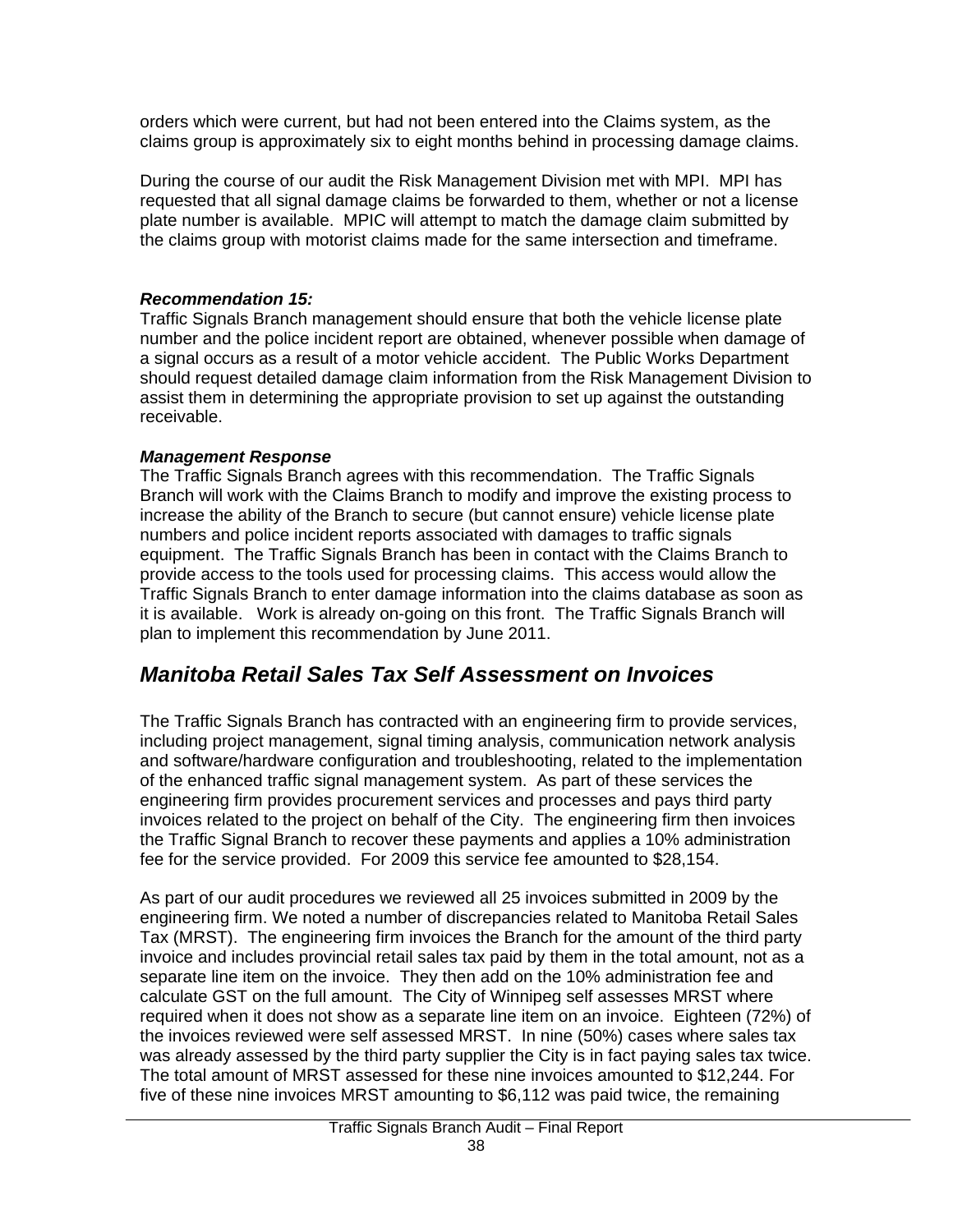four invoices had Ontario provincial sales tax and MRST assessed. The City is entitled to a refund for the duplicate MRST paid. The City is also paying an inflated GST amount as GST is being assessed on the provincial sales tax paid by the third party supplier. The additional amount of GST paid by the City as a result of this practice amounted to \$1,581.

We also noted that in a number of cases the City did not consistently self assess MRST on similar invoices. For example, on five invoices for services provided directly by the consultant hired to assist on the system enhancement project, three (60%) invoices were not self assessed MRST (approximately \$5,280), while two (40%) were self assessed approximately \$13,243 of MRST. All of the invoices provided by the consultant were for the exact same service. In discussion with the Financial Analyst responsible for commodity taxes at the City, it was noted that MRST should be self assessed when the services provided by the consultant can be linked directly to the good purchased (i.e. service on a good). Otherwise general consulting (project management) type services would not be subject to MRST. These consultant invoices are a combination of both types of services, however the invoice prepared by the consultant does not clearly distinguish between the two and as a result we could not calculate the correct MRST which should have been assessed. In addition we noted two invoices related to a third party supplier which should have been self assessed MRST totaling \$2,337 and were instead assessed no MRST.

#### *Recommendation 16:*

Traffic Signals Management should review whether the paying of third party invoices could be modified in order to prevent duplicate payments of retail sales tax. Management should consider whether the invoices could be paid directly by the Branch or whether retail sales tax could be shown as a separate line item on the consultant's invoice.

#### *Management Response*

The Traffic Signals Branch agrees with this recommendation. The Traffic Signals Branch has already contacted the consultant on this issue. Invoices will be segregated in a manner that allows the City to reduce unnecessary payments of retail sales taxes.

### *Recommendation 17:*

Traffic Signals Management should discuss with the consultant on the enhancement project whether services provided which relate directly to the good purchased can be segregated from general consulting activity.

### *Management Response*

The Traffic Signals Branch agrees with this recommendation at it relates to the matter of being able to identify areas where the City does not need to pay unnecessary taxes. The Traffic Signals Branch will plan to implement this recommendation by April 2011.

#### *Recommendation 18:*

Corporate Finance financial staff responsible for self assessment of MRST should review the process in more detail to ensure that MRST is self assessed in an accurate manner. Refunds should be requested for MRST which was paid twice.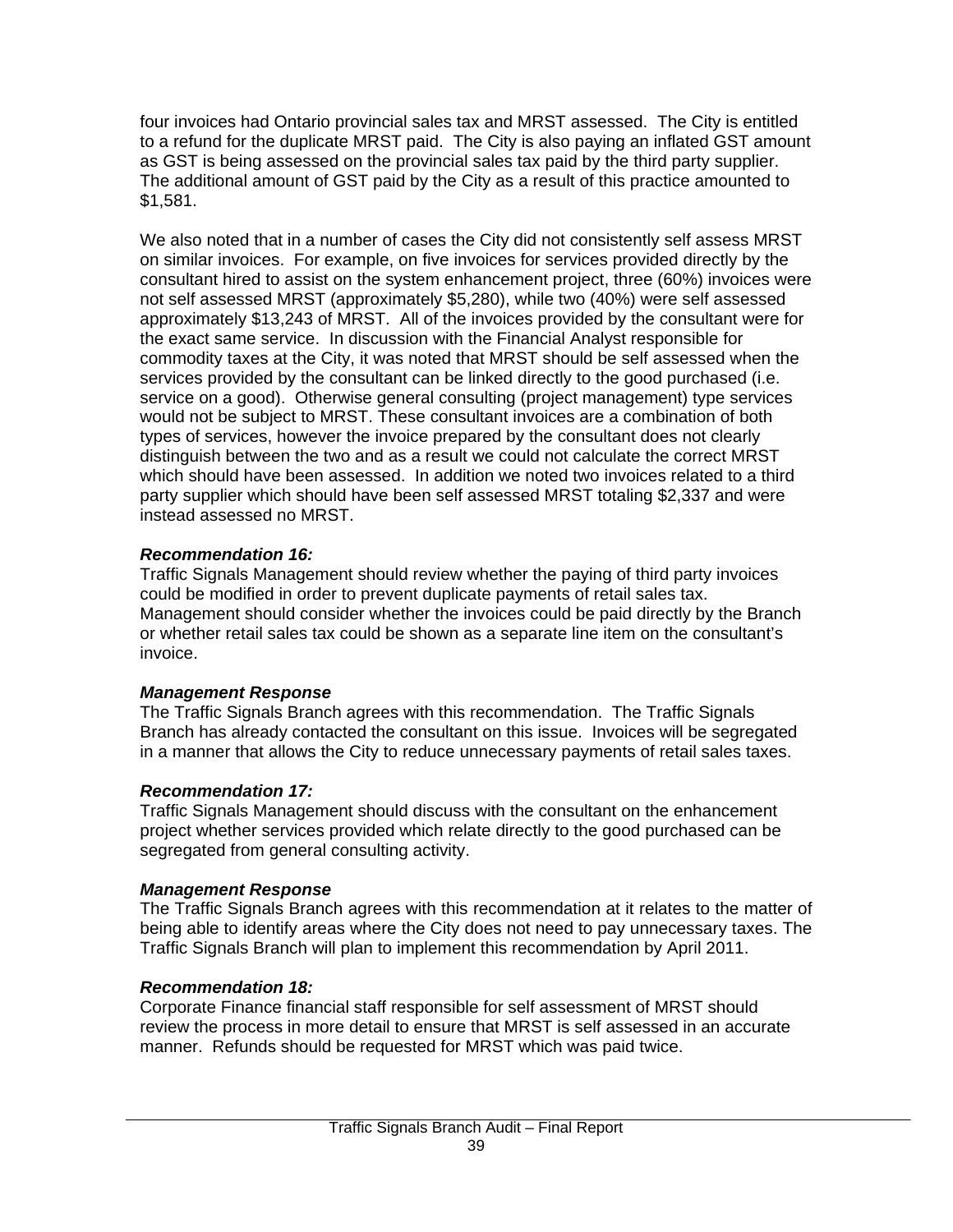#### *Management Response*

The Traffic Signals Branch agrees with this recommendation. The Traffic Signals Branch will contact Corporate Finance for advice on implementing this recommendation. The Traffic Signals Branch will plan to implement this recommendation by April 2011

# *Facilities*

The Traffic Signals Branch is located at 821 Elgin in a building, which was once a horse stable and dates back to approximately 1940. The building is multi-storied with two stories and a mezzanine level. The Building Services Division considers many of the building's systems to be beyond their useful life. Traffic Signals management indicated to us that the building is congested, does not provide a good work environment for employees and does not meet the Branch's current and future requirements. They provided us with several safety and security reports dating back to 2007, which outlined some of their concerns with the facility. We reviewed the information provided and while these reports identified several concerns, we did not note any significant issues that would lead us to believe that the facility is unsafe. During the course of our audit, however, we made several visits to the building and it appeared that the Branch does have a space and storage issue, as storage boxes were located throughout the office area. Staff on the mezzanine level have no natural lighting and overall conditions appeared to be cramped. Accessibility to the mezzanine and second floor may also be restricted for some individuals as there is no elevator.

#### *Recommendation 19:*

Traffic Signal Branch management should perform a review of the suitability of their current facilities from a safety/health and requirements perspective, taking into account both their current and future needs.

#### *Management Response*

The Traffic Signals Branch agrees with this recommendation. A functional design for a new facility for the Traffic Signals Branch was completed in November 2009. This information is currently with Civic Accommodations, who are pursuing this initiative on behalf of Public Works (together with other building initiatives). As the issue is currently outside of the Traffic Signals Branch, no timeframe can be provided to achieve this recommendation. The Branch will request regular status updates from Civic Accommodations on any progress made.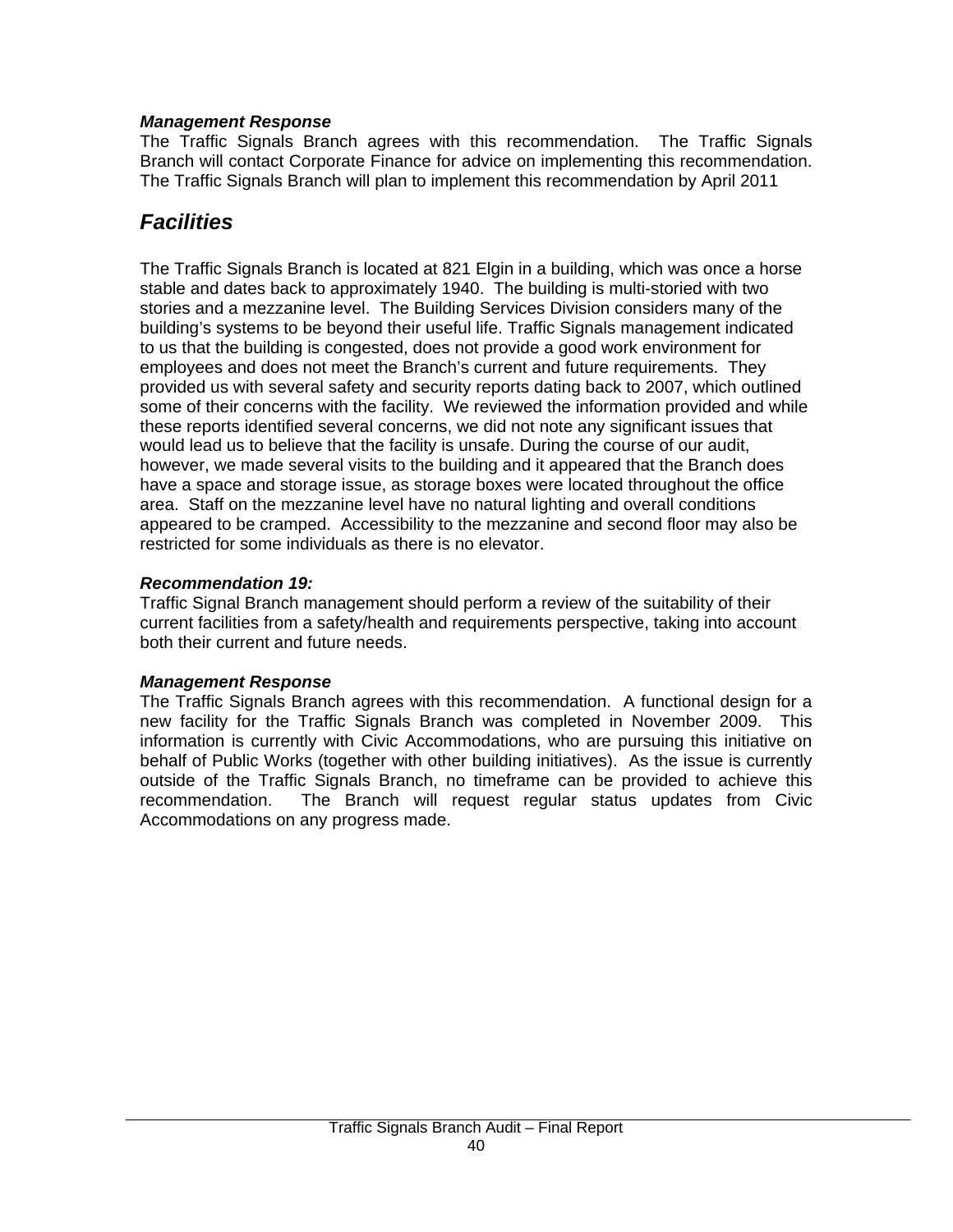# **APPENDIX 1 - AUDIT PROCESS**

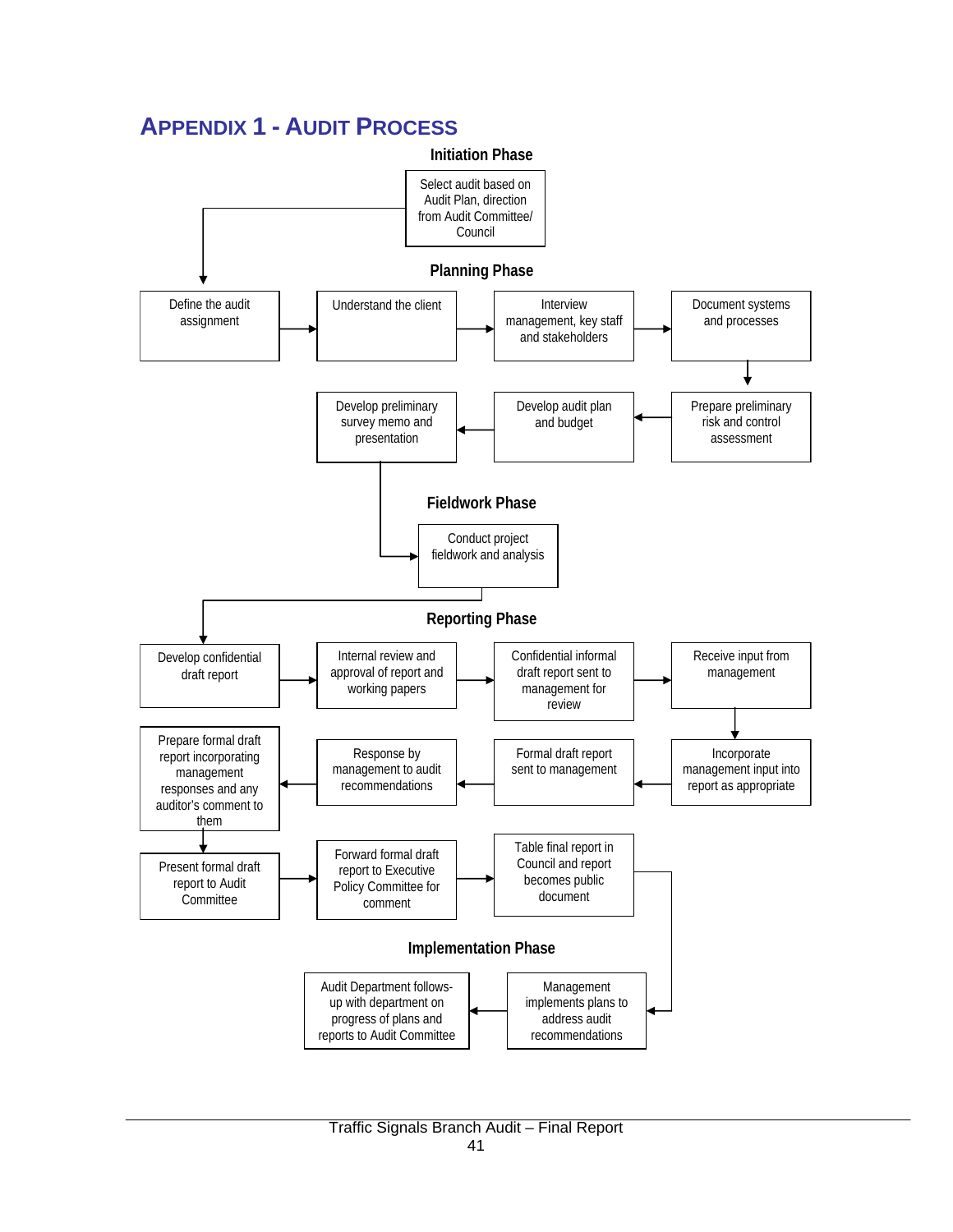# **APPENDIX 2 – ORGANIZATIONAL CHART**

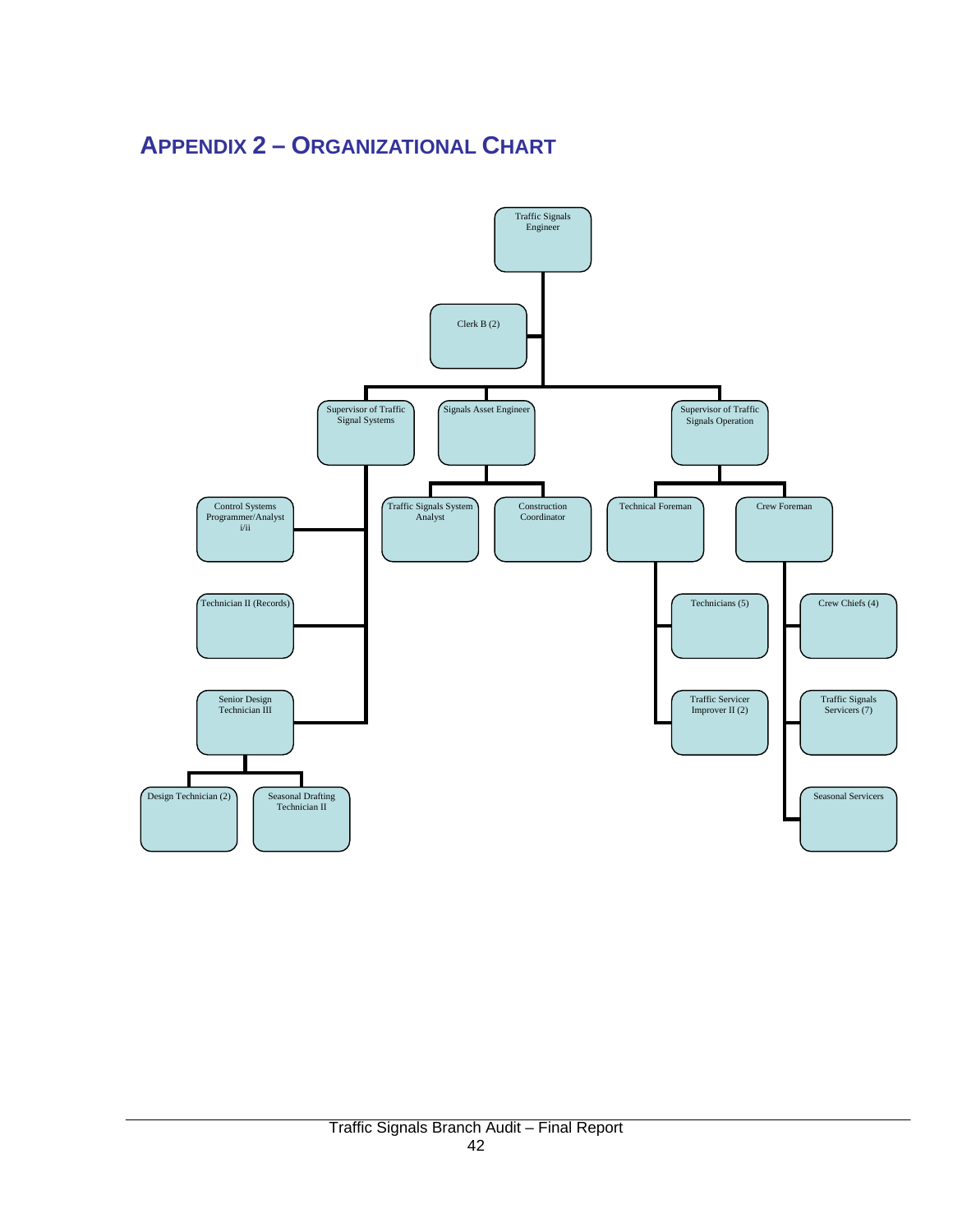# **APPENDIX 3 – SUMMARY OF RECOMMENDATIONS**

### *Management Oversight*

### *Program Management*

#### *Recommendation 1:*

Traffic Signal Branch management should develop a formalized mission statement, strategic plan and objectives for the Branch which align with the Division's goals and optimize the Branch's limited resources.

#### *Recommendation 2:*

Traffic Signal Branch management should conduct a workforce analysis to determine the appropriate staffing levels. In conjunction with this review, the Branch should also examine its current organizational structure to determine if it is the best structure to meet the objectives of the Branch. The results of the analysis should be used to develop a strategic staffing plan which would encompass any planned outsourcing of functions and any business or organizational changes which may impact staffing in the future.

### *First Responder Teams*

#### *Recommendation 3:*

Traffic Signals Branch management should review and rate all intersections to determine the level of criticality. Based on the level of criticality, response priorities should be determined. Formalized priorities should also be established by incident type (i.e. bulb out, pole down, etc). These priorities should be provided to all first response team members as well as IMI.

#### *Recommendation 4:*

Traffic Signals Branch management should include one technician and one electrician on first responder teams.

### *Overtime*

#### *Recommendation 5:*

Traffic Signals Branch management should review the level of resources required to adequately staff the first responder team with the aim to reduce overtime incurred. The addition of a regular night and weekend shift should be considered as well as modified work hours.

#### *Recommendation 6:*

Traffic Signals Branch management should develop procedures in regards to the submission, review and approval of overtime claims for travel time and should implement a process to ensure all overtime hours claimed are valid and supportable.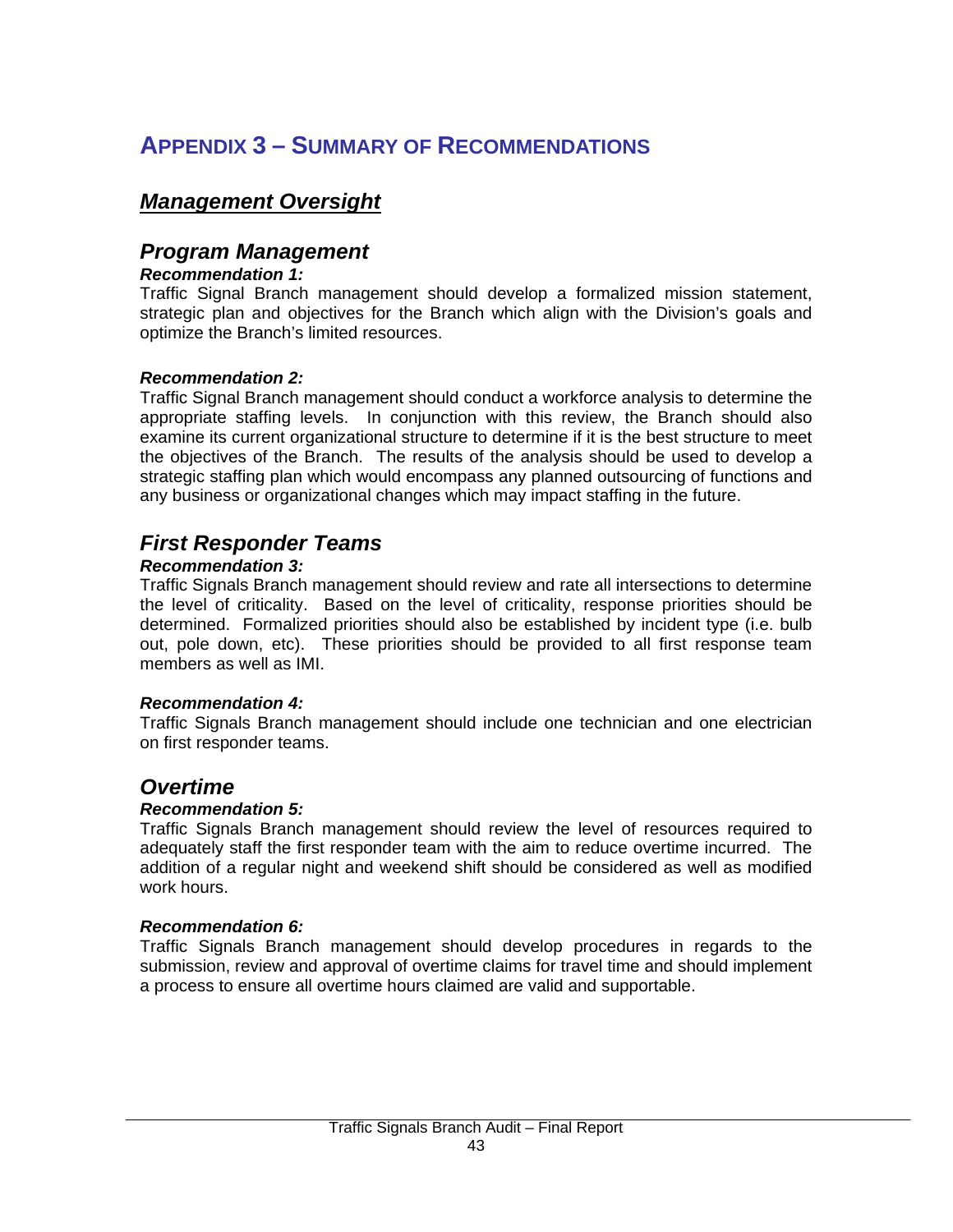# *Outsourcing*

#### *Recommendation 7:*

We recommend that Traffic Signal Branch management evaluate the feasibility and cost of contracting out one or more signal functions in order to make more efficient use of current Branch resources.

### *Information Technology*

#### *Recommendation 8:*

The Traffic Signals Branch should develop an IS strategy or plan to maximize the benefit derived from information technology, to ensure alignment with the Branch's goals and objectives and to optimize the resources spent on information technology.

# *Performance Measurement*

#### *Recommendation 9:*

We recommend the Traffic Signals Branch develop and report on, a comprehensive set of performance measures for each key area of the business. The performance measures should be linked to the Branch's goals and objectives and targets should be established for each measure.

# *Traffic Signal Operations*

### *Preventative Maintenance*

#### *Recommendation 10:*

The Traffic Signals Branch should implement a comprehensive preventative maintenance program. Resources should be reviewed and analyzed to ensure adequate staffing either internally or externally exists to implement the program.

# *Signal Enhancement Project*

#### *Recommendation 11:*

Traffic Signals Branch management should develop a detailed project plan for the enhancement project to ensure the project is completed by the original overall completion date. The plan should include a human resources plan and a staff schedule which identities the staff requirements to complete the project.

#### *Recommendation 12:*

Traffic Signals Branch management should perform more detailed financial tracking of the signal enhancement project, including a comparison of percentage of work completed and remaining to budget and should work with the project consultant to obtain detailed invoices which break down the project costs by individual corridor

# *Signal Monitoring*

#### *Recommendation 13:*

Traffic Signals Branch management should continue to develop formalized monitoring capabilities within the Traffic Signals Management System. The Branch should establish benchmarks as to the level of "real" time monitoring they wish to achieve and the staff resources required to achieve these benchmarks. This benchmark and actual results achieved should form part of the Branch's performance information.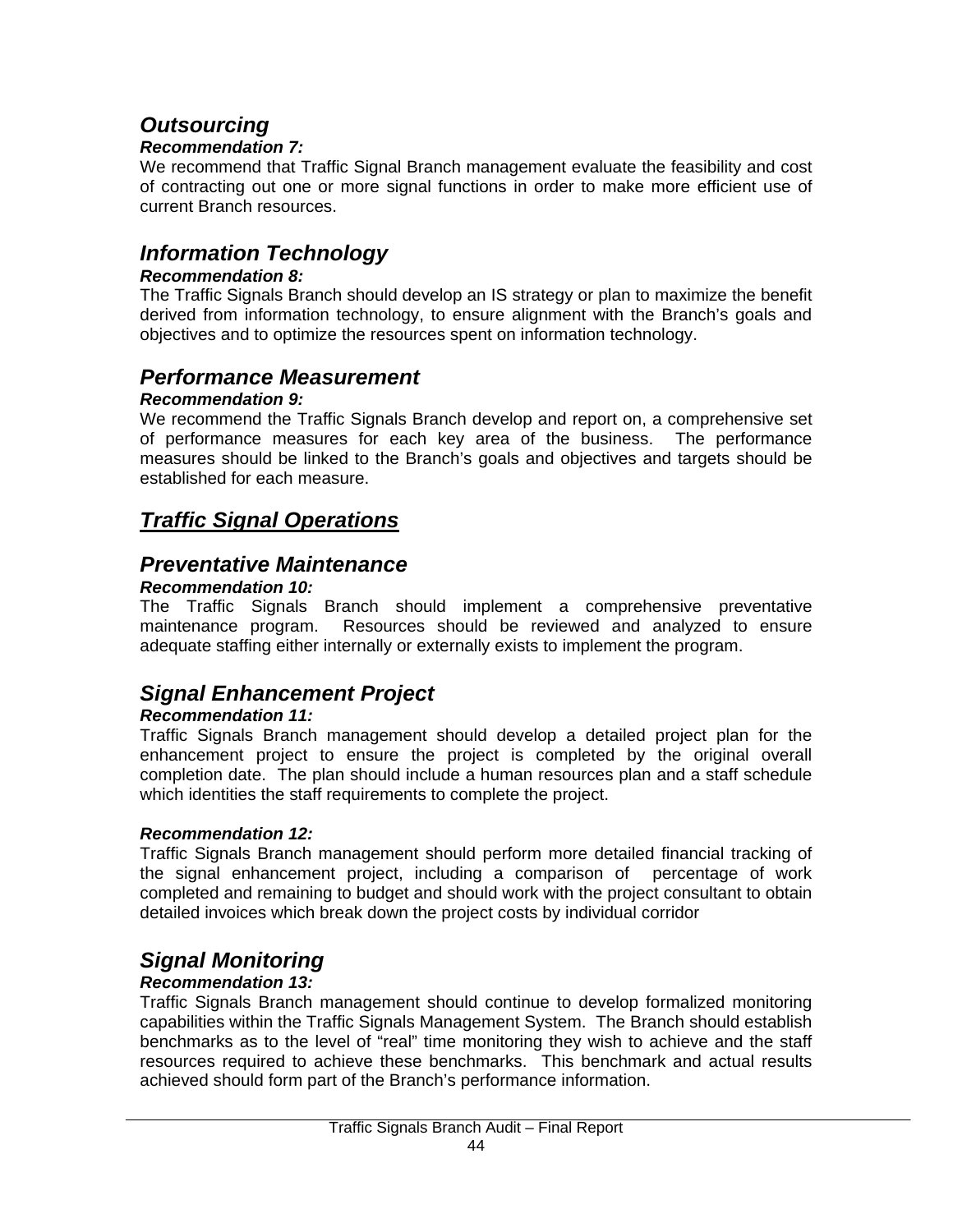### *Signal Timing Reviews*

#### *Recommendation 14:*

Traffic Signals Branch management should develop a formalized signal timing review process. Resources should be reviewed to ensure adequate staffing either internally or externally exists to implement the program.

### *Claims*

#### *Recommendation 15:*

Traffic Signals Branch management should ensure that both the vehicle license plate number and the police incident report are obtained, whenever possible when damage of a signal occurs as a result of a motor vehicle accident. The Public Works Department should request detailed damage claim information from the Risk Management Division to assist them in determining the appropriate provision to set up against the outstanding receivable.

#### *Manitoba Retail Sales Tax Self Assessment on Invoices Recommendation 16:*

Traffic Signals Management should review whether the paying of third party invoices could be modified in order to prevent duplicate payments of retail sales tax. Management should consider whether the invoices could be paid directly by the Branch or whether retail sales tax could be shown as a separate line item on the consultant's invoice.

#### *Recommendation 17:*

Traffic Signals Management should discuss with the consultant on the enhancement project whether services provided which relate directly to the good purchased can be segregated from general consulting activity.

#### *Recommendation 18:*

Corporate Finance financial staff responsible for self assessment of MRST should review the process in more detail to ensure that MRST is self assessed in accurate manner. Refunds should be processed for MRST which was paid twice.

### *Facilities*

#### *Recommendation 19:*

Traffic Signal Branch management should perform a review of the suitability of their current facilities from a safety/health and requirements perspective, taking into account both their current and future needs.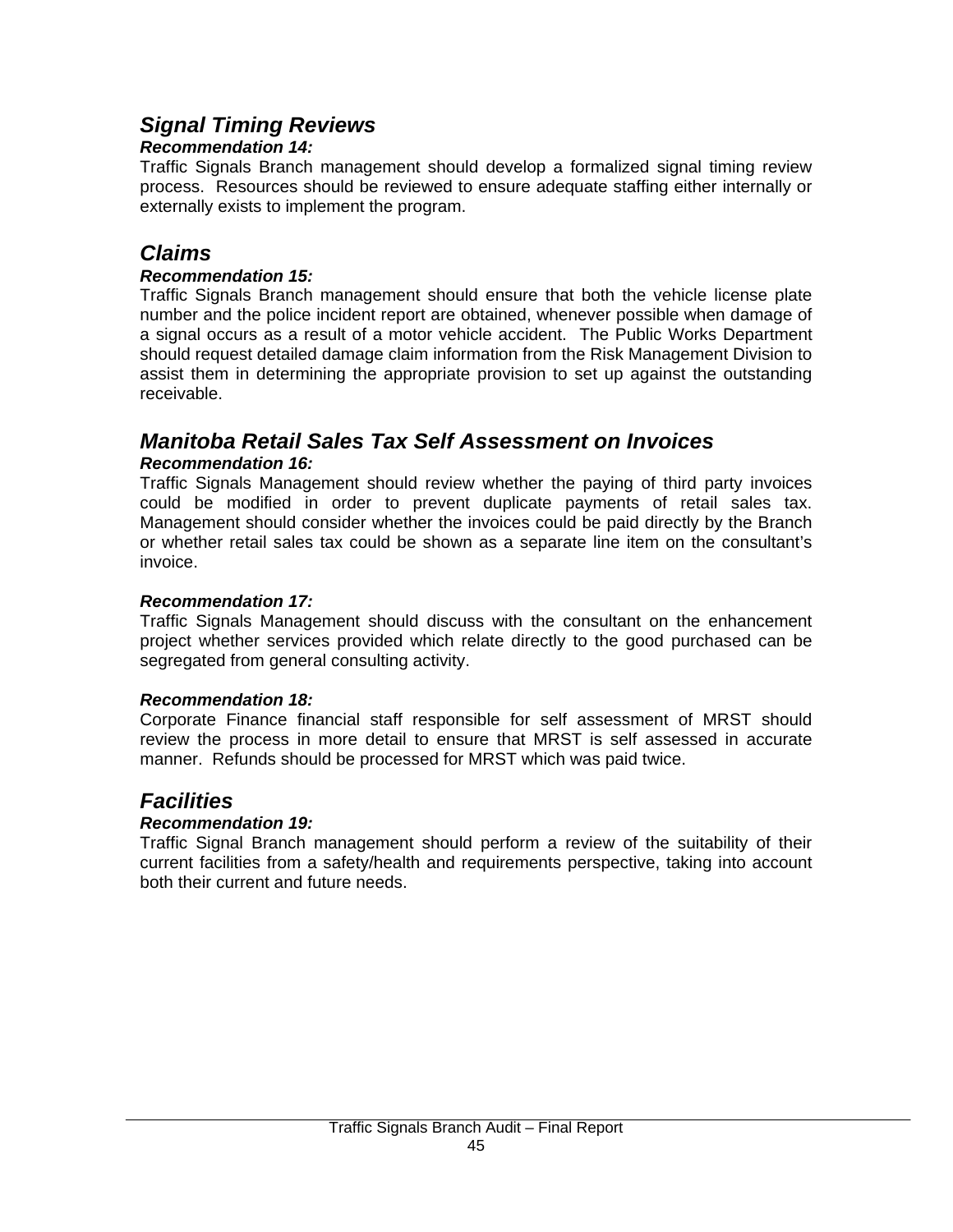# **APPENDIX 4 – SURVEY OF OTHER CANADIAN CITIES TRAFFIC SIGNAL OPERATIONS**

The Audit Department surveyed 10 Canadian cites regarding traffic signal operations and the following nine cities responded:

- City of Edmonton
- City of Red Deer
- City of Ottawa
- City of Regina
- City of Saskatoon
- City of Toronto
- City of Hamilton
- City of Montreal
- City of Halifax

Highlights of the survey are discussed below.

### **Operational Information**

Traffic Signal Branches in the cities surveyed were asked to provide information regarding the number of signals/intersections they were responsible for and the number of employees employed in traffic signal operations. This information is included in Exhibits 1.

| Exhibit 1        |                  |                  |
|------------------|------------------|------------------|
| <b>City</b>      | <b>Number of</b> | <b>Number of</b> |
|                  | <b>Signals</b>   | <b>Employees</b> |
| <b>Toronto</b>   | 2160             | 202              |
| <b>Montreal</b>  | 2207             | 18               |
| <b>Ottawa</b>    | 1064             | 72               |
| <b>Edmonton</b>  | 900              | 21               |
| Winnipeg         | 611              | 38               |
| <b>Hamilton</b>  | 520              | 21               |
| <b>Halifax</b>   | 260              | 54               |
| <b>Saskatoon</b> | 240              | 16               |
| Regina           | 182              | 19               |
| <b>Red Deer</b>  | 137              | 3                |

Toronto manages the most signals with over 2000 and Red Deer the least at 137 signals. Winnipeg is mid size at 611 signals.

Toronto also employs the most employees in their traffic signal operations. It is difficult however to compare the

Source: Audit Survey of Other Canadian Cities

different cities in this area as both Toronto and Edmonton outsource their maintenance function and areas of responsibility differ between cities. For example, Halifax employee numbers contain 15 individuals who work in the sign shop and Toronto has 91 individuals working in signs and markings, whereas the Winnipeg Traffic Signal Branch does not have responsibility for these areas.

Most cities including Winnipeg outsource some traffic signal functions. Four cities including Winnipeg outsource underground installations. Two cities Toronto and